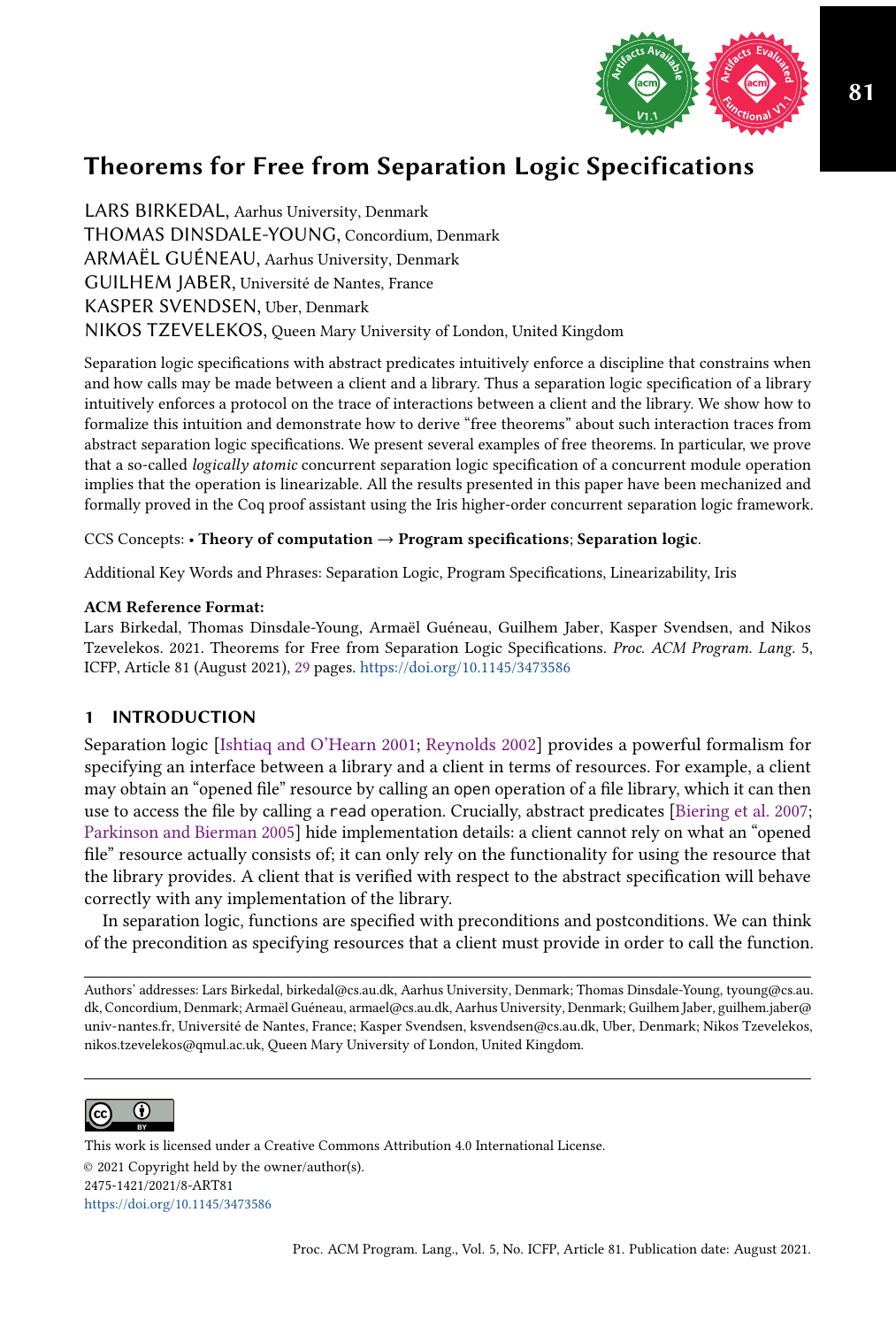The postcondition then specifies the resources that the client receives when the function returns. For example, a simplified specification for a file library might look like:

 $\{closed\}$  open()  $\{open\}$   $\{open\}$  close()  $\{closed\}$   $\{open\}$  read()  $\{open\}$ 

A client acquires an open resource, represented by an abstract predicate, by calling open. With this file resource, the client can call close and relinquish the resource, or call read and retain the resource. The rules of separation logic allow us to prove specifications for clients that use the library correctly, such as:

 $\{\text{closed}\}$  open();  $\text{read}$ ();  $\text{close}$ ()  $\{\text{closed}\}$ 

On the other hand, we cannot prove any useful specifications $^1$  $^1$  for programs that use the library incorrectly, like the following: open(); close(); read().

Intuitively, separation logic specifications imply properties about the trace of interactions between a library and a client. For example, the specification for the file library ensures that a file can only be accessed if it has previously been opened and not subsequently closed. This strongly depends on the fact that the specification is abstract: a client has no way to obtain the open resource except by calling the open operation. (Indeed, if the client were able to forge the open resource then it could violate the trace property.) In other words, an abstract separation logic specification of a library entails a theorem 'for free'; that is, a theorem that holds for  $any$  implementation of the library. While this intuition is broadly used in the separation logic community, it has not previously been formalised.

In this paper we present a formal approach to establishing free theorems from abstract separation logic specifications. In contrast to the well-known free theorems that one can obtain from polymorphic types [\[Reynolds and Plotkin 1993;](#page-28-3) [Reynolds 1983;](#page-28-4) [Wadler 1989\]](#page-28-5), which are all concerned with equality properties (e.g., that every element of a polymorphic type is *equal to*<sup>[2](#page-1-1)</sup> the polymorphic identity function), the free theorems we focus on here are all concerned with intensional trace properties describing how a library and a client interacts. Since the properties are intensional and not observable in the standard operational semantics, we establish the free theorems by placing a wrapper between a client and a library that generates a trace of the interactions between the client and library. We stress that the wrapper has no bearing on the underlying semantics of the program (when traces are ignored) but simply allows us to formally capture intensional trace properties. Then, supposing that a library implements an abstract separation logic specification, we show that the wrapped library also satisfies this specification and, moreover, maintains the desired trace property as an invariant. For the latter step, we use ghost trace resources, which can be used for instantiating the abstract predicates in the original specification. In the context of a client that uses the library in accordance with the specification, the trace properties are thus guaranteed to hold.

Our approach establishes temporal trace properties from separation logic specifications that are not inherently temporal, independently of implementation details. While ours is not the first approach incorporating temporal reasoning in program logics, and separation logic in particular, it is the first one to derive trace properties for libraries that have abstract separation logic specifications. Previous approaches [\[da Rocha Pinto et al.](#page-27-2) [2014;](#page-27-2) [Fu et al.](#page-27-3) [2010;](#page-27-3) [Gotsman et al.](#page-27-4) [2013;](#page-27-4) [Sergey et al.](#page-28-6) [2015\]](#page-28-6) achieve temporal reasoning by specifying and verifying the underlying libraries using traceoriented specifications; the novelty of our work is in deriving temporal trace properties "for freež from trace-agnostic specifications.

<span id="page-1-0"></span><sup>&</sup>lt;sup>1</sup>It is always possible to prove a vacuous specification with precondition ⊥, but a useful specification should at least have a satisfiable precondition. For complete, closed programs we would typically expect the precondition to be emp (denoting the empty heap), thus requiring the ownership of no specific resource.

<span id="page-1-1"></span><sup>&</sup>lt;sup>2</sup>Be it in a denotational semantics model or contextual equivalence based on operational semantics.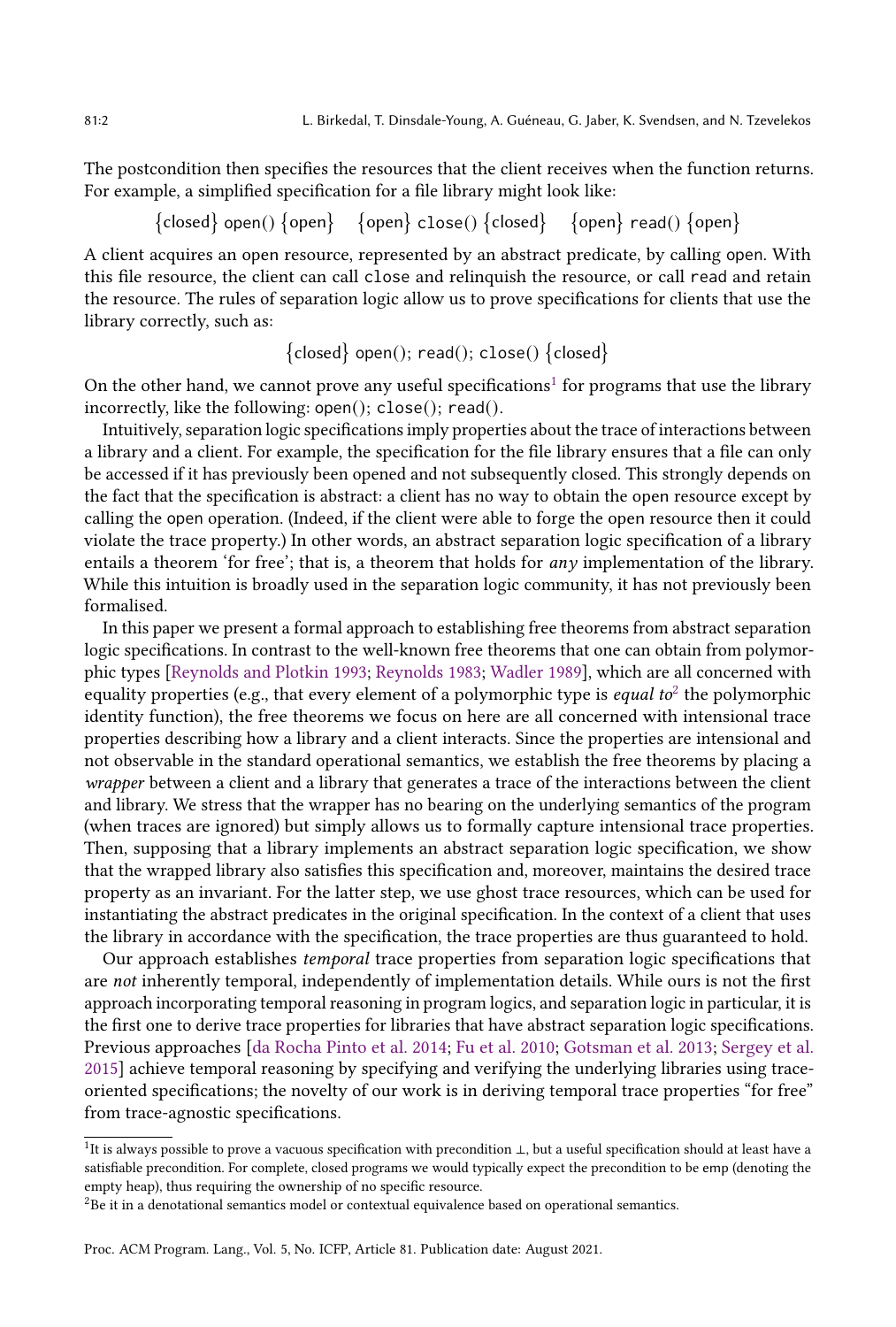We remark that informal English-language specifications (e.g., the POSIX file system [\[Gardner](#page-27-5) [et al.](#page-27-5) [2014\]](#page-27-5)) are often given in terms of trace properties, so the free theorems we obtain also serve to link formal separation logic specifications to more informal intuitive trace properties.

We demonstrate our approach on a variety of examples, which establish that separation logic specifications can imply a variety of free theorems about interaction traces, such as:

- An iterator over a collection should only be used if the collection has not been modified since the iterator was created ([ğ5.2\)](#page-10-0).
- A higher-order function calls its argument exactly once ([ğ5.3\)](#page-12-0).
- A traversal on a stack invokes a given method on each value that has been pushed (but not popped) in the order in which they will be popped ([ğ5.4\)](#page-15-0).

As a more advanced example of a free theorem, we further prove that a *logically atomic* concurrent separation logic specification of a concurrent module operation [\[da Rocha Pinto et al.](#page-27-2) [2014;](#page-27-2) [Jung](#page-27-6) [et al.](#page-27-6) [2015a\]](#page-27-6) implies that the operation is linearizable. To the best of our knowledge, this is the first formal such result. Note that this is indeed a free theorem in the sense it holds for any operation satisfying a logically atomic specification, i.e., the proof only relies on the specification and not on the specific operation.

We first outline our methodology on a motivating example in Section [2.](#page-2-0) We then formally define the programming language that we consider (Section [3\)](#page-4-0), and the program logic that allows us to reason about interaction traces (Section [4\)](#page-5-0). Then, we describe in Section [5](#page-8-0) how our approach can be applied on a number of examples, culminating to the formal proof in Section [6](#page-17-0) that logical atomicity implies linearizability, as a free theorem.

This work has been entirely mechanized in the Coq proof assistant using the Iris framework. It is publically available at either <https://zenodo.org/record/5054898> (stable artifact) or [https://github.](https://github.com/logsem/free-theorems-sl) [com/logsem/free-theorems-sl](https://github.com/logsem/free-theorems-sl) (development repository).

## <span id="page-2-0"></span>2 MOTIVATING EXAMPLE

As a motivating example, consider a library that provides a stack with push and pop operations. In Separation Logic, these operations can be specified as follows:

$$
\forall \alpha, x. \left\{ \text{stack}(\alpha) * \lceil x \neq () \rceil \right\} \text{push}(x) \left\{ \text{stack}(x :: \alpha) \right\}
$$

$$
\forall \alpha. \left\{ \text{stack}(\alpha) \right\} \text{pop}(x) \left\{ \lceil r \cdot ((r = () \land \alpha = \varepsilon) * \text{stack}(\alpha)) \lor \vee (\lceil x \cdot ((\lceil x \rceil - \alpha) * \text{stack}(\alpha)) \lor \vee (\lceil x \cdot ((\lceil x \rceil - \alpha) * \text{stack}(\alpha')) \land \vee (\lceil x \cdot ((\lceil x \rceil - \alpha) * \text{stack}(\alpha')) \land \vee (\lceil x \cdot ((\lceil x \rceil - \alpha) * \text{stack}(\alpha')) \land \vee (\lceil x \cdot ((\lceil x \cdot ((\lceil x \cdot ((\lceil x \cdot ((\lceil x \cdot ((\lceil x \cdot ((\lceil x \cdot ((\lceil x \cdot ((\lceil x \cdot ((\lceil x \cdot ((\lceil x \cdot ((\lceil x \cdot ((\lceil x \cdot ((\lceil x \cdot ((\lceil x \cdot ((\lceil x \cdot ((\lceil x \cdot ((\lceil x \cdot ((\lceil x \cdot ((\lceil x \cdot ((\lceil x \cdot ((\lceil x \cdot ((\lceil x \cdot ((\lceil x \cdot ((\lceil x \cdot ((\lceil x \cdot ((\lceil x \cdot ((\lceil x \cdot ((\lceil x \cdot ((\lceil x \cdot ((\lceil x \cdot ((\lceil x \cdot ((\lceil x \cdot ((\lceil x \cdot ((\lceil x \cdot ((\lceil x \cdot ((\lceil x \cdot ((\lceil x \cdot ((\lceil x \cdot ((\lceil x \cdot ((\lceil x \cdot ((\lceil x \cdot ((\lceil x \cdot ((\lceil x \cdot ((\lceil x \cdot ((\lceil x \cdot ((\lceil x \cdot ((\lceil x \cdot ((\lceil x \cdot ((\lceil x \cdot ((\lceil x \cdot ((\lceil x \cdot ((\lceil x \cdot ((\lceil x \cdot ((\lceil x \cdot ((\lceil x \cdot ((\lceil x \cdot ((\lceil x \cdot ((\lceil x \cdot ((\lceil x \cdot ((\lceil x \cdot ((\lceil x \cdot ((\lceil x \cdot ((\lceil x \cdot ((\lceil x \cdot ((\lceil x \cdot ((\lceil x \cdot ((\lceil x \cdot ((\lceil x \cdot ((\lceil x \cdot ((\lceil x \cdot ((\lceil
$$

The push operation simply prepends the given value to the stack, which is represented by the stack abstract predicate. The value must be distinct from the unit (), which is used to indicate an empty stack. The pop operation returns () if the stack is empty and otherwise removes and returns the head value. (We use [·] to inject pure propositions into the world of Separation Logic assertions.) The library would also include a way to create an initially empty stack, but we elide that here (see the more detailed treatment in [ğ5\)](#page-8-0).

We can also specify the stack in terms of trace properties that are satisfied by interactions between a client and a stack library. For instance, a simple trace property that we might wish to show is this:

Each (non-unit) value returned by an invocation of pop was an argument of a previous invocation of push.

This property is not captured by most models of Separation Logic, in part simply because it is an intensional temporal trace property. We now outline how we can derive this property as a free theorem.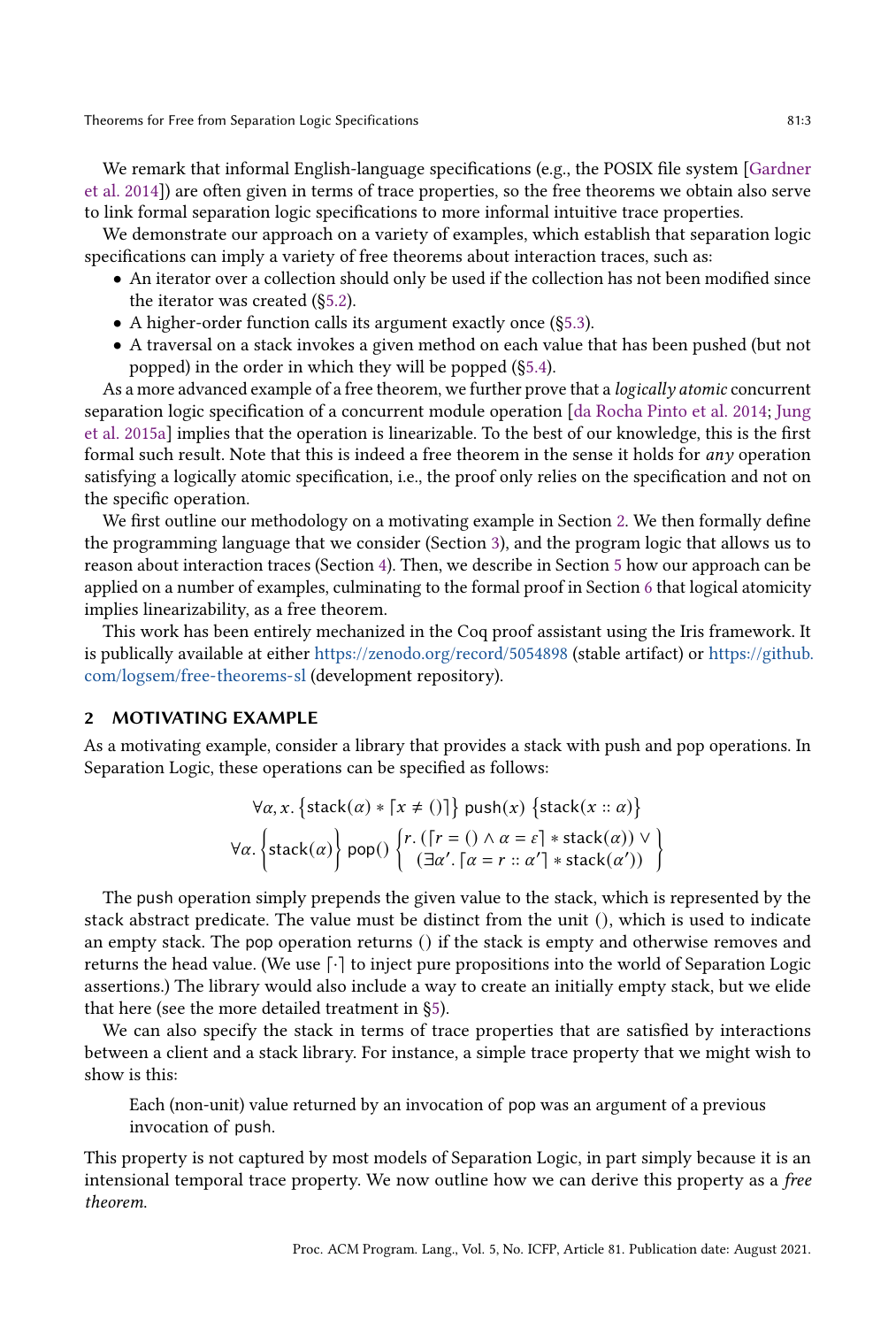In order to capture trace properties, we define a wrapper that instruments the library operations with code to emit trace events annotated with push and pop labels:

push′  $\triangleq \lambda v$ . push(v); emit $\langle push, v \rangle$  pop′  $\triangleq \lambda$ . let  $r = pop()$  in emit $\langle pop, r \rangle$ ; r

We can then define a language of traces that captures our desired invariant:

 $\mathcal{L} = \{ t \mid \forall i, v. t[i] = \langle \text{pop}, v \rangle \land v \neq () \implies \exists j. j < i \land t[j] = \langle \text{push}, v \rangle \}$ 

Our separation logic includes two resources that allow us to reason about code that emits trace events: trace(t) expresses that t is the current trace; and traceInv(I) expresses that the trace invariant is I. The proof rule for emit updates the trace resource, while requiring that the new trace satisfies the invariant. Using these, we can define a 'wrapped' version of the abstract stack predicate so that the wrapped operations will satisfy the same abstract specification, but also enforce the trace invariant:

$$
stack'(\alpha) \triangleq stack(\alpha) * traceInv(\mathcal{L}) * \exists t.\,trace(t) * [t \in \mathcal{L} \land \forall x \in \alpha.\, \exists i.\, t[i] = \langle push, x \rangle]
$$

Both the wrapped push and pop operations can be verified similarly. The proof of the wrapped push operation proceeds as follows:

 $\{stack'(a) \wedge v \neq ()\}$  $\{\text{stack}(\alpha) \land v \neq () * \text{traceInv}(\mathcal{L}) * \exists t.\text{trace}(t) * [t \in \mathcal{L} \land \forall x \in \alpha.\exists i.\ t[i] = \langle \text{push}, x \rangle]\}$ push(v);  $\{\text{stack}( v :: \alpha) * \text{traceInv}(\mathcal{L}) * \exists t.\text{trace}(t) * [t \in \mathcal{L} \land \forall x \in \alpha.\exists i.\ t[i] = \langle \text{push}, x \rangle]\}$  $\{\text{stack}(v:: \alpha) * \text{traceInv}(\mathcal{L}) * \exists t.\ \text{trace}(t) * [(t \cdot \langle \text{push}, v \rangle) \in \mathcal{L}] *$  $[\forall x \in (v :: \alpha) \ldots \exists i \ldots (t \cdot \langle \text{push}, v \rangle) [i] = \langle \text{push}, x \rangle]$ emit⟨push,v⟩;  $\{\text{stack}( v:: \alpha) * \text{traceInv}(\mathcal{L}) * \exists t.\text{trace}(t) * [t \in \mathcal{L} \land \forall x \in \alpha.\exists i.\ t[i] = \langle \text{push}, x \rangle \}]$  $\{stack'(v::\alpha)\}$ 

Using an Adequacy theorem for our program logic, which links trace invariants to actual program executions (Theorem [4.1\)](#page-7-0), we can thus conclude that the stack indeed satisfies the desired trace property. It is a free theorem because the proofs for the wrapped operations only depend on the specification for push and pop, not the actual code implementing the operations.

The above example demonstrates our technique on a first-order library (the library cannot make call-backs to the client), but it also applies in a higher-order setting. For instance, consider extending the stack with a foreach operation that traverses the stack and calls a client-supplied function on each element in order. In separation logic, this operation can be specified as:

$$
\forall \alpha, f, I. \begin{Bmatrix} stack(\alpha) * I(\varepsilon) * \forall \beta, x. \\ \{I(\beta)\} f(x) \{I(x::\beta)\}\end{Bmatrix} for each(f) \begin{Bmatrix}stack(\alpha) * \\ I(rev(\alpha))\end{Bmatrix}
$$

This specification is subtle. The foreach operation takes a function  $f$  that is specified (using a nested triple) with an invariant  $I(\beta)$  whose parameter records the list of values that f has so far been called on. The operation is given the predicate  $I(\varepsilon)$  initially, and it returns with  $I(rev(\alpha))$ , where  $rev(\alpha)$  is the reversal of the list  $\alpha$ . Note that while the predicate stack is abstract to the client (the library determines the interpretation), the predicate  $I$  is abstract to the library (the client determines the interpretation). This means that for the library to obtain the  $I(rev(\alpha))$  predicate for the postcondition from the  $I(\varepsilon)$  given in the precondition, it must call f on each element of  $\alpha$  in order. Moreover, it cannot make any further calls to  $f$ , since separation logic treats the predicate  $I(\beta)$  as a resource, which must be given up by the library each time it calls f, and which the library has no means of duplicating since in separation logic  $A \implies A * A$  does not hold in general.

Defining a wrapper for higher-order libraries is more complex than in the first-order case, since we wish the trace to capture all interactions between the client and the library, including call-backs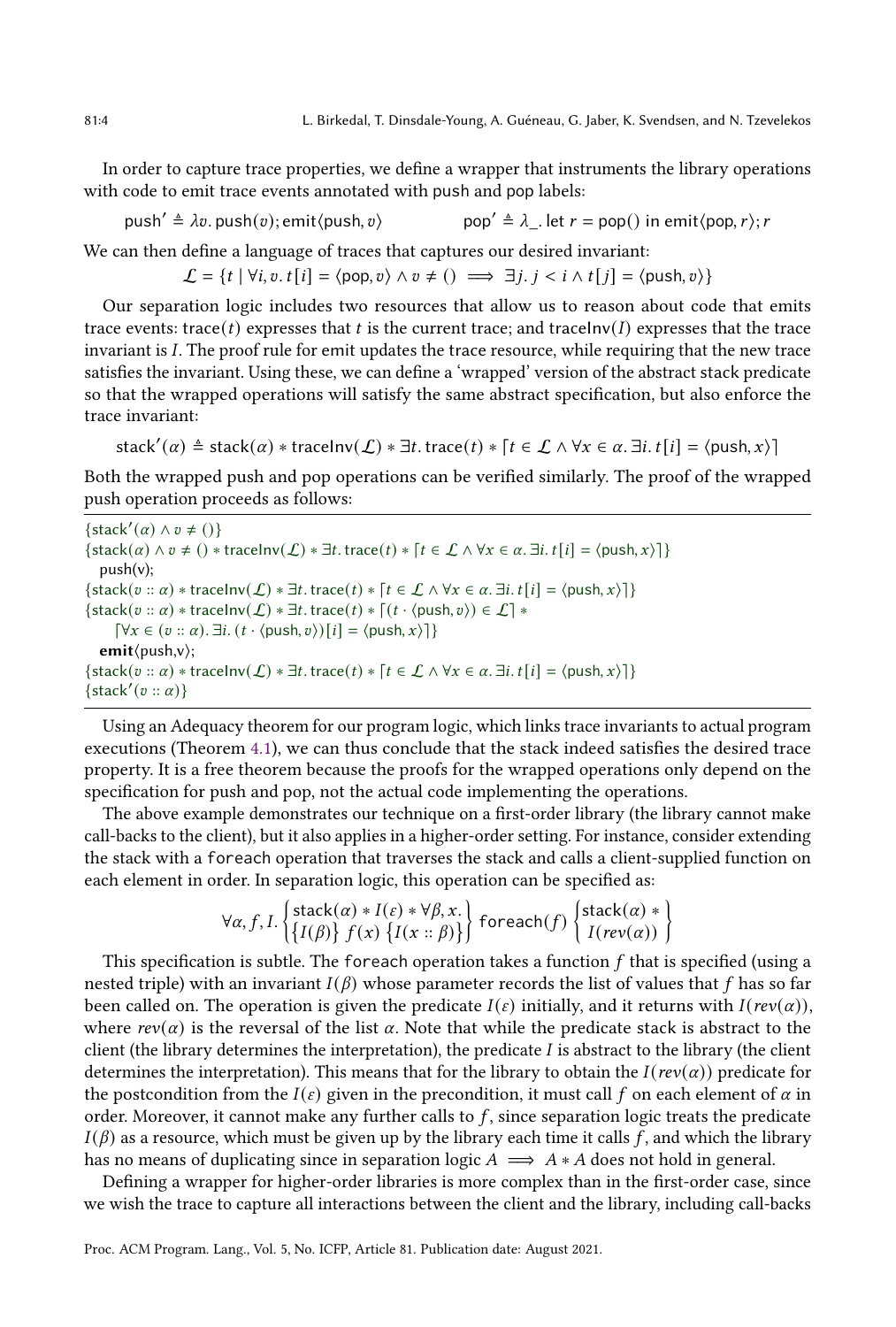between them. The wrapper must therefore emit events at the call and return of library functions, as well as functions that are passed as arguments to library functions. We can then specify a number of properties that traces generated by client-library interactions will have:

- The trace of push and pop operations obeys the stack discipline.
- Between invocation and return, for each  $(f)$  calls  $f$  on each element of the stack in order, with no further calls.
- The invocations of push, pop and  $f$  (the argument of a call of foreach) are atomic there are no further events between the call and return.

While the first property can be seen as a straightforward consequence of the push and pop specifications, the others are more subtle. In particular, they depend on the foreach specification's parametricity in I, which prevents the library from using its argument in an arbitrary fashion. For particular instantiations of I, (e.g.  $I(\beta) =$  true), for each could call its argument an arbitrary number of times, or even store it and call it from future invocations of pop. However, parametricity ensures that it will behave the same independent of how I is instantiated, and so it cannot do that since  $I$  can be instantiated so as to enforce trace properties.

This example illustrates several important aspects of our approach. Firstly, we support higherorder functions, such as foreach. We also deal with expressive trace properties: the language of traces is not context-free, since the stack may be traversed multiple times. Moreover, the connection between the separation logic specification and the trace properties that follow from it is subtle.

In [ğ5](#page-8-0) we revisit this example, among others, in detail. Before doing so, we present the formal setting of our approach.

# <span id="page-4-0"></span>3 PROGRAMMING LANGUAGE

We consider a fairly standard higher-order concurrent imperative language. We define the language in Figure [1:](#page-5-1) it is an untyped call-by-value  $\lambda$ -calculus with references, products and fork-based concurrency.

Additionally, our language features an emit primitive, which is used to output values as trace events, and a fresh primitive, which generates a fresh event tag and emits an event at the same time. These operations are used to implement the wrappers that instrument the operations of a given library so as to materialize the events of interest. We will formulate properties in terms of the event traces produced during program execution by these two primitives.

The definition of values (Val), expressions  $(Exp)$  and *evaluation contexts* (*Ectx*) is mostly standard. Most notable are the addition of the two primitives emit and fresh, and tags values  $\tau$ , which are simply represented as strings. Tags are used when defining wrappers so as to label emitted events and associate them with the corresponding function of a library interface. The fresh primitive can be used to emit an event annotated with a fresh tag, which is guaranteed not to already appear in the current trace. In simpler cases, the code of wrappers will simply refer to tag literals (i.e. strings) to decorate events emitted using emit. We will write mytag for a tag represented by the string "mytagž. Importantly, tags can be passed around but cannot be compared, so they have no impact on the control flow of the program.

We equip the language with a small-step operational semantics. The head reduction judgment  $e; \sigma \rightarrow_h e'; \sigma'; \overrightarrow{e_f}$  describes a single step of computation as can be performed by an individual thread. It expresses that, starting from state  $\sigma$ , the expression  $e$  may reduce in one step to expression  $e',$ while changing the state to  $\sigma'$  and forking off a list of threads running expressions  $\overrightarrow{ef}$ . A state  $\sigma$ corresponds to a pair of a memory heap  $h$  (a finite map from locations to values) and the current trace t (a list of values). The threadpool reduction judgment  $T; \sigma \longrightarrow T'; \sigma'$  lifts head reduction to lists of concurrently running threads.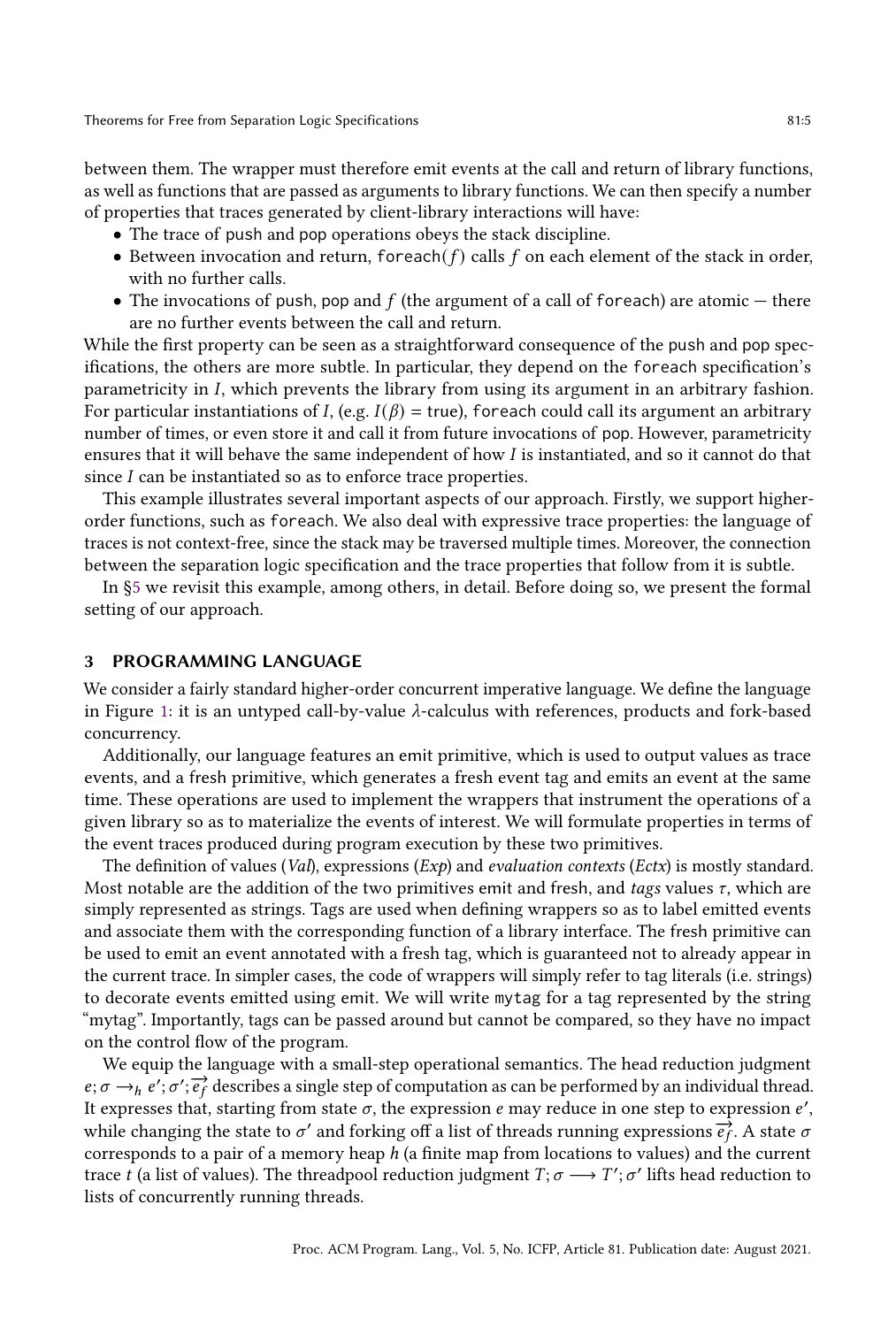<span id="page-5-1"></span> $\oplus ::= + | - | \times | = | <$  $v \in Val ::= \lambda x.e \mid \langle v, v \rangle \mid () \mid n \mid b \mid \ell \mid \tau$  $e \in Exp ::= v \mid x \mid \lambda x.e \mid e \mid e \oplus e \mid if e \text{ then } e \text{ else } e \mid \langle e, e \rangle \mid \text{fst } e \mid \text{snd } e$ | ref  $e$  | ! $e$  |  $e \leftarrow e$  | fork  $e$  | CAS( $e, e, e$ ) | emit  $e$  | fresh  $e$  $K \in Ectx ::=$  (standard left-to-right evaluation contexts)  $n \in \mathbb{N}, b \in \mathbb{B}, \ell \in Loc, \tau \in Tag \triangleq String$ 

$$
h \in \text{Heap} \quad \triangleq \quad \text{Loc} \rightarrow_{\text{fin}} \text{Val} \qquad \qquad t \in \text{Trace} \quad \triangleq \quad \text{Val}^* \\ \sigma \in \text{State} \quad \triangleq \quad \text{Heap} \times \text{Trace} \qquad \qquad T \in \text{Topol} \quad \triangleq \quad \text{Exp}^* \qquad \qquad
$$

 $\text{tags}(\varepsilon) \triangleq \varepsilon$  tags $(t \cdot \langle \tau, v \rangle) = \text{tags}(t) \cdot \tau$  tags $(t \cdot v) = \text{tags}(t)$  otherwise

 $e; \sigma \rightarrow_h e'; \sigma'; \overline{e}$ 

 $T: \sigma -$ 

 $^{\prime};\sigma$ 

Head reduction (selected rules)

′ Threadpool reduction

$$
(\lambda x.e) v; \sigma \to_h e[v/x]; \sigma; \varepsilon \quad \text{fork } e; \sigma \to_h (); \sigma; e
$$
\nref v;  $(h, t) \to_h f$ ;  $(h \uplus [l \mapsto v], t)$ ;  $\varepsilon \quad \frac{\sigma \cdot h(\ell) = v}{\{l; \sigma \to_h v; \sigma; \varepsilon} \quad \frac{h(\ell) = v}{\ell \leftarrow v'; (h, t) \to_h (); (h[\ell \mapsto v'], t); \varepsilon}$ \n
$$
\frac{\sigma \cdot h(\ell) \neq v_1}{\text{CAS}(\ell, v_1, v_2); \sigma \to_h \text{false}; \sigma; \varepsilon} \quad \text{CAS}(\ell, v_1, v_2); (h \uplus [\ell \mapsto v_1], t) \to_h \text{true}; (h \uplus [\ell \mapsto v_2], t); \varepsilon
$$
\n
$$
\text{emit } v; (h, t) \to_h (); (h, t \cdot v); \varepsilon \quad \frac{\tau \notin \text{tags}(t)}{\text{fresh } v; (h, t) \to_h \tau; (h, t \cdot \langle \tau, v \rangle); \varepsilon}
$$

$$
\frac{e;\sigma\rightarrow_h e';\sigma';\overrightarrow{e_f}}{(T_1+K[e]+T_2);\sigma\longrightarrow(T_1+K[e']+T_2+ \overrightarrow{e_f});\sigma'}
$$

Fig. 1. Syntax and semantics of the language.

Our language includes a compare-and-swap (CAS) primitive that can be used to implement locks or other concurrency primitives. Note that it is not terribly important what the exact set of features of our language is, as long as it is rich enough to allow for interesting implementations of the libraries and their clients for the specifications that we consider. In the rest of the paper, the code that we will directly verify is the code of wrappers, which only rely on fresh and emit, but it is important that we consider a language featureful enough for the whole setup to be realistic.

### <span id="page-5-0"></span>4 PROGRAM LOGIC

We use a program logic built as an instantiation of the Iris framework. For the purposes of this paper we present a particular instance of this framework for the language introduced in [ğ3](#page-4-0) and we refer to this instance simply as Iris.

## 4.1 Iris Basics

Figure [2](#page-6-0) describes the subset of Iris that is relevant for this paper. We write *iProp* for the universe of Iris propositions. These include the standard connectors of higher-order logic and separation logic, including the separationg conjunction ∗ and the magic wand −−∗ (also known as separating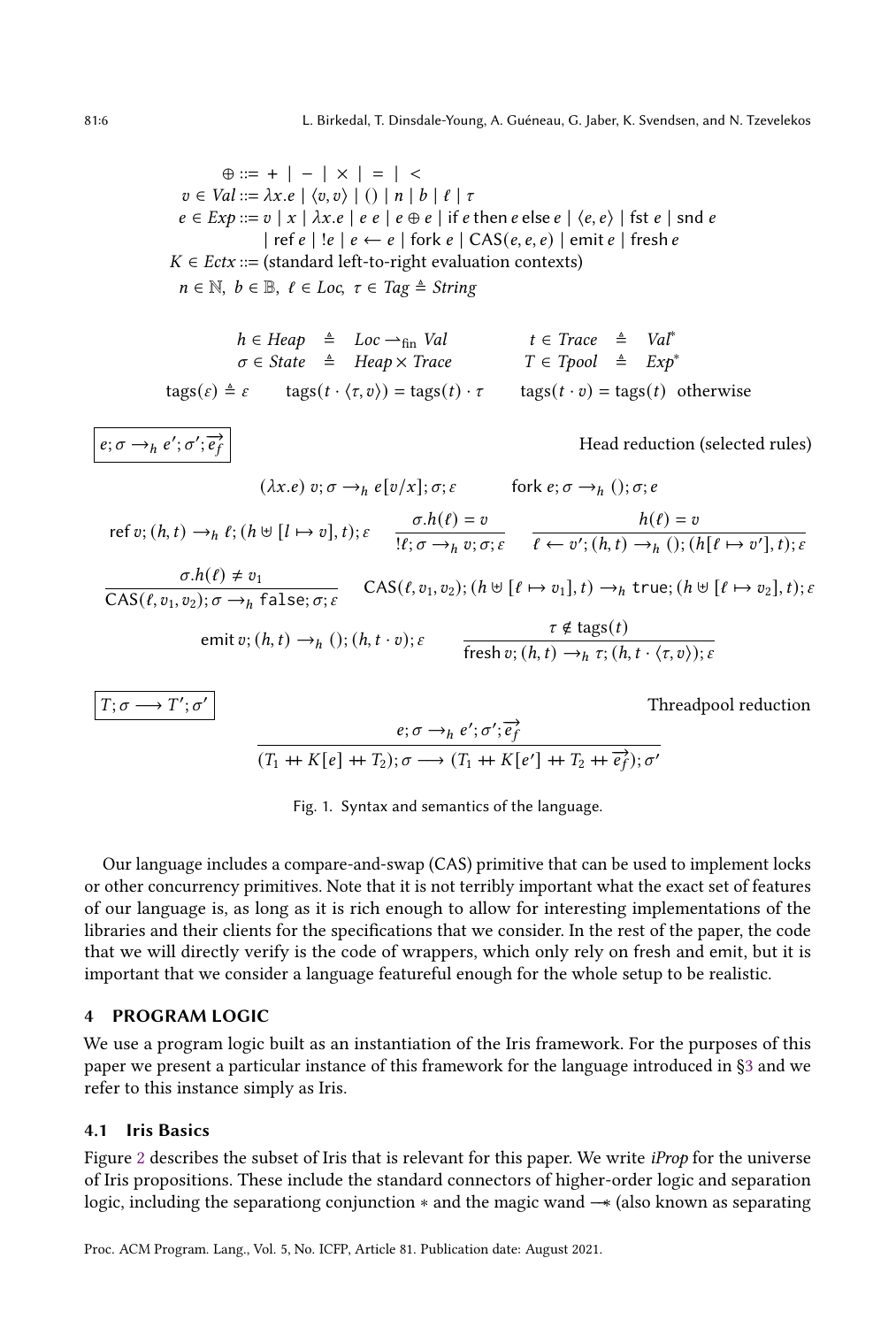<span id="page-6-0"></span>

| $P, Q \in iProp ::=$ True   False   $\forall x. P \mid \exists x. P \mid $ | higher-order logic         |
|----------------------------------------------------------------------------|----------------------------|
| $ P * Q   P \rightarrow Q   [\phi]   \Box P$                               | basic separation logic     |
| $ \{P\} e \{v.Q\}   \langle P \rangle e \langle v.Q \rangle$               | program logic              |
| $\lfloor P \rfloor \lfloor m \rfloor^{\gamma}$                             | invariants and ghost state |
| trace(t)   hist(t)   tracelnv( $\mathcal{L}$ )                             | trace-related resources    |

Fig. 2. The subset of Iris relevant for this paper.

implication). The proposition  $\lceil \phi \rceil$  asserts that the pure proposition  $\phi$  holds, where  $\phi$  is a proposition from the meta logic.

The modality □ is used to assert persistence of assertions. Iris assertions can be divided in two categories: ephemeral assertions and persistent assertions. Ephemeral assertions describe facts or resources that are available at a given point but might become false or unavailable later. Persistent assertions describe facts that never cease to be true. The assertion  $\Box P$  then holds if both P holds and P is persistent. Formally, we say that an assertion P is persistent, written persistent(P), if  $P \dashv\vdash ⊡ P$ , where  $\nvdash\vdash$  is the logical equivalence of Iris propositions. As the knowledge associated with a persistent assertion can never be invalidated, persistent assertions can be freely duplicated.

Iris allows specifying programs: a Hoare triple  $\{P\}$  e  $\{v, Q\}$  asserts that, when the precondition P holds, then  $e$  is safe to execute, and if  $e$  reduces to a value  $v$ , then the postcondition  $Q$  holds (note that v acts as a binder in Q). Logically atomic triples  $\langle P \rangle e \langle v, Q \rangle$  are used to specify concurrent operations, and are explained in more details in Section [6.1.](#page-18-0)

The assertion  $\boxed{P}$  is an Iris invariant: it asserts that P should hold at all times, and is therefore a persistent assertion. Iris also provides a way of tying the evolution of pure data  $m$  to the execution of a program, through the use of ghost state, described by propositions  $\overline{[m]}^{\gamma}$  (where  $\gamma$  is a logical name identifying a piece of ghost state). We will only make use of invariants and (indirectly) ghost state in Section [6.](#page-17-0)

### 4.2 Trace Primitives

Our instantiation of Iris is augmented with three (definable) assertions, trace(t), hist(t) and traceInv( $\mathcal{L}$ ), for reasoning about the trace of events emitted during execution.

The resource trace(t) expresses that the trace of events emitted so far is exactly t and asserts exclusive right to emit further trace events. Since trace( $t$ ) asserts exclusive right to emit events, it cannot be duplicated, and allows a single owner to reason precisely about the current trace.

The trace( $t$ ) resource suffices for examples where only a single resource needs to refer to the current trace. To improve expressiveness, we use the  $hist(t)$  resource to reason about prefixes of the current trace. The resource hist( $t$ ) asserts that the trace  $t$  is a prefix of the trace of events emitted so far. Note that this property is preserved by emission of new events: if  $t$  is a prefix of the current trace then  $t$  is also a prefix of any extension of the current trace. This resource is persistent (and thus duplicable), and given the trace(t) resource we can construct a hist(t). Moreover, if we have a trace( $t_1$ ) resource and a hist( $t_2$ ) resource, we can conclude that  $t_2$  is a prefix of  $t_1$ . These properties are given formally at the top of Figure [3.](#page-7-1)

Finally, the traceInv( $\mathcal{L}$ ) resource defines a trace invariant that everyone must obey. Here  $\mathcal{L}$  is a set of traces and traceInv( $\mathcal{L}$ ) asserts that, at every point of the execution, the current trace must belong to  $\mathcal L$ . Since it specifies an invariant, the traceInv( $\mathcal L$ ) resource is duplicable (see Figure [3\)](#page-7-1). (Internally, traceInv is defined as an Iris invariant of the form  $\dots$ ), from which we prove as derived properties the simpler reasoning rules shown in Figure [3.](#page-7-1))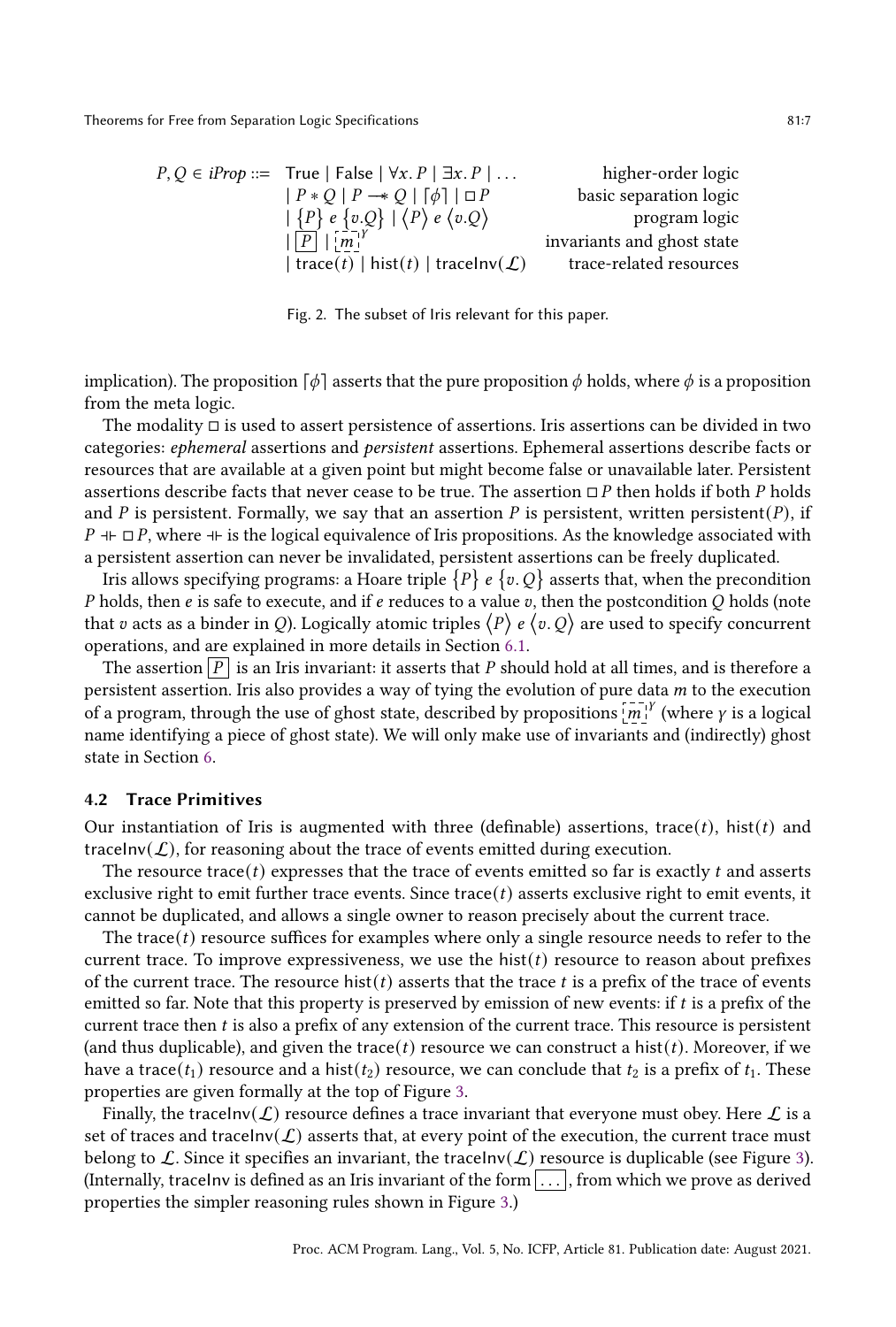<span id="page-7-1"></span>traceInv $(\mathcal{L})$  ⊢ □ traceInv $(\mathcal{L})$  hist $(t)$  ⊢ □ hist $(t)$  trace $(t)$  + trace $(t)$  \* hist $(t)$ trace $(t_1)$  ∗ hist $(t_2)$  ⊢ trace $(t_1)$  \*  $\lceil t_2 \leq_{pref} t_1 \rceil$  trace $(t)$  \* traceInv $(\mathcal{L})$  ⊢ trace $(t)$  \*  $\lceil t \in \mathcal{L} \rceil$ 

$$
t \cdot v \in \mathcal{L}
$$
  
tracelnv( $\mathcal{L}$ ) + {trace(t)} emit v {trace(t \cdot v)}  

$$
\forall r. r \notin tags(t) \Rightarrow t \cdot \langle r, v \rangle \in \mathcal{L}
$$
  
tracelnv( $\mathcal{L}$ ) + {trace(t)} fresh v {r. [r  $\notin tags(t)$ ] \* trace(t \cdot \langle r, v \rangle)}

Fig. 3. Properties of the resources trace, hist and traceInv, and specifications for emit and fresh.

We can now give Separation Logic specifications for the emit and fresh operations, which are shown in Figure [3.](#page-7-1) Both specifications require ownership over the trace resource trace( $t$ ), and that the trace is governed by some trace invariant  $\mathcal{L}$ . Given ownership of the trace resource we can emit an event  $v$  which is appended at the end of the trace. Emitting a fresh event  $v$  returns a tag  $r$ that does not appear in the current trace, and emits the event  $\langle r, v \rangle$ .

As a side-condition, the updated trace is required to satisfy the invariant  $\mathcal L$  (in the case of fresh, it is required to satisfy  $\mathcal L$  for any fresh tag, since we cannot know in advance the tag that will be returned by fresh). Finally, both specifications hand out an updated trace resource in the postcondition, with the emitted event appended at the end.

We emphasize that the predicates and the properties in Figure [3](#page-7-1) are all defined and proved formally in Iris, see the accompanying Coq formalization for details.

## 4.3 Adequacy Theorem

Ultimately, a program logic is only a technical device: the end goal is to establish properties that can be shown to hold with respect to the operational semantics of the language, independently of the details of the logic. This is typically achieved by proving an "adequacy" or "soundness" theorem of the logic. We present one such theorem, Theorem [4.1,](#page-7-0) tailored to our goal of establishing trace properties for the interaction between a verified library and its client.

<span id="page-7-0"></span>THEOREM 4.1 (ADEQUACY). Given any specification  $\Phi$ , resource  $P_0$ , initialiser  $e_{init}$ , library implementation  $v_{lib}$ , memory heap h, client e, and language  $\mathcal{L}$ , if the following conditions hold:

•  $\Phi$  : iProp  $\times$  Val  $\rightarrow$  iProp and  $P_0$  : iProp

$$
\bullet\ \varepsilon \in \mathcal{L}
$$

• 
$$
\forall
$$
 lib, P.  $\Phi(P, lib) \vdash \{P\}$  e lib  $\{\top\}$ 

$$
\bullet \ \vdash \{\top\} \ e_{init} \ \{P_0\}
$$

•  $\vdash \Phi(P_0 * \text{trace}(\varepsilon) * \text{trace}(\mathcal{L}), v_{lib})$ 

then for any T, h', t, provided  $(e_{\text{init}}; e \, v_{\text{lib}}), (h, \varepsilon) \longrightarrow^* T, (h', t)$  then we have  $t \in \mathcal{L}$ .

To understand the theorem, first recall that the general pattern we follow is to prove that for any library implementation satisfying an abstract library specification, the wrapped library implementation satisfies the same abstract specification and moreover the traces generated by the wrapping satisfy a given invariant. Client programs verified against the abstract library interface can thus be linked with the wrapped library implementation to conclude that the traces generated by the wrapping satisfy the given invariant. Theorem [4.1](#page-7-0) formalises this idea. Here  $e_{init}$  is an initialiser operation to initialize the internal state  $P_0$  of the library. The theorem requires that we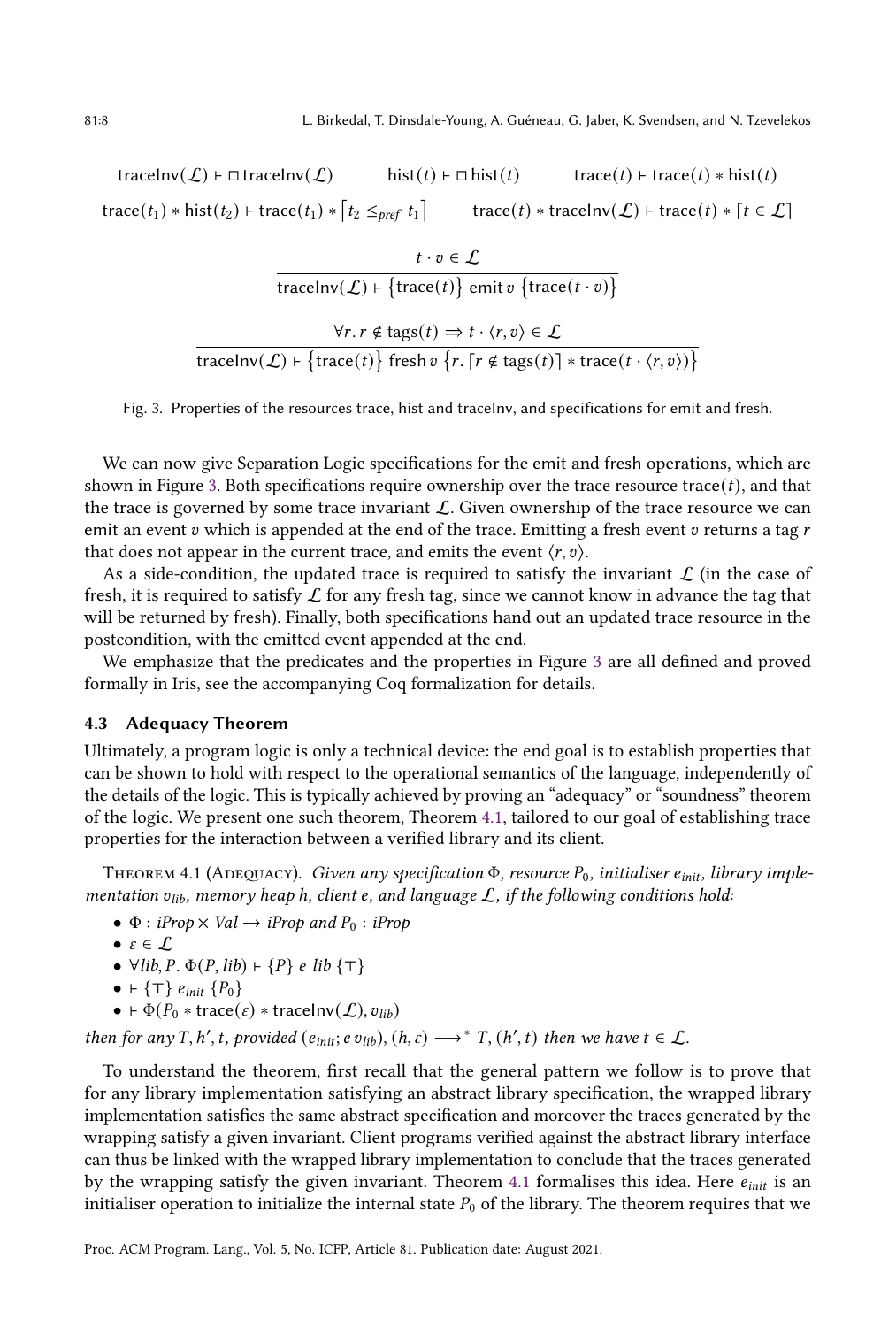provide a library implementation satisfying the abstract specification  $\Phi$  and generating traces in  $\mathcal{L}$ . It then guarantees that, for any client  $e$  verified against the abstract specification of the library, the trace produced by running the client linked with the library implementation  $v_{lib}$  satisfies the trace invariant  $\mathcal L$  at every step of the execution.

It is worth noting that the assumptions of Theorem [4.1](#page-7-0) rules out clients containing calls to emit or fresh, which could in principle invalidate the trace property. Indeed, following assumption 3 of the theorem, we only consider *verified* clients  $e$  that can be proved safe assuming an arbitrary proposition P as pre-condition and the specification of the library  $\Phi(P, lib)$ . Neither of these propositions can give access to the trace( $\cdot$ ) and traceInv( $\cdot$ ) predicates necessary to verify calls to emit and fresh (we have to establish  $\Phi$  in assumption 5 which prevents it from providing these predicates for any  $P$ ).

To use Theorem [4.1](#page-7-0) to derive a trace property from a separation logic specification, the idea is to define a suitable wrapper function wrap for the library in question and prove that if a library implementation M satisfies  $\Phi$  then so does the wrapped version wrap(M) and, additionally, the wrapped version generates traces in the  $\mathcal L$  language:

<span id="page-8-1"></span>
$$
\forall P_0, M. \ \Phi(P_0, M) \vdash \Phi(P_0 * \text{trace}(\varepsilon) * \text{trace}(\mathcal{L}), \text{wrap}(M)). \tag{1}
$$

One can then apply Theorem [4.1](#page-7-0) by taking  $v_{lib}$  to be wrap(M). For each of the examples coming up next, we will establish a lemma of the form [\(1\)](#page-8-1). We stress that each of these results is not just a fact that holds in our logic: each one can be composed with Theorem [4.1](#page-7-0) to obtain that the trace property of interest is preserved at the level of the operational semantics. (We refer to the Coq formalization for the details of each specific instantiation.) We also emphasize that [\(1\)](#page-8-1) is shown for any  $M$  and thus the trace property only depends on the specification  $\Phi$  and in that sense we obtain a free theorem.

#### <span id="page-8-0"></span>5 PROVING TRACE PROPERTIES AS FREE THEOREMS

In this section, we demonstrate the approach sketched earlier through a series of increasingly complex examples, starting with the basic file library example from the introduction.

It is worth noting that, even though we work in a concurrent language, the examples presented in this section are sequential in nature: the specifications considered prevent concurrent calls to the underlying library. We will look more closely into the case of concurrent libraries in Section [6.](#page-17-0)

#### <span id="page-8-2"></span>5.1 File Library

Recall the Separation Logic specification of the file library from the introduction, here written more formally, where  $P_0$  denotes the resources needed to initialize the library.

$$
\Phi_{file}(P_0, (open, close, read)) \triangleq \exists open, closed : iProp. \Box(P_0 \rightarrow closed) \land \n{closed} \cdot open() \{open) \land \{open\} \cdot close() \{closed\} \land \{open\} \cdot read() \{open\}
$$

Note the use of different fonts: *open, close* and *read* denote functions (values of the language), while open and closed denote abstract Separation Logic predicates used in the specification of the functions. Below we will also use the open, close and read tags (recall that they correspond to mere strings) for writing the wrapper code.

We wish to prove that this Separation Logic specification enforces that verified clients can only close and read when the file is open. To capture this property, we define a wrapper function  $\bf{wrap}_{\rm file}$ that instruments an implementation of the file library to emit events annotating calls to the different operations with respective tags open, close and read. Formally, we take a file library to be a triple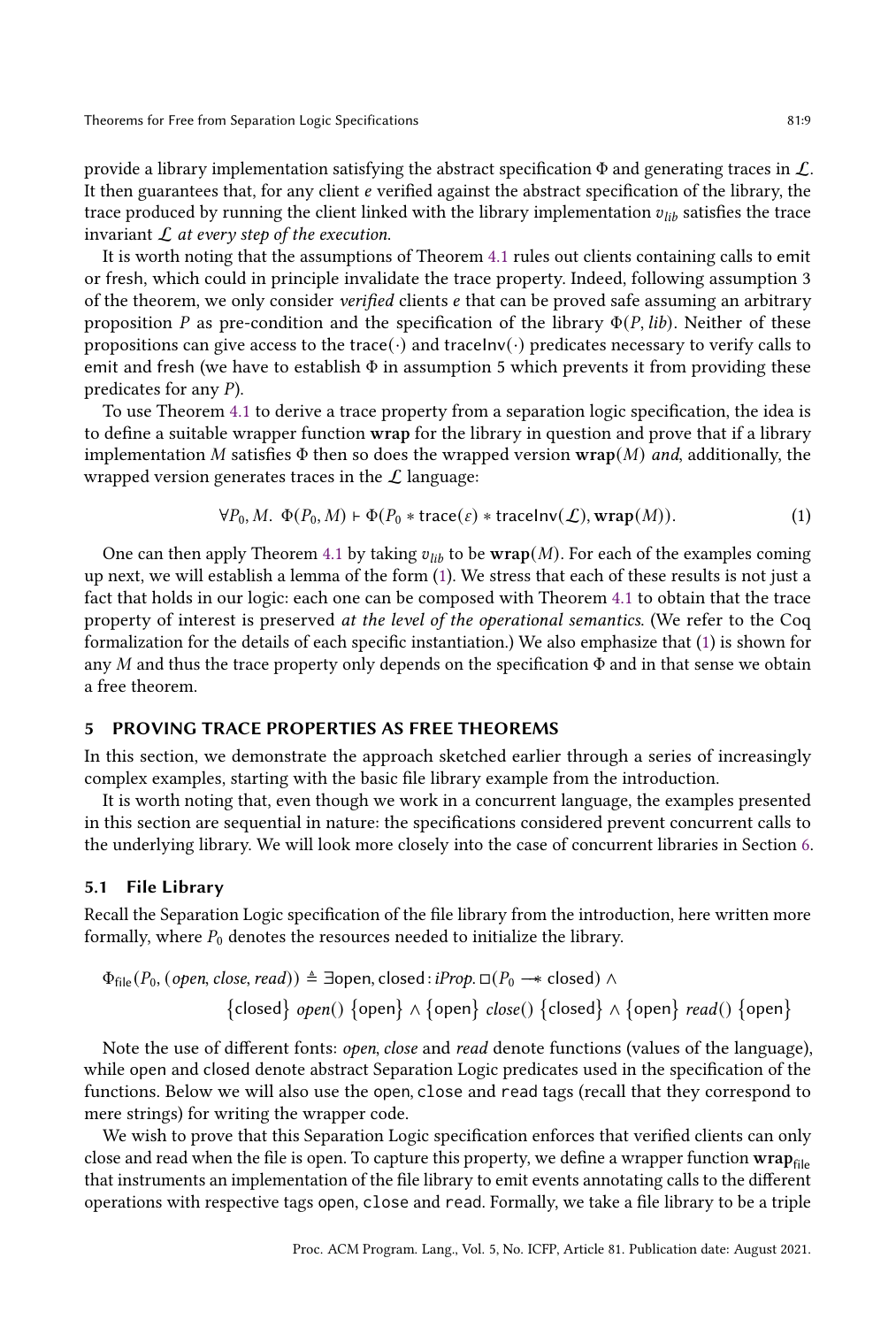consisting of an open, a close and a read function.

$$
\mathbf{wrap}_{file} \triangleq \lambda(open, close, read).
$$
  

$$
(\lambda_{-} . open); emit open, \lambda_{-} . close(); emit close, \lambda_{-} . read();emit read)
$$

We can now formalize the protocol as constraints on the traces generated by linking an instrumented file library with a client. In particular, we consider traces belonging to the language  $\mathcal{L}_{\text{file}}$  of all strings  $t \in \Sigma^*$  such that t is a valid file trace, file<sub>trace</sub> (t), where  $\Sigma = \{$  open, close, read} and file<sub>trace</sub> is defined as:

> file<sub>trace</sub>  $(t) \triangleq \forall n. t[n] =$  read  $\vee t[n] =$  close  $\implies$  isopen $(t, n)$  $isopen(t, n) \triangleq \exists m < n$ .  $t[m] = open \land node(t, m, n)$  $\text{nodes}(t, m, n) \triangleq \forall k. m < k < n \implies t[k] \neq \text{close}$

The valid file trace predicate, file<sub>trace</sub>  $(t)$ , expresses that the trace  $t$  only contains read and close events when the file is open. To prove that the specification enforces the intended protocol, we proceed by proving that the wrapping preserves satisfaction of the specification and generates traces in  $\mathcal{L}_{\text{file}}$ .

<span id="page-9-0"></span>LEMMA 5.1. 
$$
\forall P_0
$$
, ops.  $\Phi_{file}(P_0, ops) \vdash \Phi_{file}(P_0 * trace(\varepsilon) * traceInv(\mathcal{L}_{file}), wrap_{file}(ops)).$ 

PROOF SKETCH. We first need to define new wrapped versions of the abstract representation predicates, which relate the abstract resources to the current trace. The idea is that the wrapped open resource, open $_{\rm w}$ , should express that the current trace  $t$  is in  $\mathcal{L}_{\rm file}$  and that the trace  $t$  is open. Likewise, the wrapped closed resource, closed<sub>w</sub> can simply express that the current trace is in  $\mathcal{L}_{\text{file}}$ .

> open<sub>w</sub>  $\triangleq$  open  $* \exists t$ . trace(t)  $*$  traceInv( $\mathcal{L}_{file}$ )  $*$  [isopen(t, |t|)] closed<sub>w</sub>  $\triangleq$  closed  $* \exists t$ . trace(t)  $*$  traceInv( $\mathcal{L}_{file}$ )

We need to prove  $P_0$  ∗ trace( $\varepsilon$ ) ∗ traceInv( $\mathcal{L}_{file}$ )  $-*$  closed<sub>w</sub> assuming  $P_0$   $-*$  closed, which follows trivially from the definition of closed<sub>w</sub>. It remains to be proved that the wrapped methods satisfy their specifications.

We give on the right a proof outline for the wrapped open method. Here we use the assumed specification of the underlying open method to verify the call to open, and we used the following property of  $\mathcal{L}_{file}$  and isopen to prove that emitting open would result in a trace in  $\mathcal{L}_{\text{file}}$  that was open (recall that trace(*t*) combined with traceInv( $\mathcal{L}_{file}$ ) entails  $t \in \mathcal{L}_{file}$ :

| ${close_w}$                                                                   |
|-------------------------------------------------------------------------------|
| {closed $* \exists t$ . trace(t) $*$ tracelnv( $\mathcal{L}_{file}$ )}        |
| $open()$ :                                                                    |
| {open $*\exists t$ . trace(t) $*\text{trace}(\mathcal{L}_{\text{file}})$ }    |
| emit open;                                                                    |
| {open $*\exists t$ . trace(t) $*$ tracelnv( $\mathcal{L}_{\text{file}}$ ) $*$ |
| $[isopen(t,  t )]\}$                                                          |
| $\{open_{w}\}\$                                                               |
|                                                                               |

 $\forall t \in \mathcal{L}_{file}$ .  $t \cdot$  open  $\in \mathcal{L}_{file} \wedge isopen(t \cdot open, |t \cdot open|)$ .

The proofs for the close and read operations are similar, but rely on the following property to justify the emits:

$$
\forall t \in \mathcal{L}_{file}. \text{ isopen}(t, |t|) \implies t \cdot \text{close} \in \mathcal{L}_{file} \land t \cdot \text{read} \in \mathcal{L}_{file}.
$$

By combining Lemma [5.1](#page-9-0) with the Adequacy theorem (Theorem [4.1\)](#page-7-0) we have thus shown the free theorem that any verified client can only close and read when the file is open.

Proc. ACM Program. Lang., Vol. 5, No. ICFP, Article 81. Publication date: August 2021.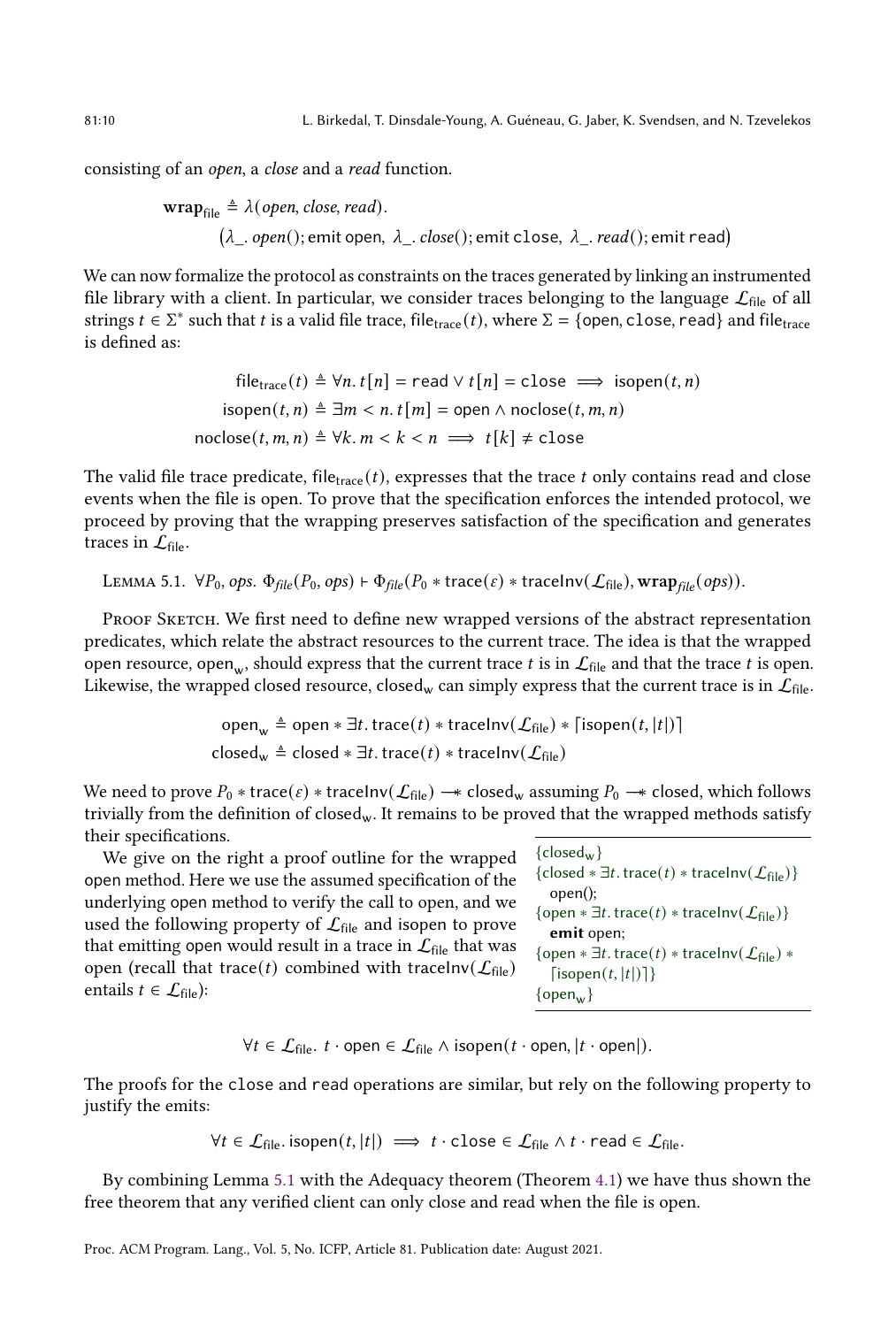## <span id="page-10-0"></span>5.2 Iterators on Collections

We consider a collections library that provides methods for modifying a collection as well as iterating over it. The combination of these two features means that we have to be wary of iterator invalidation: it is typically unsafe to use an iterator after the collection it is iterating over has been modified. Following [Krishnaswami et al.](#page-28-7) [\[2009\]](#page-28-7), we assume for such a library a cut-down Separation Logic library specification that does not track the contents of the underlying collections, and consists of five operations. The size operation is non-destructive and returns the size of the given collection; the *add* and *remove* operations destructively modify the given collection by adding or removing an element; and finally, iterator returns a new iterator for the collection, while next returns the next element of a given iterator.

$$
\Phi_{\text{coll}}(P_0, (\text{size}, \text{add}, \text{remove}, \text{iterator}, \text{next})) \triangleq
$$
\n
$$
\exists \text{coll} : \text{Val} \rightarrow \text{iProp}. \exists \text{iter} : \text{Val} \times \text{Val} \rightarrow \text{iProp}. \Box(P_0 \rightarrow \exists c : \text{Val}, \text{coll}(c)) \land
$$
\n
$$
\forall c : \text{Val} \{\text{coll}(c)\} \text{ size}() \{x. \text{ coll}(c)\} \land
$$
\n
$$
\forall c, x : \text{Val} \{\text{coll}(c)\} \text{ add}(x) \{\exists c' : \text{Val}.\text{coll}(c')\} \land
$$
\n
$$
\forall c, x : \text{Val} \{\text{coll}(c)\} \text{ remove}(x) \{\exists c' : \text{Val}.\text{coll}(c')\} \land
$$
\n
$$
\forall c : \text{Val} \{\text{coll}(c)\} \text{ iterator}(f \cap \{r, \text{coll}(c) * \text{iter}(r, c)\} \land
$$
\n
$$
\forall c, x : \text{Val} \{\text{coll}(c) * \text{iter}(x, c)\} \text{ next}(x) \{\text{coll}(c) * \text{iter}(x, c)\}
$$

A seasoned practicioner of Separation Logic will be able to read from this specification that it successfully prevents the pitfall of iterator invalidation, i.e. it prevents the use of iterators that have been invalidated by a modification to the collection. This is not completely obvious, and comes from the combination of three observations. Firstly, the coll $(c)$  resource, which represents the ownership over the collection, is indexed by a value  $c$  which can be seen as an abstract version number. Secondly, destructive operations such as *add* or *remove* update the version number to a new existentially quantified version number, which can only be assumed to be distinct from all the previous versions of the collection. Finally, the iter( $p, c$ ) resource expresses that  $p$  is an iterator over a collection which was at version  $c$  when the iterator was created; the specification of *next* then requires the ownership of both an iterator and its collection with matching version numbers.

In other words, by simply reading the specification we can deduce the following free theorem:

An iterator over a collection can only be used if the underlying collection has not been destructively modified since the iterator was created.

This is a trace property of the interaction between the collection library and clients. To capture it formally, we define as before a wrapper for the library that produces appropriate trace events. The instrumentation is fairly straightforward and simply emits a suitable event indicating the operation called and the argument and/or return value of the given operation, when relevant:

$$
\mathbf{wrap}_{\text{coll}} \triangleq \lambda (size, add, remove, iter, next).
$$

 $\Bigg\}$ «  $\lambda y$ . let  $r = size(y)$  in emit size; r,  $\lambda y. add(y);$ emit add,  $\lambda y$ .  $remove(y)$ ; emit remove,  $\lambda$ <sub>--</sub> let  $r = iter()$  in emit $\langle$ iterator,  $r \rangle$ ;  $r$ ,  $\lambda y$ . let  $r = next(y)$  in emit $\langle$ next,  $y \rangle$ ; r  $\begin{array}{c} \hline \end{array}$  $\overline{a}$ 

The traces ignore the arguments to *add* and *remove* and the return values of *size* and *next*, as they are irrelevant for the protocol.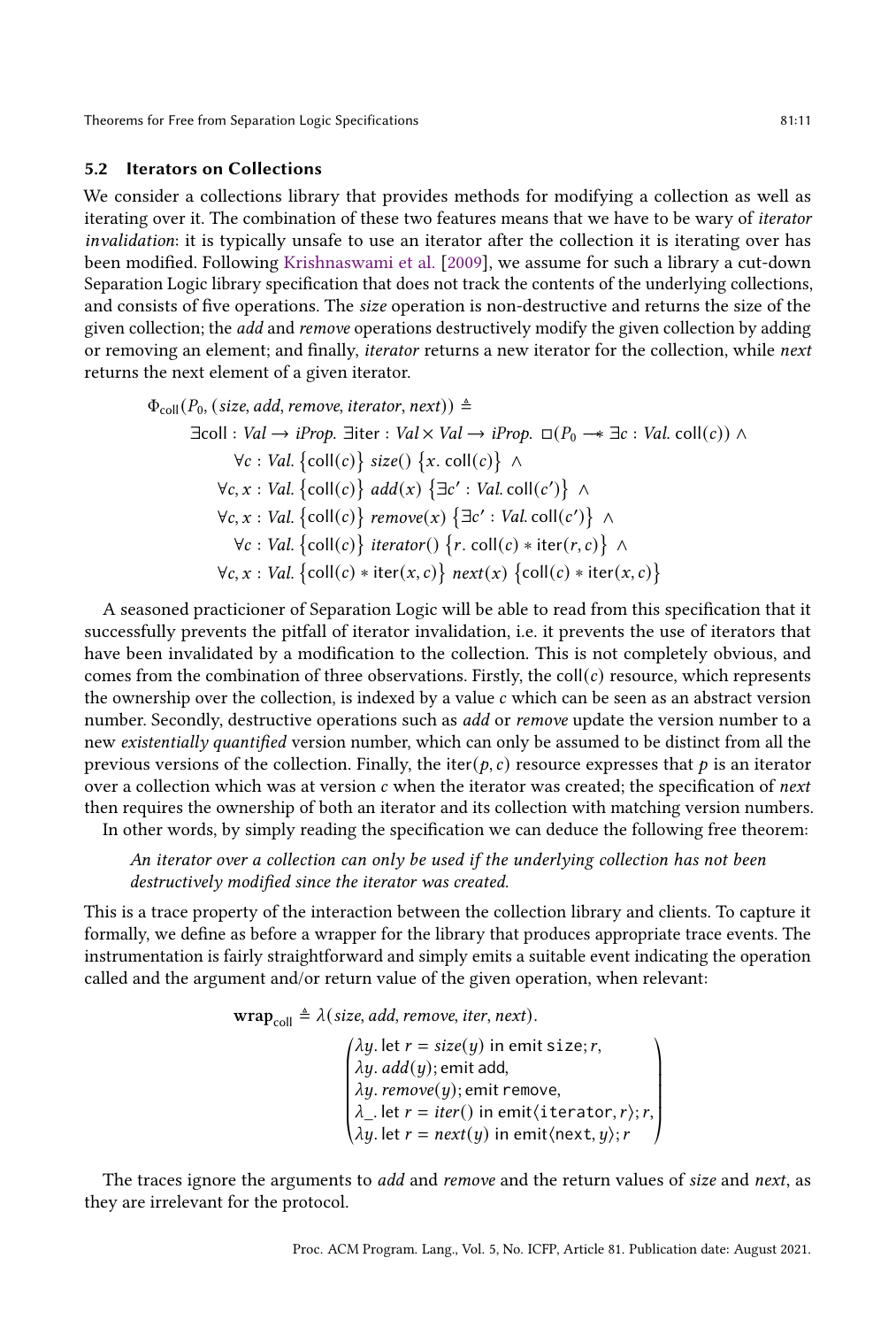With this instrumentation we can now express the informal protocol as a language of permissible interaction traces between the client and library. We let the trace alphabet be the countable set:

$$
\Sigma = \{ \text{size}, \text{add}, \text{remove} \} \cup \{ \langle \text{next}, \ell \rangle, \langle \text{iterator}, \ell \rangle \mid \ell \in Loc \}
$$

The language  $\mathcal{L}_{\text{coll}}$  of safe behaviours contains all strings  $t \in \Sigma^*$  such that, for all  $0 \leq i < |t|$ :

if  $t[i] = \langle \text{next}, \ell \rangle$  then there is  $j < i$  such that  $t[j] = \langle \text{iterator}, \ell \rangle$  and, for all  $j < k < i$ ,  $t[k] \notin \{$  add, remove  $\}$ .

That is, every call to the next method of an iterator  $\ell$  must be preceded by a call to *iterator*() which returns ℓ. In addition, there should be no modification of the collection between those two events.

We now aim to prove that, for an arbitrary library implementation  $M$  that satisfies the collections specification, the wrapped library implementation  $\text{wrap}_{\text{coll}}(M)$  also satisfies the collections specification *and* the traces generated by the wrapped implementation are in the language  $\mathcal{L}_{\text{coll}}$ .

LEMMA 5.2.  $\forall P_0$ , ops.  $\Phi_{coll}(P_0, ops) \vdash \Phi_{coll}(P_0 * trace(\varepsilon) * traceInv(\mathcal{L}_{coll}), wrap_{coll}(ops)).$ 

PROOF SKETCH. We first need to define new wrapped versions of the coll and iter resources that relate the abstract version number to the trace state. The key idea is that the collection parameter of the wrapped coll resource will consist of a pair  $(c, n)$ , where the  $c$  component is the parameter of the underlying coll resource and  $n$  is the index in the trace of the last add or remove event. We want the wrapped coll $((c, n))$  resource to assert that there are no add or remove events in the current trace after the *n*-th element. Likewise, the wrapped iter( $r$ ,  $(c, n)$ ) resource should assert that there is an iterator event for iterator  $r$  in the current trace after the  $n$ -th element. Hence, if we own both coll $((c, n))$  and iter(r,  $(c, n)$ ) then we know that no add or remove events were emitted since the iterator  $r$  was created.

Let coll and iter denote the non-wrapped representation predicates that exist by the  $\Phi_{\text{coll}}(P_0, \rho ps)$ assumption and define the wrapped representation predicates  $\text{coll}_w$  and iter<sub>w</sub> as follows:

$$
\text{coll}_{w}(x) \triangleq \exists y : Val \exists n : \mathbb{N}. \ [x = (y, n)] * \text{coll}(y) * \n\exists t. \ \text{trace}(t) * \text{trace}(\mathcal{L}_{\text{coll}}) * [add, \text{remove } \notin t[n..] \land n \leq |t|] \n\text{iter}_{w}(r, x) \triangleq \exists y : Val \exists n : \mathbb{N}. \ [x = (y, n)] * \text{iter}(y) * \exists t. \ \text{hist}(t) * [\text{iterator}, r) \in t[n..]
$$

where we use  $t[n]$  as notation for the subtrace of  $t$  starting from the *n*-th element.

It thus remains to show that the wrapped library satisfies the collections specification. First, we need to prove that we obtain a wrapped collection resource from the initial resources:  $P_0 *$ traceInv $(\mathcal{L}_{\text{coll}}) * \text{trace}(\varepsilon) \to \exists c : \text{Val.} \text{coll}_{w}(c)$ . This follows easily from the  $P_0 \to \exists c' : \text{Val.} \text{coll}(c')$ assumption by taking the second component of  $c$  to be 0.

Next, we have to show that each of the wrapped operations satisfies the corresponding Hoare triple. The size method is particularly simple, as any trace  $t \in \mathcal{L}_{\text{coll}}$  can trivially be extended with a size event  $t \cdot$  size  $\in \mathcal{L}_{\text{coll}}$ . We will thus skip the size method. The *add* method is more interesting, as we have to update the index into the trace for the last add event. Below is a proof outline for the wrapped *add* method applied to argument z.

 ${coll}_w(c)$  $\{\exists x, n, t. [c = (x, n)] * \text{coll}(x) * \text{trace}(t) * \text{trace}(\mathcal{L}_{\text{coll}}) * [\text{add}, \text{remove} \notin t[n.]\} \wedge n \leq |t| \}$ add(z);  $\{\exists x', n, t.\text{coll}(x') * \text{trace}(t) * \text{trace}(\mathcal{L}_{\text{coll}}) * \lceil \text{add}, \text{remove} \notin t[n..] \land n \leq |t| \}]$ emit add;  $\{\exists x', n, t.\, \text{coll}(x') * \text{trace}(t \cdot \text{add}) * \text{trace}(\mathcal{L}_{\text{coll}}) * \lceil \text{add}, \text{remove} \notin t[n..] \land n \leq |t| \rceil \}$  $\{\exists c': Val.\, coll_w(c')\}$ 

Proc. ACM Program. Lang., Vol. 5, No. ICFP, Article 81. Publication date: August 2021.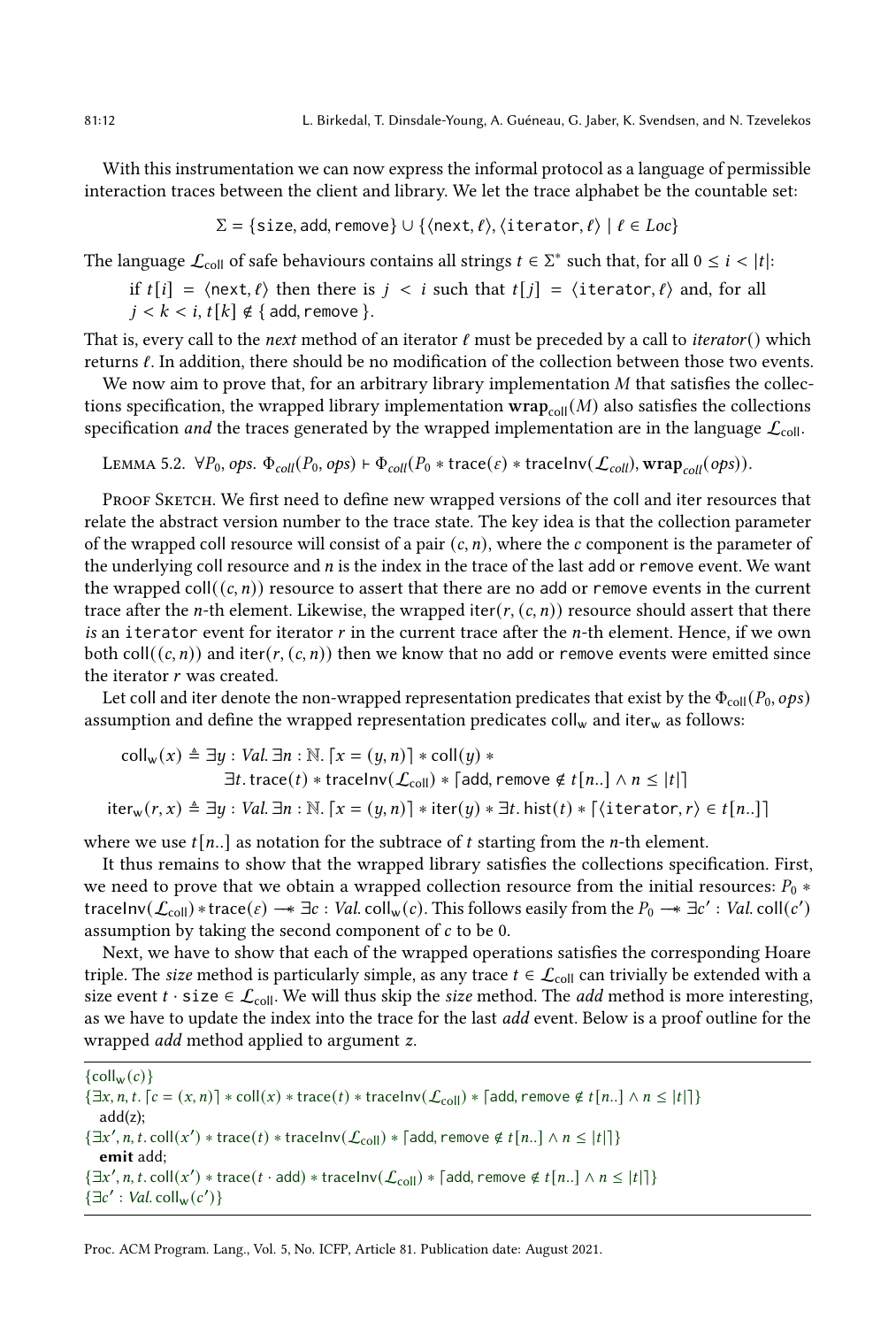This leaves us with two proof obligations: firstly, we have to show that we are allowed to emit the add event (i.e., that  $t \cdot \text{add} \in \mathcal{L}_{\text{coll}}$ ); and secondly for the last step we have to show that:

$$
\forall x', n, t. \left( \begin{matrix} \text{coll}(x') * \text{trace}(t \cdot \text{add}) * \text{trace}(\mathcal{L}_{\text{coll}}) \\ * \end{matrix} \right) \longrightarrow \exists c' : \text{Val} \text{ coll}_{w}(c')
$$

This follows easily by taking c' to be  $(x', |t \cdot add|)$ , as  $t \cdot add$  contains no add or remove events after the  $|t \cdot \text{add}|\text{-th element.}$  The proof for *remove* follows the same structure as for *add*.

 ${coll}_w(c)$ 

let  $r = iterator()$  in

 $\{\exists x, n, t. \, \lceil c = (x, n) \rceil * \text{coll}(x) * \text{trace}(t) *$ 

traceInv $(\mathcal{L}_{\text{coll}})$  \* [add, remove  $\notin t[n..] \wedge n \leq |t|$ ]}

 $\{\exists x, n, t. \, \lceil c = (x, n) \rceil * \text{coll}(x) * \text{iter}(r, x) * \text{trace}(t) *$ 

For the iterator method, we emit an iterator event and create a new hist resource to record the trace at the time of the creation of the iterator. One the right, we give a proof outline for the iterator method. We are left with two proof obligations:  $t \cdot \langle$  iterator,  $r \rangle \in \mathcal{L}_{\text{coll}}$ , and:

traceInv $(\mathcal{L}_{\text{coll}})$  \* [add, remove  $\notin t[n..] \wedge n \leq |t|$ ]} emit⟨iterator, r⟩;  ${\exists x, n, t. \, [c = (x, n)] * coll(x) * iter(r, x) * }$ trace( $t \cdot \langle$ iterator, r $\rangle$ ) \* traceInv( $\mathcal{L}_{\text{coll}}$ ) \* [add, remove ∉  $t[n..]$  ∧  $n \leq |t|$ ]}  $\{\text{coll}_w(c) * \text{iter}_w(r, c)\}\$ r  ${r \cdot \text{coll}_w(c) * \text{iter}_w(r, c)}$  $\forall x, n, t$ .  $([c = (x, n)] * \text{coll}(x) * \text{iter}(r, x) *$ trace( $t \cdot$ (iterator, r)) \* traceInv( $\mathcal{L}_{\text{coll}}$ ) \* [add, remove ∉  $t[n..]$  ∧  $n \leq |t|$ ])  $\rightarrow$  coll<sub>w</sub> $(c)$  ∗ iter<sub>w</sub> $(r, c)$ 

To discharge this last proof obligation, we use the rule from Figure [3](#page-7-1) that allows us to introduce a history resource hist( $t \cdot \langle$  iterator, r $\rangle$ ) and since  $n \leq |t|$  it follows that  $\langle$  iterator, r $\rangle \in (t \cdot$  $\langle$  iterator, r $\rangle$ ) [n..], as required by iter<sub>w</sub>(r, c).

We are left with next, which is the most interesting case as it requires us to prove the iterator we are trying to use is still valid. We give a proof outline for the next method applied to a value x:

```
\{\text{coll}_w(c) * \text{iter}_w(x, c)\}\\{\exists y, n, t, t'. \left\lceil c = (y, n) \right\rceil * \text{coll}(y) * \text{iter}(x, c) * \text{trace}(t) * \text{hist}(t') * \text{trace}(\text{Inv}(\mathcal{L}_{\text{coll}}))\}* [add, remove ∉ t[n..] \wedge n \leq |t|] * [\langleiterator, x\rangle \in t'[n..]]}
   let r = \text{next}(x);
\{\exists y, n, t, t'. \left\lceil c = (y, n) \right\rceil * \text{coll}(y) * \text{iter}(x, c) * \text{trace}(t) * \text{hist}(t') * \text{trace}(\mathcal{L}_{\text{coll}})* [add, remove ∉ t[n..] \wedge n \leq |t|] * [\langleiterator, x\rangle \in t'[n..]]}
   emit⟨next, x⟩;
\{\exists y, n, t, t'. \lceil c = (y, n) \rceil * \text{coll}(y) * \text{iter}(x, c) * \text{trace}(t \cdot \langle \text{next}, x \rangle) * \text{hist}(t') * \text{trace} \text{Inv}(\mathcal{L}_{\text{coll}})* [add, remove \notin t[n..] \land n \leq |t|] * [ \langle iterator, x \rangle \in t'[n..]] \}\{\text{coll}_w(c) * \text{iter}_w(x, c)\}\r
{coll_w(c) * iter_w(x, c)}
```
To verify the emit expression, we further have to prove that  $t \cdot \langle \text{next}, x \rangle \in \mathcal{L}_{\text{coll}}$ , that is, that the iterator x is still valid. This relies on the following key property of the  $\mathcal{L}_{\text{coll}}$  language:

 $t \in \mathcal{L}_{\text{coll}} \wedge \text{add}, \text{remove } \notin t[n..] \wedge \langle \text{iterator}, x \rangle \in t[n..] \Longrightarrow t \cdot \langle \text{next}, x \rangle \in \mathcal{L}_{\text{coll}}$ 

To apply this property we use the adequate rule from Figure [3](#page-7-1) to conclude from trace(t) \* hist(t') that  $t' \leq_{pref} t$  and thus that  $\langle \text{iterator}, x \rangle \in t'[n..] \implies \langle \text{iterator}, x \rangle \in t[n..].$ 

## <span id="page-12-0"></span>5.3 Well-bracketing Protocols

Libraries that allow clients to acquire, access and release resources often impose a well-bracketing protocol whereby clients are required to acquire resources before accessing and releasing them. The file library in [ğ5.1](#page-8-2) was a particularly simple example of such a protocol. In this section we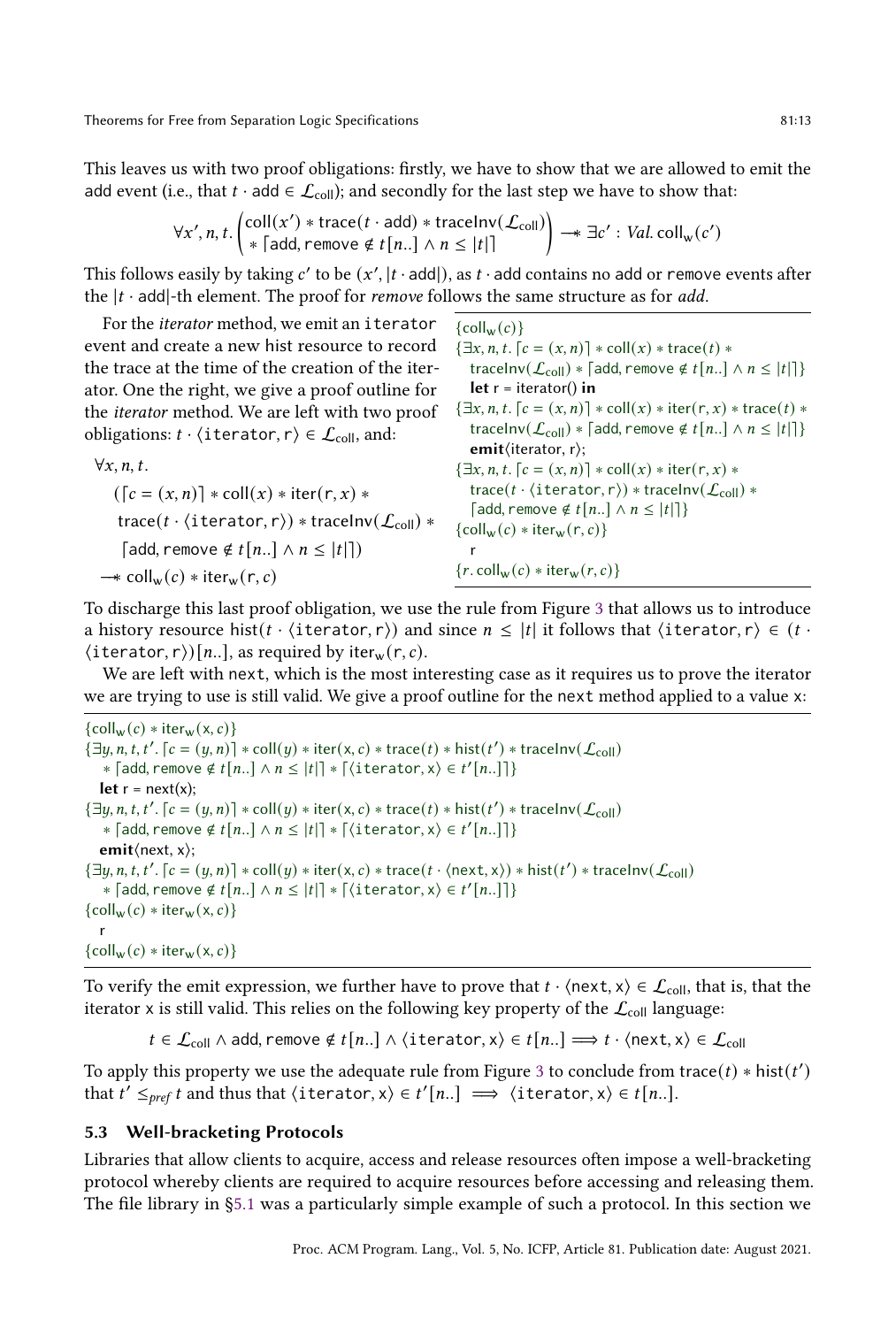consider a more advanced and realistic variant thereof for a library with a higher-order function that takes care of acquiring and releasing the underlying resource for clients.

Consider a library with a higher-order method withRes for acquiring, accessing and subsequently releasing some resource (e.g. a file) and an operation op for accessing the resource. The withRes operation takes as argument a function  $f$  provided by the client for accessing the resource and takes care of acquiring the resource before  $f$  is called and subsequently releasing it again. For such a library, we typically wish to make sure that (1) clients only access the resource after they have acquired it, and (2) clients do not try to acquire resources they already hold. Such a library can be given a specification in Separation Logic as follows:

 $\Phi_{\text{brac}}(P_0, (\text{withRes}, \text{op})) \triangleq$ 

∃locked : *iProp*. ∃unlocked : *Val*  $\rightarrow$  *iProp*. □( $P_0 \rightarrow$  locked) ∧  $\forall P, Q : iProp. \forall f : Val.$  {locked  $* P * S(P, Q,$  unlocked, f)} withRes(f) {locked  $* Q$ } ∧  $\forall x, y : Val.$  {unlocked(y)} op(x) {unlocked(y)}

 $S(P, Q, \text{unlocked}, f) \triangleq \forall x, y$ . {unlocked(y) \* P}  $f(x)$  {unlocked(y) \* Q}

This specification relies on two abstract resources, unlocked and locked, to capture the wellbracketing aspect of the protocol. One can see that calling withRes requires the client to relinquish ownership of the locked resource. Since the function provided by the client is only given ownership of the abstract unlocked resource, it cannot make reentrant calls to withRes. Furthermore, to call op requires ownership of the unlocked resource, thus ensuring that only the callback provided by the client to withRes can call op.

But this specification entails another less obvious property. In the specification of withRes, the library must behave parametrically with respect to  $P$  and  $Q$ , which are provided by the client. Thus, the specification ensures that withRes is forced to call the function provided by the client exactly once, as the only way it can transform  $P$  into  $Q$  is by calling the function provided by the client.

As before, we wish to establish these properties as free theorems obtained from the specification. We define a wrapping function that instruments the library to emit call and return events for all calls where control passes between client and library.

$$
\begin{aligned}\n\textbf{wrap}_{\text{brac}} &\triangleq \lambda(\textit{withRes}, op).(\lambda f.\textit{emit}\langle \text{call}, \text{withRes}, f \rangle; \\
& \text{withRes}(\lambda x.\text{ emit}\langle \text{call}, f \rangle; f(x);\text{emit}\langle \text{ret}, f \rangle); \\
& \text{emit}\langle \text{ret}, \text{withRes}, f \rangle, \\
& \lambda x.\text{emit}\langle \text{call}, \text{op} \rangle; op(x);\text{emit}\langle \text{ret}, \text{op} \rangle)\n\end{aligned}
$$

We now state formally the desired property as a well-bracketing property of the traces generated by the instrumented library. Let us define  $\mathcal{L}_{\text{bractull}} \subseteq \textit{Val}^*$  the language of traces of the form:

$$
s' \cdot \langle \text{call}, \text{withRes}, f \rangle \cdot \langle \text{call}, f \rangle \cdot s_{\text{op}} \cdot \langle \text{ret}, f \rangle \cdot \langle \text{ret}, \text{withRes}, f \rangle
$$

for some  $f \in Val$ ,  $s_{op} \in (\langle call, op \rangle \cdot \langle ret, op \rangle)^*$  and  $s' \in \mathcal{L}_{bractull}$ . That is, the traces in  $\mathcal{L}_{bractull}$ are well-bracketed sequences of events formed of subsequences of the form  $\langle$ call, withRes,  $f \rangle \cdot$  $\langle \text{call}, f \rangle \cdot s_{\text{op}} \cdot \langle \text{ret}, f \rangle \cdot \langle \text{ret}, \text{withRes}, f \rangle$ , and subsequences thereof, where  $s_{\text{op}}$  a sequence of consecutive calls and returns of op. Then, we take  $\mathcal{L}_{\text{brac}}$ , the language of traces we wish to enforce, to be the prefix closure of  $\mathcal{L}_{\text{bractull}}$ .

To prove that the specification enforces the trace property we proceed as usual, by proving that for any implementation M that satisfies the specification, the wrapped implementation  $\text{wrap}_{\text{bare}}(M)$ also satisfies the specification and generates traces in  $\mathcal{L}_{\text{brac}}$ .

LEMMA 5.3.  $\forall P_0, ops. \Phi_{brac}(P_0, ops) \vdash \Phi_{brac}(P_0 * trace(\varepsilon) * tracelnv(\mathcal{L}_{brac}), wrap_{brac}(ops)).$ 

Proc. ACM Program. Lang., Vol. 5, No. ICFP, Article 81. Publication date: August 2021.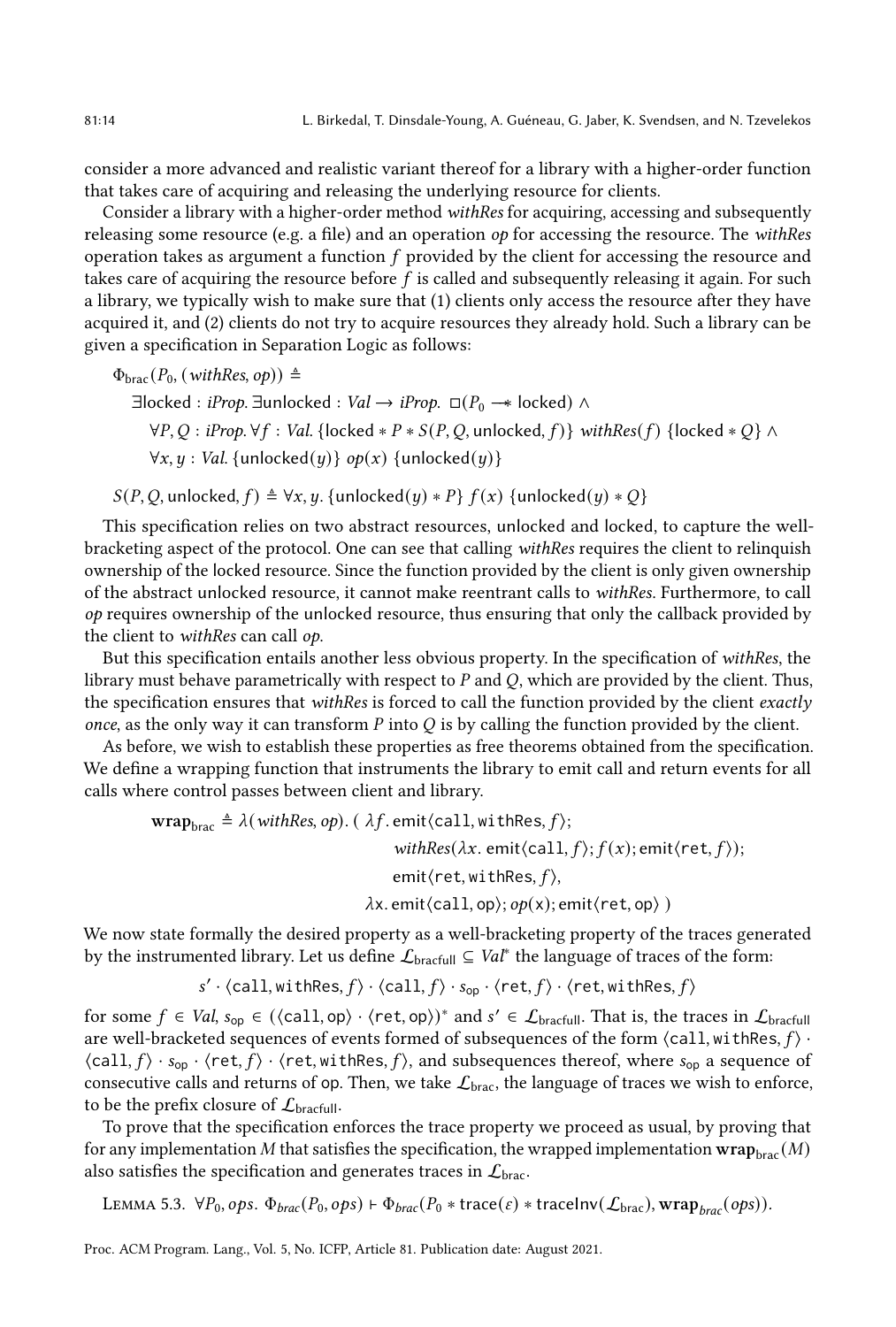in  $\mathcal{L}_{\text{brac}}$ , we first need to define wrapped versions of the abstract representation predicates. The idea is to let the wrapped locked resource, locked<sub>w</sub>, express that the current trace t is in  $\mathcal{L}_{\text{brac}}$  and the  $\langle$ call, withRes,  $f$  and  $\langle$ ret, withRes,  $f$  events in  $t$  are well-balanced and well-bracketed. For the wrapped unlocked resource, unlocked<sub>w</sub>(x), the idea is to use the argument x to track the name f of the last unbalanced  $\langle$  call, withRes,  $f$  event in t.

To simplify the definitions and subsequent proofs, we first introduce a number of auxiliary resources,  $T_0$ ,  $T_1$ ,  $T_2$  and  $T_3$ .  $T_0$  expresses that the current trace is well-balanced. We set  $O = (\langle \text{call}, \text{op} \rangle \cdot$  $\langle \textsf{ret}, \textsf{op} \rangle \rangle^*$ .  $T_1(f)$  expresses that the current trace t has the form  $s \cdot \langle \textsf{call}, \textsf{withRes}, f \rangle$  where s is well-balanced.  $T_2(f)$  expresses that the current trace  $t$  has the form  $s \cdot \langle \textsf{call}, \textsf{withRes}, f \rangle \cdot \langle \textsf{call}, f \rangle \cdot s'$ where s is well-balanced and  $s' \in O$ . Finally,  $T_3(f)$  expresses that the current trace t has the form  $s \cdot \langle \text{call}, \text{withRes}, f \rangle \cdot \langle \text{call}, f \rangle \cdot s' \cdot \langle \text{ret}, f \rangle$  where s is well-balanced and  $s' \in O$ .

$$
T_0 = \exists t.\,\text{trace}(t) * \text{traceInv}(\mathcal{L}_{\text{brac}}) * [t \in \mathcal{L}_{\text{bracfull}}]
$$
\n
$$
T_1(f) = \exists t.\,\text{trace}(t) * \text{traceInv}(\mathcal{L}_{\text{brac}}) * \exists t' \in \mathcal{L}_{\text{bracfull}}.\, [t = t' \cdot \langle \text{call}, \text{withRes}, f \rangle]
$$
\n
$$
T_2(f) = \exists t.\,\text{trace}(t) * \text{traceInv}(\mathcal{L}_{\text{brac}}) *
$$
\n
$$
\exists t' \in \mathcal{L}_{\text{bracfull}}, s_{op} \in O.\, [t = t' \cdot \langle \text{call}, \text{withRes}, f \rangle \cdot \langle \text{call}, f \rangle \cdot s_{op}]
$$
\n
$$
T_3(f) = \exists t.\,\text{trace}(t) * \text{traceInv}(\mathcal{L}_{\text{brac}}) *
$$
\n
$$
\exists t' \in \mathcal{L}_{\text{bracfull}}, s_{op} \in O.\, [t = t' \cdot \langle \text{call}, \text{withRes}, f \rangle \cdot \langle \text{call}, f \rangle \cdot s_{op} \cdot \langle \text{ret}, f \rangle]
$$
\nthe these measures, we say now defined, and leads.

With these resources, we can now define unlocked<sub>w</sub> and locked<sub>w</sub>:

unlocked<sub>w</sub>(x)  $\triangleq \exists y, z : Val. [x = (y, z)] *$ unlocked(y) \*  $T_2(z)$  $locked_w \triangleq locked * T_0$ 

It follows easily that  $P_0$ ∗trace $(\varepsilon)$ ∗traceInv $(\mathcal{L}_{\text{brac}}) \rightarrow$  locked<sub>w</sub> from trace $(\varepsilon)$ ∗traceInv $(\mathcal{L}_{\text{brac}}) \rightarrow T_0$ and the assumption  $P_0 \rightarrow$  locked.

It remains to show that the two instrumented operations satisfy their specifications. We begin by showing that the instrumented withRes operation satisfies its specification:

 $\forall P, Q : iProp. \forall f : Val.$ 

{locked<sub>w</sub> \*  $P$  \*  $S(P, Q,$  unlocked<sub>w</sub>,  $f$ } fst (wrap<sub>brac</sub>(withRes, op))( $f$ ) {locked<sub>w</sub> \*  $Q$ }

assuming withRes satisfies its specification:

 $\forall P, Q : iProp. \forall f : Val. \{locked * P * S(P, Q, unlocked, f)\} with Res(f) \{locked * Q\}.$ 

We give a proof outline for the instrumented withRes operation:

| $\{locked_w * P * S(P, Q, unllocked_w, f)\}\$<br>$\{locked * T_0 * P * S(P, Q, unlocked_w, f)\}\$<br>emit $\langle$ call, withRes, f $\rangle$ ;<br>$\{locked * T_1(f) * P * S(P, Q, unlocked_w, f)\}\$<br><b>let</b> $g = \lambda x$ . <b>emit</b> $\langle$ call, f $\rangle$ ; f(x); <b>emit</b> $\langle$ ret, f $\rangle$ <b>in</b><br>{locked $* T_1(f) * P *$<br>$S(P * T_1(f), Q * T_3(f),$ unlocked, q) } -<br>with $Res(g)$ ;<br>$\{locked * T_3(f) * Q\}$<br>emit $\langle$ ret, withRes, f $\rangle$<br>{locked $* T_0 * Q$ } | $\{unlocked(y) * P * T_1(f) * S(P, Q, unlocked_w, f)\}$<br>emit $\langle$ call, f $\rangle$ ;<br>$\{\text{unlocked}(y) * P * T_2(f) * S(P, Q, \text{unlocked}_w, f)\}\$<br>$\{\text{unlocked}_w((y, f)) * P * S(P, Q, \text{unlocked}_w, f)\}\$<br>$f(x)$ :<br>$\{\text{unlocked}_w((y, f)) * Q\}$<br>{unlocked(y) $* Q * T_2(f)$ }<br>emit $\langle$ ret, f $\rangle$<br>$\{\text{unlocked}(y) * Q * T_3(f)\}\$ |
|-------------------------------------------------------------------------------------------------------------------------------------------------------------------------------------------------------------------------------------------------------------------------------------------------------------------------------------------------------------------------------------------------------------------------------------------------------------------------------------------------------------------------------------------|------------------------------------------------------------------------------------------------------------------------------------------------------------------------------------------------------------------------------------------------------------------------------------------------------------------------------------------------------------------------------------------------------------------|
| ${locked_w * Q}$                                                                                                                                                                                                                                                                                                                                                                                                                                                                                                                          |                                                                                                                                                                                                                                                                                                                                                                                                                  |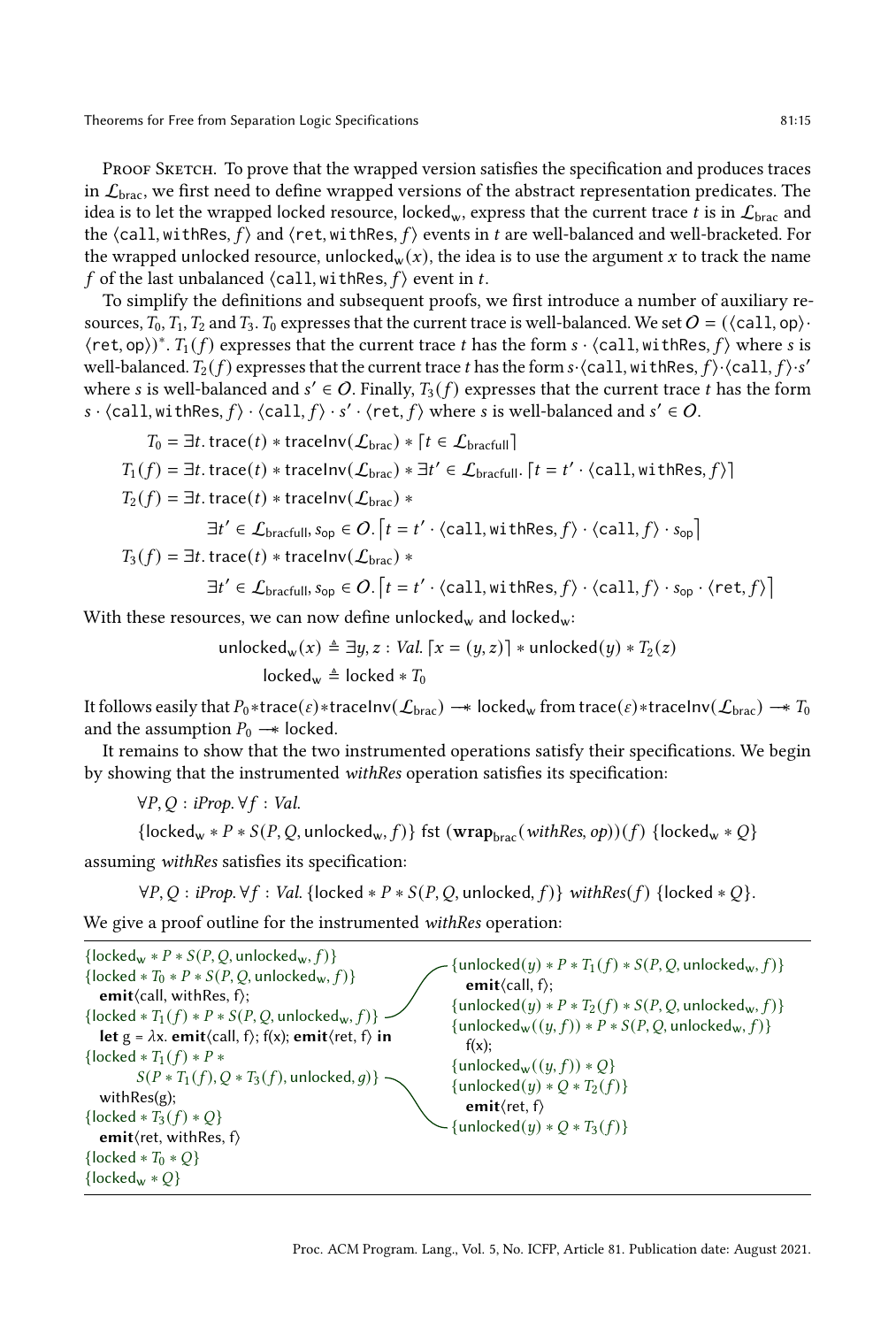The interesting step, that we detail on the right-hand side of the proof outline, is showing that from the assumed specification of  $f$  we can derive the desired specification for the instrumented version of  $f$ :

$$
\forall P, Q: iProp. \forall f: Val. S(P, Q, unlocked_w, f) \Rightarrow
$$
  
 
$$
S(P * T_1(f), Q * T_3(f), unlocked, \lambda x. emit(call, f); f(x); emit(ret, f)).
$$

Lastly, we need to show that the instrumented *op* function satisfies its specification. This follows easily from the fact that unlocked<sub>w</sub> enforces  $T_2(f)$ , which is itself preserved when emitting a new  $\langle$  call, op $\rangle$  event.  $\Box$ 

## <span id="page-15-0"></span>5.4 Traversable Stack Example

To further demonstrate that our approach can express and enforce strong trace properties, recall the stack example from  $\S$ 2. We have a stack with a *push* and a pop method, and a *foreach* method that takes a function argument and applies the given function to every element of the stack, in order, starting from the top-most element. Here the protocol on the interaction between client and library imposes restrictions on both the client and the library. In particular, we wish to ensure that the function provided by the client cannot call back into the stack-library and potentially modify the underlying stack during the iteration of the stack. We also wish to ensure that the library calls the function provided by the client with every element currently on the stack and in the right order.

A higher-order separation logic specification for such a stack data structure is the following.

 $\Phi(P_{init}, (push, pop, foreach)) \triangleq$ 

$$
\exists \text{stack}: \text{Val}^* \to iProp. \Box(P_{init} \to \text{stack}(\varepsilon)) \land
$$
  
\n
$$
\forall \alpha, x. \{\text{stack}(\alpha) * [x \neq ()] \} \text{ push}(x) \{\text{stack}(x :: \alpha) \} \land
$$
  
\n
$$
\forall \alpha. \{\text{stack}(\alpha) \} \text{pop}(x) \{r. ([r = () \land \alpha = \varepsilon] * \text{stack}(\alpha)) \lor (\exists \alpha'. [\alpha = r :: \alpha'] \land \text{stack}(\alpha'))\} \land
$$
  
\n
$$
\forall \alpha, f, I. \{\text{stack}(\alpha) * I(\varepsilon) * \forall \beta, x. \{I(\beta)\} f(x) \{I(x :: \beta)\}\} \text{break}(f) \{\text{stack}(\alpha) * I(rev(\alpha))\}
$$

It asserts existence of an abstract stack representation predicate stack( $\alpha$ ) that tracks the exact sequence of elements currently on the stack using the mathematical sequence  $\alpha$ . The specification for push and pop is straightforward: pushing and popping elements pushes or pops elements from this mathematical sequence, with a few special cases for pushing () or popping from an empty stack. The specification for *foreach* is more interesting. It is parametrised by a predicate  $I$ , to be chosen by the client. This predicate is indexed by a sequence  $\beta$  and  $I(\beta)$  is intended to capture the client's state after the function provided by the client has been called on each element of  $\beta$ , in reverse order. This accounts for the  $I(rev(\beta))$  in the post-condition, where rev is the reverse operator on sequences.

We now wish to show as a free theorem that any implementation satisfying this Separation Logic stack specification will satisfy the informal trace property described above. We can formalize the intended protocol as the language  $\mathcal{L}_{stack}$  defined as the prefix closure of the language of all traces t such that stk<sub>tr</sub>(t,  $\varepsilon$ ) holds, where, given  $\alpha \in Val^*$ , we define stk<sub>tr</sub>(t,  $\alpha$ ) by:

 $stk_{tr}(t, \alpha) \triangleq (t = \alpha = \varepsilon) \vee$  $(t = t' \cdot \langle \text{call}, \text{push}, x \rangle \cdot \langle \text{ret}, \text{push} \rangle \land \alpha = x :: \alpha' \land \text{stk}_{tr}(t', \alpha')) \lor$  $(t = t' \cdot \langle \text{call}, \text{pop} \rangle \cdot \langle \text{ret}, \text{pop}, () \rangle \wedge \alpha = \varepsilon \wedge \text{stk}_{tr}(t', \varepsilon)) \vee$  $(t = t' \cdot \langle \text{call}, \text{pop} \rangle \cdot \langle \text{ret}, \text{pop}, x \rangle \wedge \text{stk}_{\text{tr}}(t', x :: \alpha)) \vee$  $(t = t' \cdot \langle \text{call}, \text{foreach}, f \rangle \cdot t'' \cdot \langle \text{ret}, \text{foreach} \rangle \wedge \text{stk}_{\text{tr}}(t', \alpha) \wedge \text{trav}(t'', \alpha, f))$ trav $(t, \alpha, f) \triangleq (t = \alpha = \varepsilon) \vee (t = \langle \text{call}, f, x \rangle \cdot \langle \text{ret}, f \rangle \cdot t' \wedge \alpha = x :: \alpha' \wedge \text{trav}(t', \alpha', f))$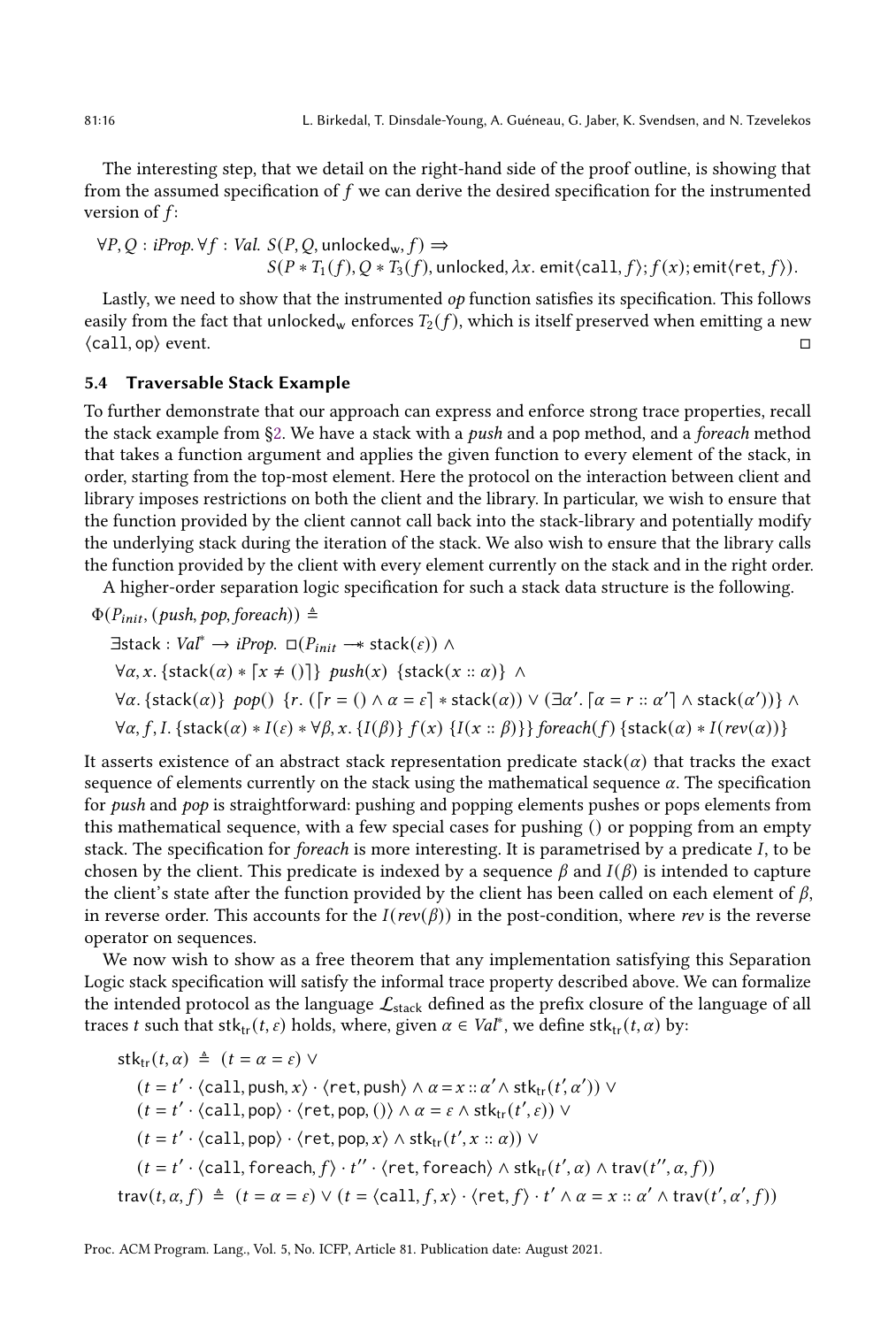To prove the free theorem we then define a suitable library wrapper that tracks all calls to push and pop and all calls to the function argument provided by the client when calling foreach.

> $wrap_{stack}(push, pop, foreach) \triangleq$  $(\lambda x.$  emit $\langle$ call, push, x $\rangle$ ; push $(x)$ ; emit $\langle$ ret, push $\rangle$ ,  $\lambda$  . emit $\langle$ call, pop $\rangle$ ; let  $x = pop()$  in emit $\langle$ ret, pop, x $\rangle$ ; x,  $\lambda f$ . emit $\langle$ call, foreach,  $f$ ); foreach $(\lambda x$ . emit $\langle$ call,  $f, x \rangle$ ;  $f(x)$ ;  $\text{emit}\langle \text{ret}, f \rangle)$ ; emit $\langle \text{ret}, \text{foreach} \rangle)$

LEMMA 5.4.  $\forall P_0$ , ops.  $\Phi(P_0, ops) \vdash \Phi(P_0 * \text{traceInv}(\mathcal{L}_{stack}) * \text{trace}(\varepsilon), \text{wrap}_{stack}(ops)).$ 

PROOF SKETCH. We proceed by defining a wrapped version of the stack predicate that asserts that the sequence of elements  $\alpha$  matches the contents of the stack as per the current trace  $t$ .

stack<sub>w</sub>( $\alpha$ ) ≜ stack( $\alpha$ ) \*  $\exists t$ . [stk<sub>tr</sub>( $t, \alpha$ )] \* trace( $t$ ) \* traceInv( $\mathcal{L}_{\text{stack}}$ )

Clearly we have that  $P_{init}$  \* traceInv( $\mathcal{L}_{stack}$ ) \* trace( $\varepsilon$ )  $\rightarrow$  stack<sub>w</sub>( $\varepsilon$ ) and  $P_{init}$   $\rightarrow$  stack( $\varepsilon$ ).

It remains to prove the wrapped library methods satisfy the specification instantiated with the wrapped stack predicate. The proofs for *push* and *pop* are straightforward and have been omitted. For *foreach* we are given a predicate  $I$  from the client and need to prove the following triple:

$$
\begin{aligned} \{\mathsf{stack}_w(\alpha) * I(\varepsilon) * \forall \beta, x. \{I(\beta)\} f(x) \{I(x :: \beta)\}\} \\ (\mathsf{snd} \,(\mathsf{wind} \,(\mathsf{wrap}_{\mathsf{stack}}(ops)))(f) \\ \{\mathsf{stack}_w(\alpha) * I(rev(\alpha)))\}\end{aligned}
$$

In the call to the underlying foreach method, we can pick a suitably wrapped version of the  $I$ predicate,  $I_w(\beta)$ . The idea is that it should assert  $I(\beta)$  and that we have emitted an opening foreach call and called the function argument on all the elements of  $\beta$  so far.

 $I_w(\beta) \triangleq I(\beta) * \exists t_1, t_2$ .  $\lceil \text{stk}_{tr}(t_1, \alpha) \wedge \text{trav}(t_2, rev(\beta), f) \rceil * \text{trace}(t_1 \cdot \text{(\text{call}, \text{forecast}, f)} \cdot t_2)$ 

We need to prove that the wrapped function argument updates the wrapped  $I$  predicate appropriately. This follows from:

 ${I_{\mathbf{w}}(\beta)}$  $\{I(\beta) * \exists t_1, t_2$ .  $\lceil$ stk<sub>tr</sub> $(t_1, \alpha) \wedge \text{trav}(t_2, \text{rev}(\beta), f)\rceil$  \* trace $(t_1 \cdot \text{ccall}, \text{foreach}, f) \cdot t_2)\}$ emit  $\langle$  call,  $f, x \rangle$ ;  $\{I(\beta) * \exists t_1, t_2. [\text{stk}_{tr}(t_1, \alpha) \wedge \text{trav}(t_2, rev(\beta), f)] * \text{trace}(t_1 \cdot \langle \text{call}, \text{foreach}, f \rangle \cdot t_2 \cdot \langle \text{call}, f, x \rangle) \}$  $f(x)$ :  $\{I(x::\beta)*\exists t_1, t_2.$   $\{\textsf{stk}_{tr}(t_1, \alpha) \wedge \textsf{trav}(t_2, \textsf{rev}(\beta), f)\}\$  \*  $\{\textsf{trace}(t_1 \cdot \langle \textsf{call}, \textsf{force}(t_1, \gamma) \cdot t_2 \cdot \langle \textsf{call}, f, x \rangle)\}\}$ emit  $\langle$ ret,  $f \rangle$ ;  $\{I(x:: \beta) * \exists t_1, t_2. \lceil stk_{tr}(t_1, \alpha) \wedge trav(t_2, rev(\beta), f) \rceil\}$  $*$  trace( $t_1 \cdot \langle$ call, foreach,  $f \rangle \cdot t_2 \cdot \langle$ call,  $f, x \rangle \cdot \langle$ ret,  $f \rangle)$ }  $\{I(x::\beta)*\exists t_1, t_2.$   $\{\text{stk}_{tr}(t_1, \alpha) \wedge \text{trav}(t_2, rev(x::\beta), f)\}\$  \* trace $(t_1 \cdot \{\text{call}, \text{forecast}, f\} \cdot t_2)\}$  ${I_{\mathbf{w}}(x::\beta)}$ 

The second to last step follows from the following property:

 $\forall \alpha, x, t.$  trav $(t, \alpha, f) \implies \text{trav}(t \cdot \text{call}, f, x) \cdot \text{fet}(f), \alpha \cdot x, f)$ 

Now the rest of the proof of foreach is just an application of the specification of the underlying foreach method and the EMIT rule for the emission of the foreach call and return events.  $□$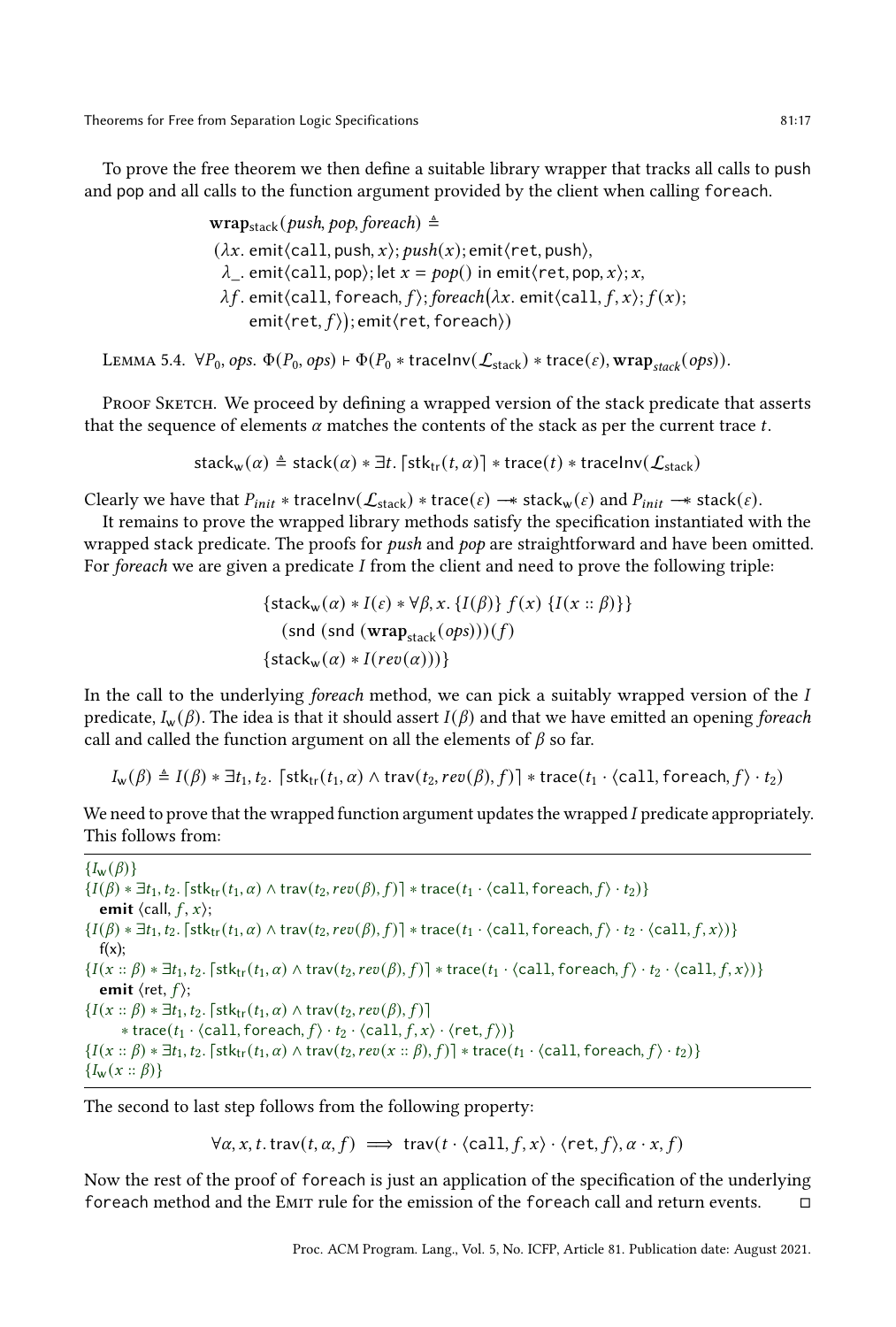## <span id="page-17-0"></span>6 RELATING LOGICAL ATOMICITY AND LINEARIZABILITY

The specifications that we have considered so far are sequential in nature. Indeed, even though we are working in a concurrent language, and even though both the implementation of a library and its client can in principle make use of concurrency primitives, the specifications presented earlier enforce that a client may only call the operations of the library in a sequential fashion.

For instance, the specification for the push operation of the stack library requires the client to give up exclusive ownership over the stack data structure for the duration of the call, thus preventing concurrent operations to be made.

And indeed, nothing requires an implementation of this stack library to be thread-safe: during the execution of *push*, the internal invariants on the stack data structure might be temporarily broken, in a way that would be observable by concurrent operations. An unverified client attempting to use the library in a concurrent fashion might then observe bogus results or corrupt the data structure.

Proper concurrent data structures are instead carefully designed to ensure that all operations are safe to call concurrently. In particular, they usually ensure that operations appear to take effect atomically, in order to alleviate the need for clients to reason about interleavings of the individual instructions within each operation.

Classically this idea of atomicity is formalized as a property of traces of the interactions between library and client called linearizability [\[Herlihy and Wing 1990\]](#page-27-7). More recently, in the setting of program logics such as TaDa [\[da Rocha Pinto et al.](#page-27-2) [2014\]](#page-27-2) and Iris [\[Jung et al.](#page-27-6) [2015a\]](#page-27-6) (see also [\[Birkedal and Bizjak 2020,](#page-27-8) Sec. 13]), an alternative notion called logical atomicity has been proposed as an alternative to linearizability more amenable to program verification in Hoare logic. Logical atomicity allows expressing the idea of linearizability as an abstract specification for a library, thus allowing clients to reason about operations that appear atomic using the same reasoning principles as physically atomic operations.

In this section, we show how to establish a formal connection between linearizability and logical atomicity. More precisely, we show that any library that can be verified against a logically atomic specification is in fact linearizable.

## 6.1 Logical Atomicity

In this subsection we recall how logical atomicity is captured in Iris. As mentioned above, a logically atomic specification for an operation is intended to express that the operation behaves as if it was atomic. Now, from a logical perspective, what reasoning power do we gain from this property, when reasoning about calls to logically atomic operations? The answer is that logical atomicity allows us to access invariants around logically atomic operations. In Iris, invariants are the key mechanism used to manage resources that are shared and updated between concurrent threads according to certain protocols. Invariants (which have to hold at every step of the execution) can only be accessed for the duration of a single atomic execution step, during which the resources held by the invariant become accessible. This is described by the invariant opening rule  $\text{inv-open}:^3$  $\text{inv-open}:^3$ 

$$
\frac{\{P * R\} e \{v. Q * R\}}{[R] + \{P\} e \{v. Q\}}
$$

What logical atomicity grants us is the power to use a similar invariant opening rule around the call to a logically atomic operation, even though its implementation is not physically atomic (it performs more than one step of computation), as long as it behaves as if it were.

<span id="page-17-1"></span> $3$ We omit the technical details related to namespaces and masks throughout this section. They are important for soundness but not for the presentation here, and we refer the reader to the Coq formalization for further details.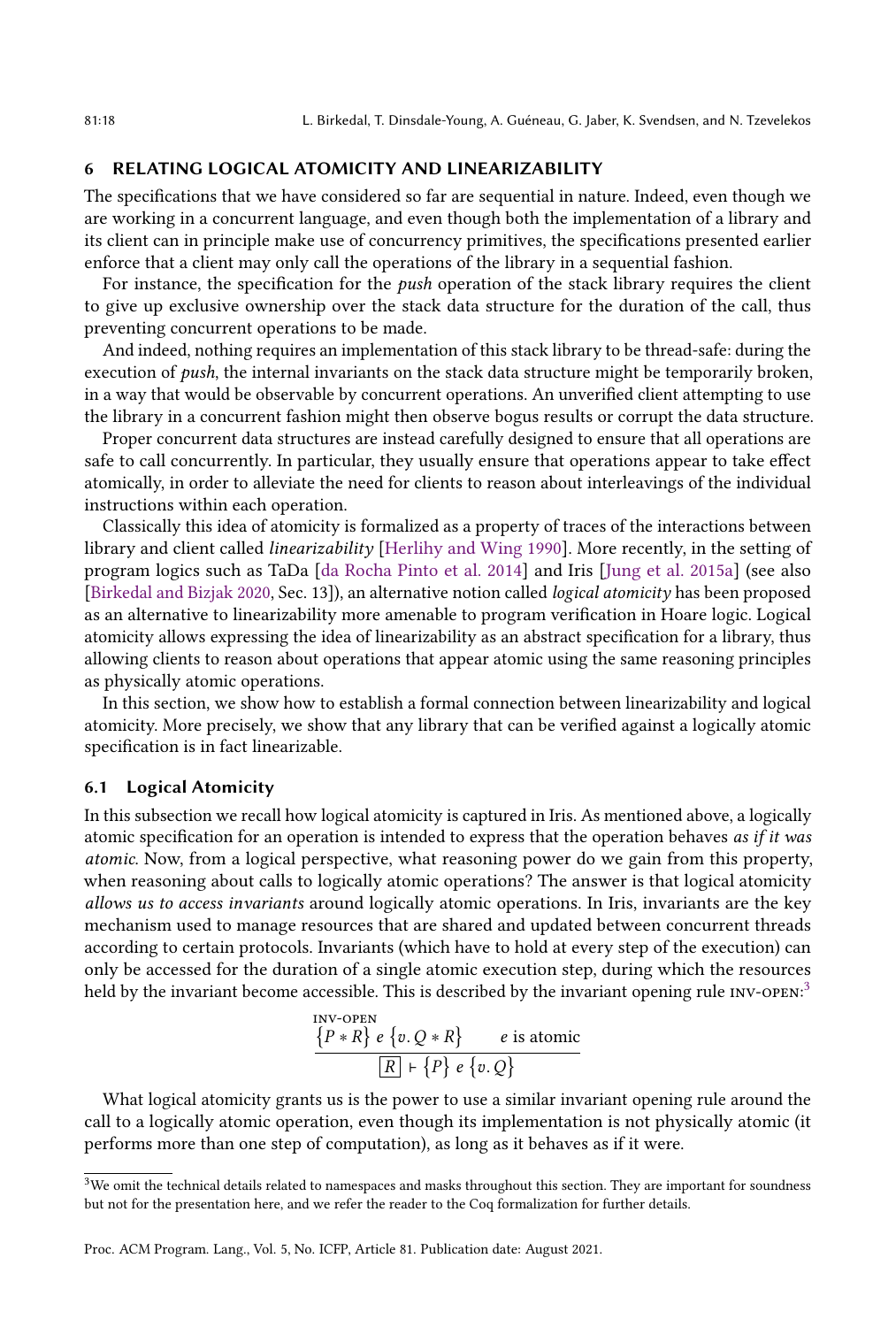<span id="page-18-0"></span>Logically atomic triples. Logically atomic operations are specified using logically atomic Hoare triples,  $\langle P \rangle$  e  $\langle v, Q \rangle$ . These triples support an invariant opening rule similar to INV-OPEN:

LOGATION-INV-OPEN  
\n
$$
\langle P * R \rangle e \langle v. Q * R \rangle
$$
  
\n $\boxed{R} + \langle P \rangle e \langle v. Q \rangle$ 

Note that in contrast to  $INV-OPEN$ , this rule does not require the expression  $e$  to be physically atomic. Unlike a normal Hoare triple, which expresses that the resources in precondition  $P$  are updated to  $Q$  after possibly many execution steps by running  $e$ , a logically atomic triple requires that updates occur during a single execution step. As such, a triple  $\langle P \rangle e \langle v, Q \rangle$  is perhaps best seen as the specification for the *linearization point* that occurs during the execution of  $e$ : the single internal step that atomically updates the observable state of the data structure.

Using and proving logically atomic triples. Logically atomic triples are defined in Iris in terms of a more primitive notion of atomic update. We have the following rule:

$$
\begin{array}{l} \text{logaton-au} \\ \langle P \rangle \ e \ \langle v, Q \rangle \ + \ \forall \Psi. \ \{ \mathsf{AU}_{P,Q}(\Psi) \} \ e \ \{ \Psi \} \end{array}
$$

.

That is, a logically atomic triple is equivalent to a normal triple where we do not directly get access to the precondition P, but instead to a resource  $A \cup_{P,Q} (\Psi)$  representing the right and obligation to update resources in  $P$  into resources in  $Q$  in one step. As witnessed by the universally quantified postcondition Ψ, when proving a logically atomic triple, one is indeed required to perform the atomic update (or, in other words, choose a linearization point) as it is the only way of obtaining Ψ.

Atomic updates are not themselves primitives to Iris, but for our purposes we will keep their definition abstract (more details can be found in [\[Jung et al.](#page-28-8) [2015b\]](#page-28-8) and in the Coq formalization of Iris). Informally, it should be enough to remember that having ownership over an atomic update  $AUP<sub>,O</sub>$  gives us the liberty to choose a linearization point where we get access to resources P and must update them into  $Q$ , while being able to access invariants.

## 6.2 Specification of a Concurrent Library

In this subsection we show what kind of logically atomic specification we consider for a library with a concurrent operation  $op$ . To simplify the presentation, we consider a library that just exposes a single operation, which can then be called concurrently by a client, possibly with different arguments. Note that this is in fact equivalent to considering a library exposing several operations: it is always possible for an operation to dispatch to several concurrent sub-operations depending on its argument.

Since we wish to cover a wide range of possible operations and specifications, we consider a fairly abstract specification, where a program value is related to a type  $S$  of abstract states and where two mathematical functions f and  $r^4$  $r^4$ , of type  $S \times Val \rightarrow S$  and  $S \times Val \rightarrow Val$  respectively, are used to specify what the updated abstract state and return value should be after executing the operation, depending on its argument. Thus we will use a specification of the form:

$$
\langle s.\,PState(x,s)\rangle\; op(x,y)\; \langle z.\,PState(x,f(s,y)) * [z=r(s,y)]\rangle\,.
$$

Here  $x$  is a pointer to the data structure that the library implements and which is accessed and modified by  $op$ ; and  $y$  is the argument passed to this specific call to  $op$ . Pstate corresponds to the abstract representation predicate describing the Separation Logic resources associated with  $x$ , and corresponding to the logical model s of the data structure (for instance, for a concurrent stack data structure, s would be the sequence of values that it stores). Notice that s is bound in the precondition

<span id="page-18-1"></span> $4f$  and  $r$  could be easily taken to be relations instead, a generalization that we have implemented in the Coq formalization.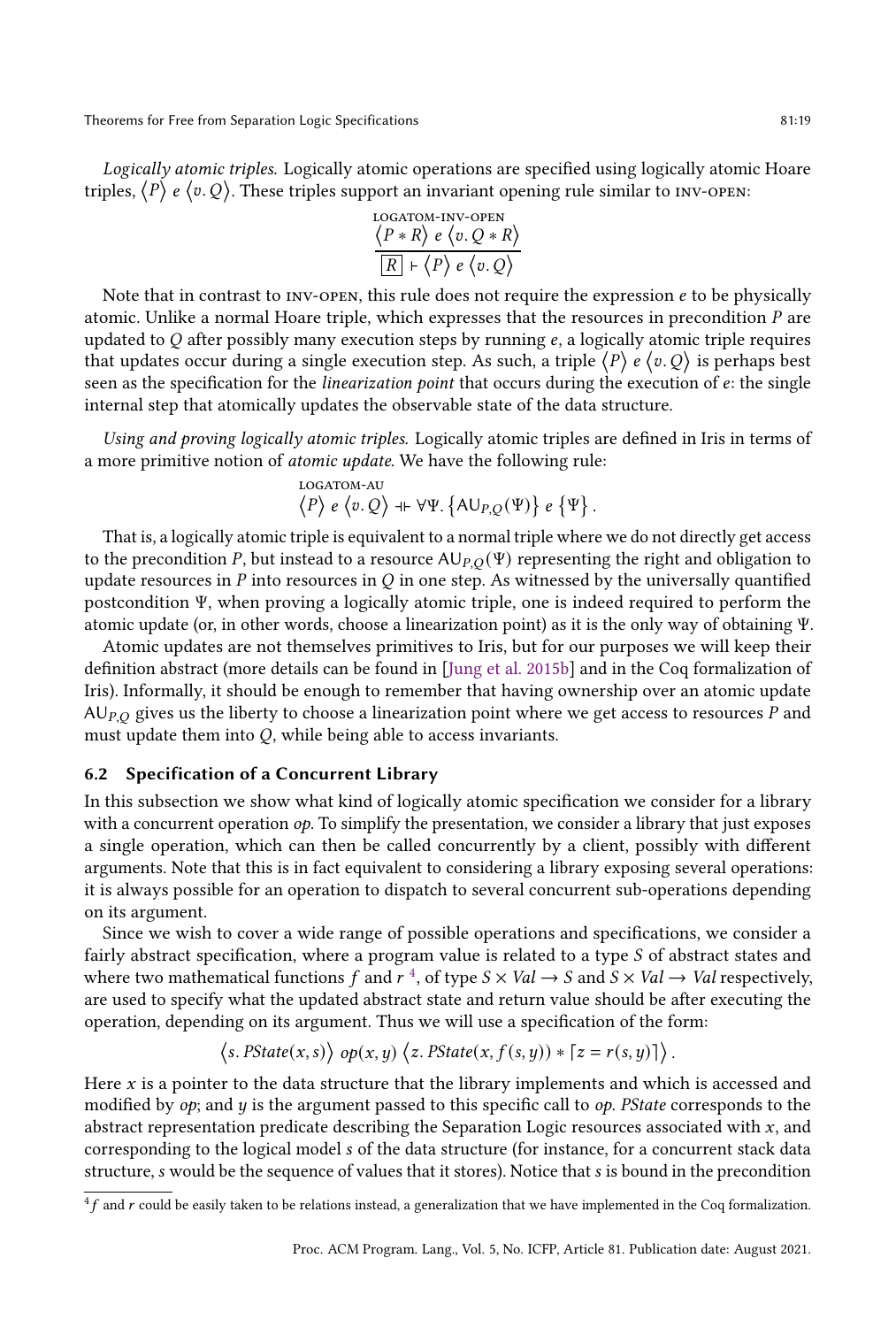.

of the triple, instead of being bound on the outside as usual. This reflects the fact that the value of *s* we are considering will only be known at the linearization point: because the execution of  $op$  might take several steps to execute, the value of  $s$  might *change* during its execution, and thus cannot be predicted upfront.

Now, it is common for concurrent operations to rely on additional resources which are held in an invariant. To allow for that as well, we parameterize the specification further by a persistent predicate IsP, which we assume to hold. To relate the instances of IsP and PState that correspond to the same instantiation of the library, we use a ghost name  $\gamma$ . To sum up,  $IsP(\gamma, x)$  can be shared between different threads, and expresses that the name  $\gamma$  is associated with the structure at address x. PState( $\gamma$ , s) represents the knowledge that the current abstract state of the library is s, and is non-duplicable as it represents ephemeral information that gets updated by calling  $op$ . We thus refine the above specification to:

$$
IsP(y, x) \vdash \langle s. PState(y, s) \rangle op(x, y) \langle z. PState(y, f(s, y)) * [z = r(s, y)] \rangle.
$$

We finally assume that we are provided an initial abstract state  $s_{init} \in S$  for the library, and a function  $op_{init}$  which, given initial resources  $P_{init}$ , initializes the library and returns a new instance.

Combining all these elements, our complete specification for a generic concurrent library is written as follows:

$$
\Phi(op_{init}, op, (S, s_{init}, f, r), P_{init}, \text{ISP}, \text{PState}) \triangleq
$$
\n
$$
\forall \gamma, x. \text{ persistent}(\text{ISP}(\gamma, x)) \land
$$
\n
$$
\{P_{init}\} op_{init}() \{r. \exists \gamma. \text{ISP}(\gamma, r) * \text{PState}(\gamma, s_{init})\} \land
$$
\n
$$
\forall \gamma, x, y. \text{ISP}(\gamma, x) \vdash \langle s. \text{PState}(\gamma, s) \rangle op(x, y) \langle z. \text{PState}(\gamma, f(s, y)) \land [z = r(s, y)] \rangle
$$

Example: a concurrent counter library. It can be useful to see a concrete example of the above generic specification. To this end, let us consider a simple counter library, exposing an init operation that creates a fresh counter, and an incr concurrent operation which increments the integer value held by the counter and returns its previous value. One can for instance implement incr by using the compare-and-swap primitive (CAS) to ensure that the increment occurs atomically. The counter library can be then specified as follows, using a logically atomic triple for incr:

$$
\begin{aligned}\n\{\text{True}\} \text{ init() } \{x. \exists y. \text{ Is} \text{Cnt}(y, x) * \text{Cnt}(y, 0) \} \land \\
\forall y, x. \text{ Is} \text{Cnt}(y, x) \vdash \langle n. \text{Cnt}(y, n) \rangle \text{ incr}(x) \langle m. \text{Cnt}(y, n+1) * [m = n+1] \rangle,\n\end{aligned}
$$

where *Cnt* and *IsCnt* are abstract predicates and *IsCnt* is persistent. By letting incr'(x, ())  $\triangleq$  incr(x), this counter specification can be seen as an instance of our generic specification above: it corresponds to  $\Phi$ (init, incr', (N, 0, succ<sub>N</sub>, succ<sub>Val</sub>), True, IsCnt, Cnt), where succ<sub>N</sub> is the successor function on natural numbers, and  $succ_{Val}$  is the successor function on program values representing integers.

#### 6.3 Linearizability

Linearizability is the standard correcteness condition for (first-order) operations on thread-safe concurrent data structures [\[Herlihy and Wing 1990\]](#page-27-7). It expresses that, even if concurrent operations of a library are effectively interleaved at runtime, they behave the same as a sequence of sequential calls to the library. It can be formalized by requiring that between every call and return in a given interaction trace, there must exist a *single physical step* where the observable state of the data structure changes according to the specification of the operation. This point is known as the linearization point, and the behavior of the data structure must then match the sequential behavior of the operations when ordered according to the linearization points.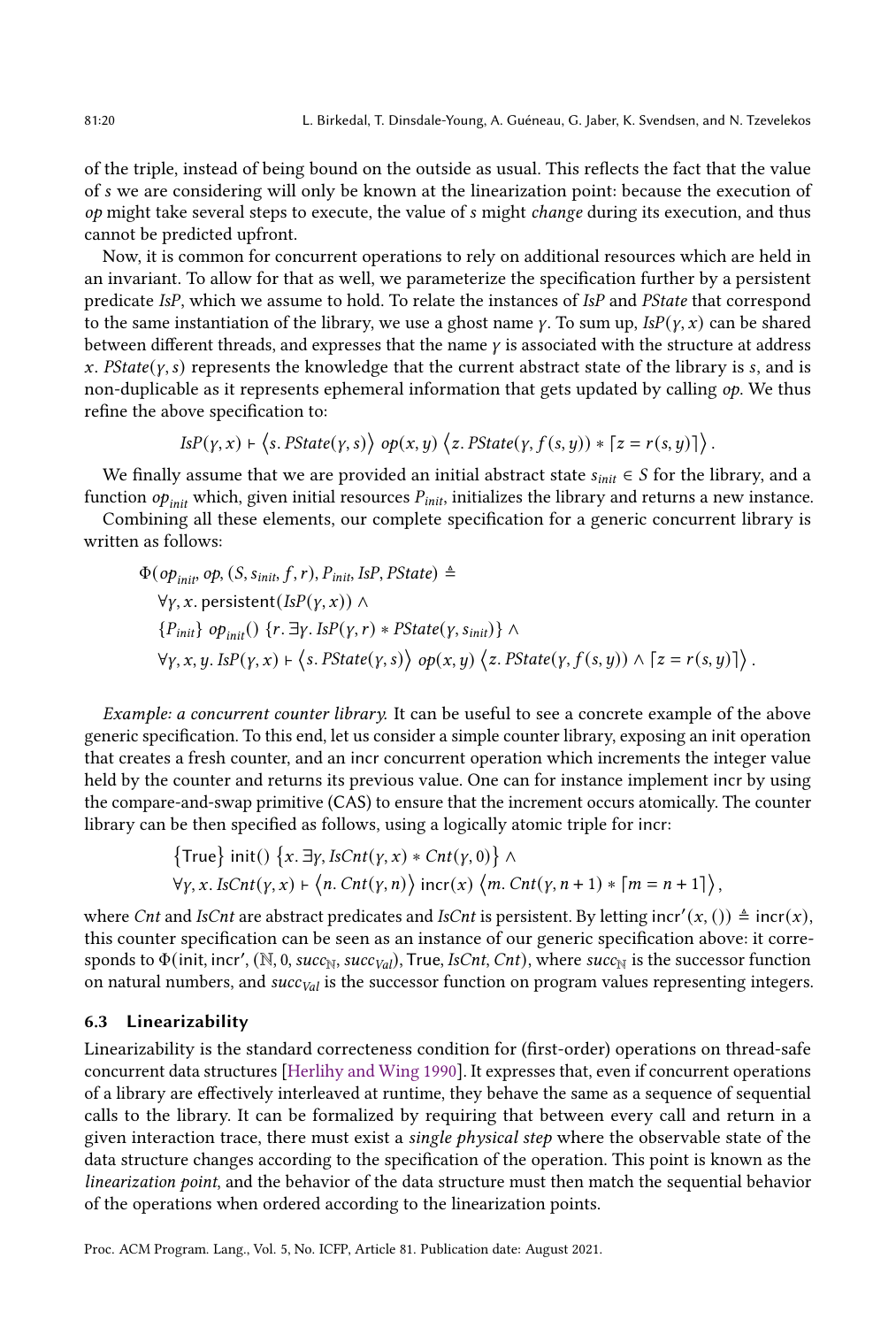Let us define an alphabet  $\Sigma$  of call and return events and an alphabet  $\Sigma_{lin}$  of call, linearization and return events as follows:

$$
\Sigma \triangleq \{ \langle \tau, \langle \text{call}, v \rangle \rangle \mid \tau \in Tag, v \in Val \} \cup \{ \langle \tau, \langle \text{ret}, v, v' \rangle \rangle \mid \tau \in Tag, v, v' \in Val \}
$$
  

$$
\Sigma_{\text{lin}} \triangleq \Sigma \cup \{ \langle \tau, \langle \text{lin}, v, v' \rangle \rangle \mid \tau \in Tag, v, v' \in Val \}
$$

Here  $\tau$  is a tag used to relate calls, linearization and return events and  $v$  and  $v'$  are values representing the argument and return-value, respectively. We define the language  $\mathcal{L}_{\text{limit}}^{\tau}$  of calls, linearizations and returns tagged with tag  $\tau$  as follows. We then denote its prefix closure as  $\mathcal{L}^{\tau}_{\mathsf{lin}}.$ 

 $\mathcal{L}_{\textrm{initial}}^{\tau} ::= \langle \tau, \langle \textrm{call}, v \rangle \rangle \cdot \langle \tau, \langle \textrm{lin}, v, v' \rangle \rangle \cdot \langle \tau, \langle \textrm{ret}, v, v' \rangle \rangle \cdot \mathcal{L}_{\textrm{initial}}^{\tau} \mid \varepsilon$ 

As before, we assume that the intended sequential behaviour of the library is given by a tuple  $(S, s_{init}, (f, r))$  consisting of a set of abstract states S along with two functions  $(f, r)$  and an initial state  $s_{init} \in S$ . The function call  $f(s, v)$  models a call to the operation in abstract state s and with argument v; it returns the new abstract state. The function call  $r(s, v)$  gives the return value of the operation when abstract state is  $s$  and argument is  $v$ . A trace of linearization events satisfies the specification  $(S, s_{init}, (f, r))$  if the return values in the trace match the intended return values given by  $r$ . This is captured by the sound predicate, defined below:

sound( $\alpha$ ) ≜ ∃s, soundWith( $\alpha$ ,  $s_{init}$ , s)

where

soundWith( $\varepsilon$ , s, s')  $\stackrel{\triangle}{=}$   $s = s'$ , soundWith $(\alpha \cdot \langle \ln, v, v_r \rangle, s, s'') \triangleq \exists s',$ soundWith $(\alpha, s, s') \wedge s'' = f(s', v) \wedge v_r = r(s', v)$ 

For a linearization trace  $\beta \in \sum_{\text{lin}}^*$ , we write  $\pi(\beta) \in \sum^*$  for the trace consisting of only the call and ret events of  $\beta$ ; we write  $\pi_{\tau}(\beta) \in \Sigma_{\text{lin}}^*$  for the sub-trace of events with tag  $\tau$ ; and  $\pi_{\text{lin}}(\beta) \in \text{Val}^*$  for the list of linearization events associated to 1 in events in  $\beta$ . We finally define the language  $\mathcal{L}_{lin}$  of linearizable traces as follows:

Definition 6.1 (Linearizability). An interaction trace  $\alpha \in \Sigma^*$  is linearizable if there exists a trace  $\beta \in \Sigma^*_{\text{lin}}$  such that  $\forall \tau$ .  $\pi_\tau(\beta) \in \mathcal{L}^\tau_{\text{lin}}, \alpha = \pi(\beta)$ , and sound $(\pi_{\text{lin}}(\beta))$ .

#### 6.4 Linearizability as a Trace Invariant

To prove that logical atomicity implies linearizability, we follow the usual procedure of introducing a wrapper that emits suitable trace events and proving that the wrapped library satisfies the same logically atomic specification as the original library and additionally a suitable invariant about the trace. The wrapping for the operation op is given by the following function:

$$
wrap(op) \triangleq \lambda(x, y)
$$
. let  $\tau = \text{ fresh } \langle \text{call}, y \rangle$  in let  $r = op(x, y)$  in emit  $\langle \tau, \langle \text{ret}, y, r \rangle \rangle$ ; r

This wrapping function emits suitable call and return events before and after the call to the underlying op operation. We use the fresh operation to generate a fresh identifier for every call event to allow us to uniquely associate return events with call events.

The following theorem then states the key correctness property: given any library satisfying a logically atomic specification, the wrapped library satisfies the same specification, and the trace it emits is linearizable.

<span id="page-20-0"></span>THEOREM 6.2.  $\forall op_{init}$ , op, spec,  $P_{init}$ , IsP, PState.  $\Phi(op_{\text{init}}, op, spec, P_{\text{init}}, \text{IsP}, \text{PState}) \Rightarrow$  $\exists IsP_w$ , PState<sub>w</sub>.  $\Phi(op_{init}, wrap(op)$ , spec,  $P_{init} * \text{trace}(\varepsilon) * \text{traceInv}(\mathcal{L}_{lin})$ , Is $P_w$ , PState<sub>w</sub>)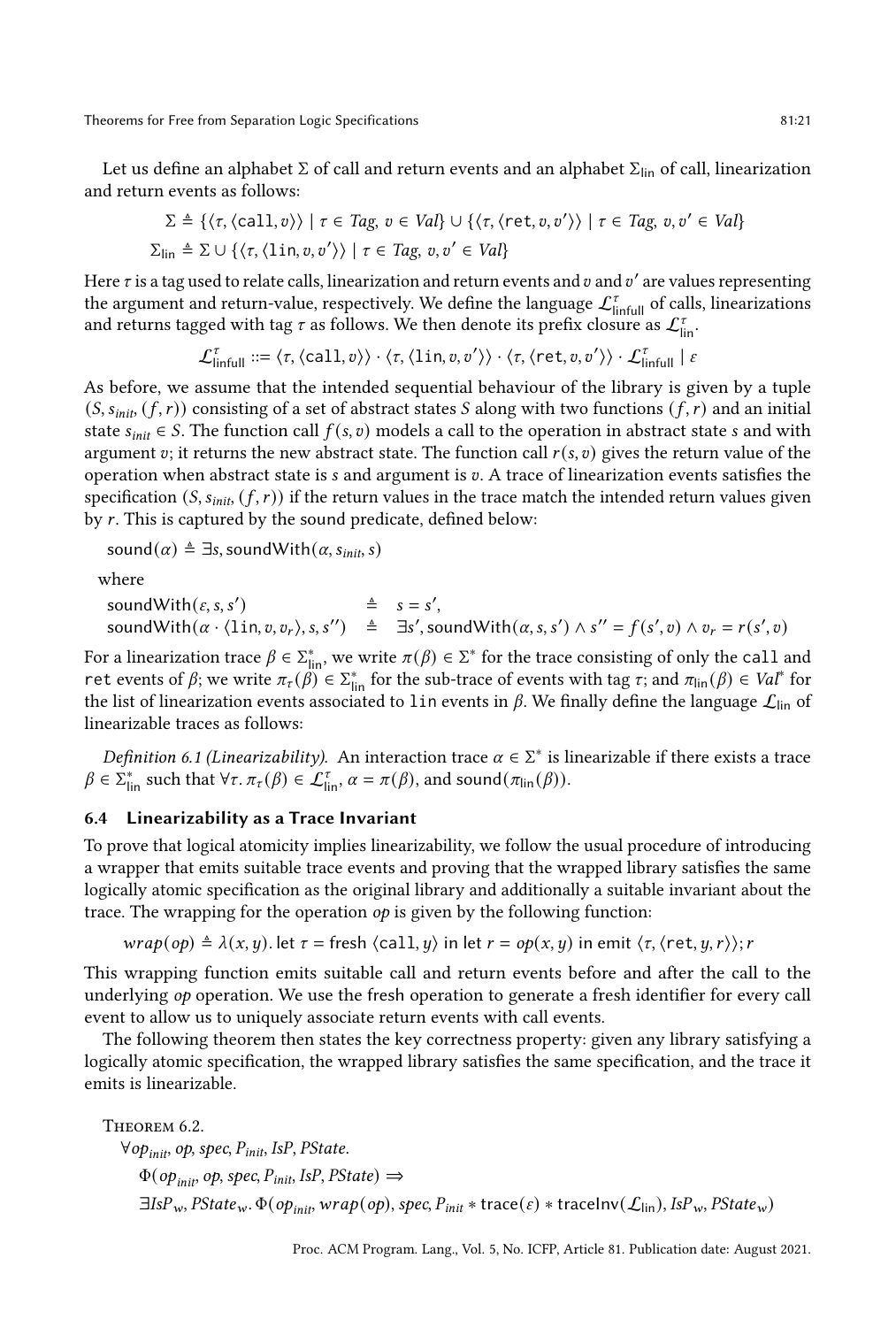As before, we can finally combine Theorem [6.2](#page-20-0) with the Adequacy theorem (Theorem [4.1\)](#page-7-0) and obtain as a free theorem that any library which admits a logically atomic specification produces an interaction trace in  $\mathcal{L}_{lin}$ , i.e. is linearizable.

In the rest of this section, we detail the key ideas behind the proof of Theorem [6.2.](#page-20-0)

#### 6.5 Proving Linearizability

Our proof relies on two key ideas.

First, the library specification that we assume exposes that the operation  $op$  contains a linearization point during its execution. We can thus use this point in the execution as the moment where to record a lin event in the "ghost" linearization trace that we maintain as part of our trace invariant. Since the call to  $op$  in  $wrap(op)$  occurs between the instructions emitting a call and ret event, we get that the lin event will indeed occur between the corresponding call and ret events.

Second, a key property we need to keep track of is that our use of tags and the fresh primitive indeed identify different calls to the wrapped operation with different tags. More precisely, we need to show that during the execution of  $wrap(op)$ , once a fresh tag has been generated, the currently running thread will be the only one emitting events with this tag. Thus, even though other threads can run concurrently, at every point of the execution of  $wrap(op)$ —after the call to fresh, after the call to  $op$ , and after the final emit—we know exactly what the linearization trace is for events of that tag: it is equal, respectively, to a single call event, a call event followed by a lin event, and finally a call, lin, and ret event.

We now show in more detail how these key ideas materialize in our proof.

Tracking ghost state in Iris. Our proof makes use of somewhat more advanced features of Iris, which we briefly introduce now. In particular, we define certain ghost theories (predicates and rules) on top of Iris' primitive notion of ghost state, which supports predicates of the form  $\left[\vec{a}\right]^{\gamma}$  that asserts the ownership of the resource *a* at ghost name  $\gamma \in Name$ . Here the resource *a* is an element of some resource algebra which restricts how it might be updated over time.

We use two constructions built on top of the Iris primitives for handling ghost state. How they are defined in terms of  $\tilde{C}^{[V]}$  is not particularly relevant, as long as they satisfy a few rules, which will suffice for carrying out the rest of the proof and which we present below:

The first construction involves a pair of predicates map $_{\bullet}$  and map $_{\circ}$ , used for tracking the state of a finite map  $M$ . Given a name  $\gamma$  which identifies a specific instance of these predicates, ownership over map<sub>•</sub>( $\gamma$ ,  $M$ ) asserts that the map of interest is exactly  $M$ , while map<sub>∘</sub>( $\gamma$ ,  $M'$ ) asserts that the map of interest is at least M'. The predicates satisfy the following rules, which we explain below.

GHOST-MAPFRAC-DUP

\n
$$
\operatorname{GHOST-MAP-SUB}
$$
\n
$$
\operatorname{map}_{\circ}(y, M) \models \operatorname{map}_{\circ}(y, M) * \operatorname{map}_{\circ}(y, M) \qquad \operatorname{map}_{\bullet}(y, M) * \operatorname{map}_{\circ}(y, M') \models [M' \subseteq M]
$$
\n
$$
\operatorname{GHOST-MAP-UPD}
$$
\n
$$
\operatorname{map}_{\bullet}(y, M) * \operatorname{map}_{\circ}(y, M) \models \operatorname{map}_{\bullet}(y, M \uplus [a \mapsto b]) * \operatorname{map}_{\circ}(y, M \uplus [a \mapsto b])
$$

Given the combined knowledge of both predicates, one can deduce that  $M'$  is a subset of  $M$  (GHOSTmap-sub). In the case where both maps match, then we can update the map by monotonically extending it with a new key-value pair (GHOST-MAP-UPD). Finally,  $\text{map}_{\circ}(\gamma, M')$  is duplicable (GHOSTmapfrac-dup), as it represents a "snapshot" of the state of the map at some point in the past, which remains sound as the map is extended monotonically.

The second construction involves a pair of predicates val<sub>•</sub> and val<sub>○</sub>, which are used to track the state of a discrete value of an arbitrary type from two different places. Ownership over either val•  $(y, x)$  or val∘  $(y, y)$  tells us that the value of interest is exactly x. The predicates satisfy the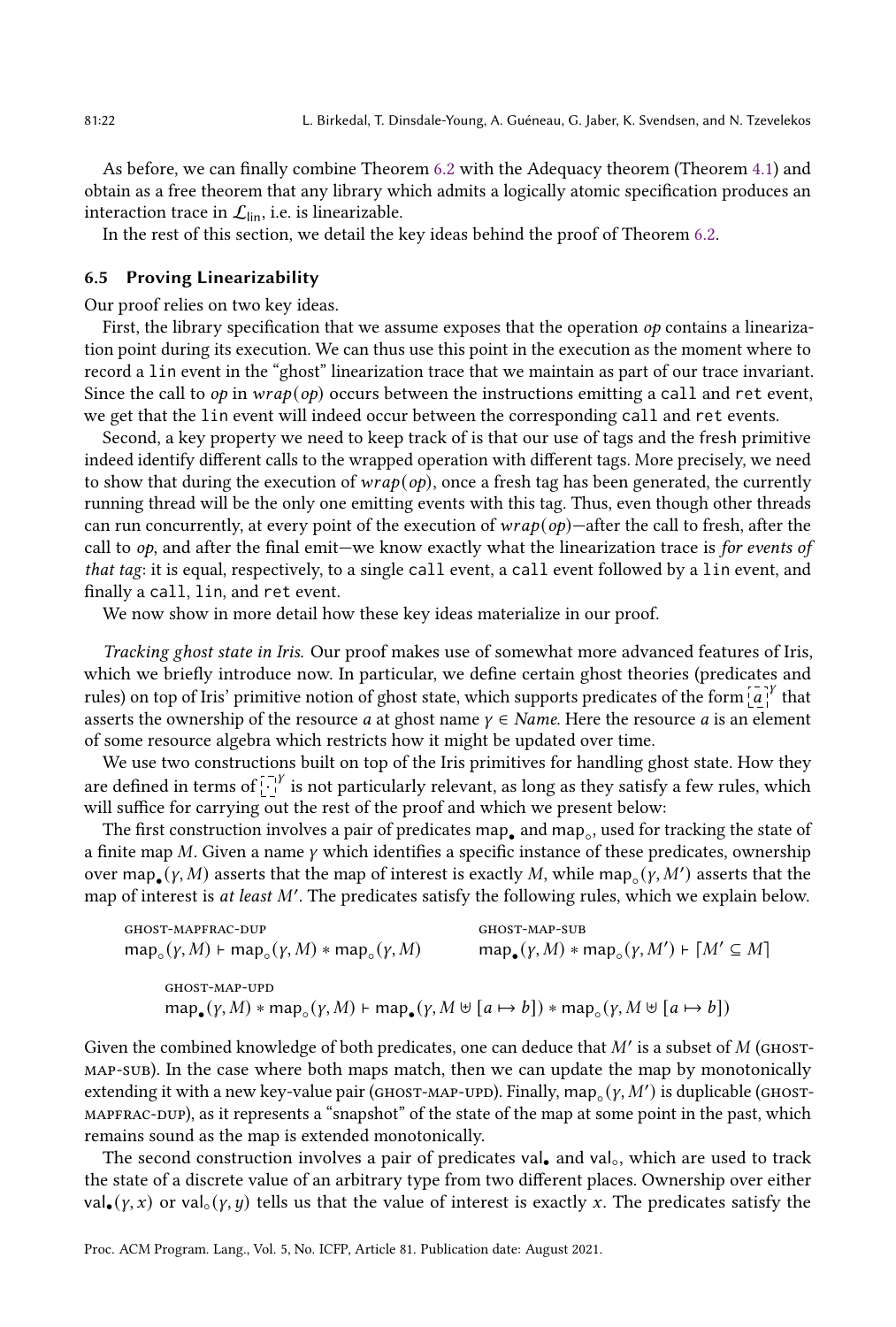following rules, which we explain below.

GHOST-VAL-EQ

\nGHOST-VAL-UPD

\nval<sub>•</sub>(
$$
\gamma
$$
,  $x$ ) \* val<sub>o</sub>( $\gamma$ ,  $y$ ) +  $\lceil x = y \rceil$ 

\nval<sub>•</sub>( $\gamma$ ,  $x$ ) \* val<sub>o</sub>( $\gamma$ ,  $x$ ) + val<sub>•</sub>( $\gamma$ ,  $z$ ) + val<sub>•</sub>( $\gamma$ ,  $z$ ) \* val<sub>o</sub>( $\gamma$ ,  $z$ )

When combining the knowledge of both predicates, we can deduce that the associated values match (GHOST-VAL-EQ) or update it to a new value (GHOST-VAL-UPD). Unlike map<sub>。</sub>, val<sub>○</sub> is not duplicable as it needs to stay synchronized with the matching val• predicate.

Wrapped representation predicates and main invariant. Let us assume op<sub>init</sub>, op,  $(S, s_{init}, f, r)$ , IsP and PState such that  $\Phi(o_{\text{init}}, op, (S, s_{\text{init}}, f, r), P_{\text{init}}$ , IsP, PState) holds. The first step of the proof is then to pick suitable wrapped representation predicates  $\text{ISP}_w$  and  $\text{PState}_w$ .

> $I$ s $P_w \triangleq \lambda(\gamma, x)$ .  $\exists \gamma_i, \gamma_s, \gamma_m$ . Is $P(\gamma_i, x) *$  traceInv $(\mathcal{L}_{\text{lin}}) * \boxed{\exists s \ldotp I(\gamma, \gamma_i, \gamma_s, \gamma_m, s)}$ PState<sub>w</sub>  $\triangleq \lambda(y, s)$ .  $\exists \gamma_i, \gamma_s, \gamma_m$ . PState $(\gamma_i, s) * val_o(\gamma, (\gamma_i, \gamma_s, \gamma_m)) * val_o(\gamma_s, s)$

Both IsP<sub>w</sub> and PState<sub>w</sub> take as argument a ghost name  $\gamma$  which identifies a specific instance of the library. Because we need a few extra ghost names to track the various parts of ghost state that we need, we associate to  $\gamma$  three ghost names  $\gamma_i, \gamma_s$  and  $\gamma_m,$  using a val $_{\bullet}$ , val $_{\circ}$  pair to ensure that they match between  $ISP_w$  and  $PState_w$ . The val∘ component of the pair appears in the definition of PState<sub>w</sub>, and the val<sub>•</sub> component will appear next, in the definition of our key invariant I, which is itself held by  $IsP_w$ .

 $ISP_w$ , the persistent part of the representation predicate, holds the corresponding abstract IsP predicate provided by the library specification, the traceInv( $\mathcal{L}_{lin}$ ) predicate enforcing that the trace is indeed linearizable at each step, and an additional Iris invariant  $I$ , which we define below. While traceInv( $\mathcal{L}_{lin}$ ) is ultimately the only property that we need to instantiate Theorem [4.1](#page-7-0) and obtain that linearizability holds, during the proof we need to maintain additional invariants—held in  $I$ —to be able to show that it does hold as a trace invariant.

 $PState_w$ , which corresponds to knowledge that the library is in a specific state, asserts ownership over the underlying PState, and additionally holds halves of a val•,val<sub>○</sub> pair, associating respectively  $\gamma$  to the auxiliary ghost names used, and associating the state of the library s to ghost name  $\gamma_s$ . The corresponding val. halves appear next, in the definition of *.* 

$$
I(\gamma, \gamma_i, \gamma_s, \gamma_m, s) \triangleq \exists \beta \in \Sigma_{\text{lin}}^* \cdot \exists M : \text{Tag} \rightarrow_{\text{fin}} \text{Name.} \ [\text{dom}(M) = \text{tags}(\pi(\beta))] * \text{val}_{\bullet}(\gamma, (\gamma_i, \gamma_s, \gamma_m)) * \text{val}_{\bullet}(\gamma_s, s) * \text{map}_{\bullet}(\gamma_m, M) * \text{map}_{\circ}(\gamma_m, M) * \text{trace}(\pi(\beta)) * [\text{sound}(\pi_{\text{lin}}(\beta)) \land \forall \tau, \pi_{\tau}(\beta) \in \mathcal{L}_{\text{lin}}^{\tau}] * \text{tagsState}(M, \beta)
$$

The trace  $\beta$  is the candidate linearization trace, composed of call, lin and ret events, such that its restriction to call and ret events  $\pi(\beta)$  corresponds to the current physical trace.

The finite map  $M$  associates a ghost name for each tag currently appearing in the trace. As mentioned before, for each fresh tag that has been allocated, we wish to track the point of the execution where the corresponding wrapper is.  $M$  gets us halfway there: for each tag, it associates a ghost name which can then be used to track precisely the state of the wrapper as a ghost resource. This indirection allows  $M$  to grow monotonically as new tags are emitted, while updates to the state of a wrapper can be handled separately by updating the corresponding ghost resource.

The invariant I holds a half of a val•,val $_{\circ}$  pair for both the auxiliary ghost names and the state of the library s, matching the other halves held by the  $PState_w$  predicate. It also holds both map. and map $_{\circ}$  resources for tracking the state of the map  $M.$  This serves two purposes: first, it allows updating the map when a new tag is emitted by fresh using rule GHOST-MAP-UPD; second, it allows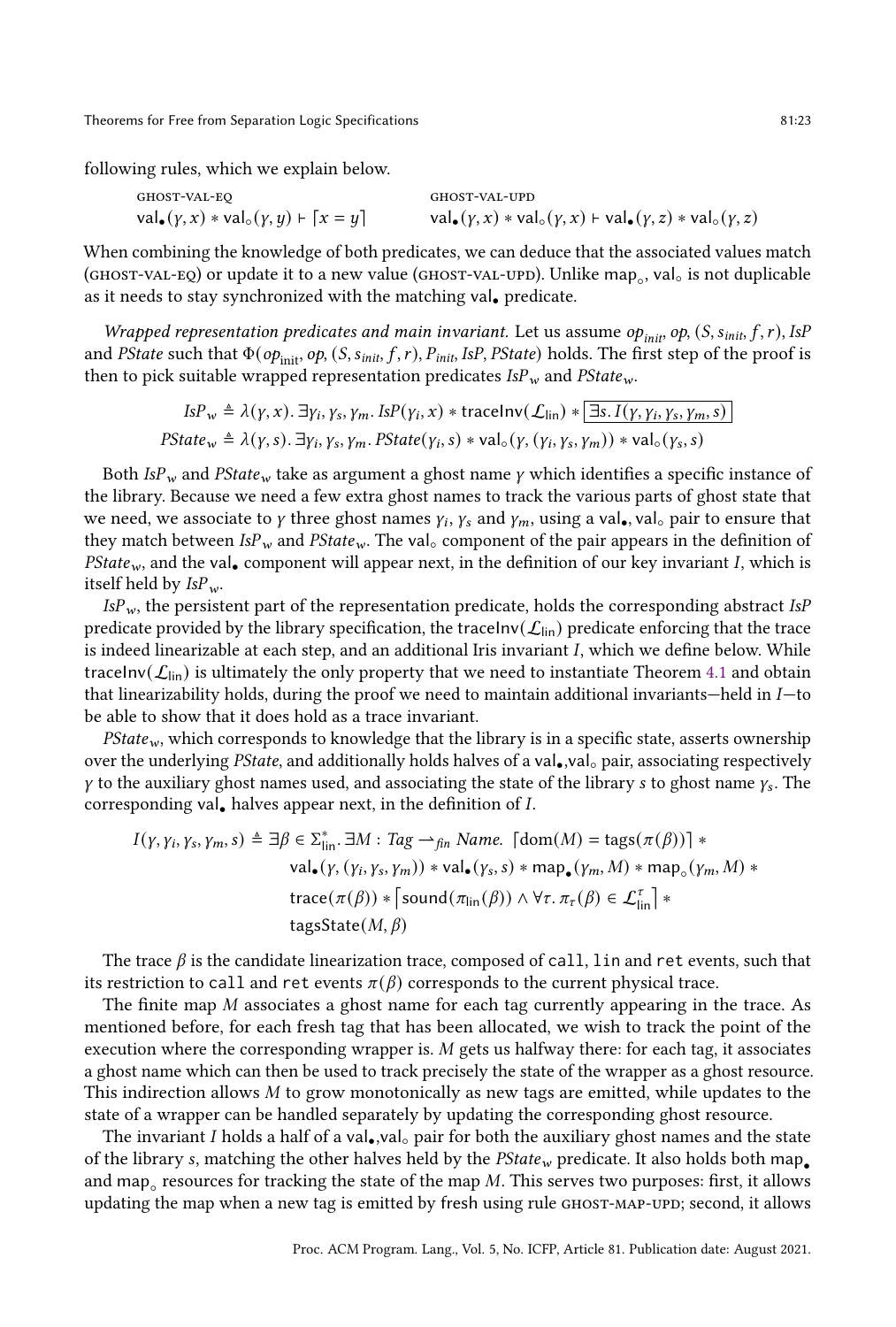ª ® ® ® ® ®

handing out afterwards copies of map<sub>◦</sub>( $\gamma_m$ ,  $M \uplus [\tau \mapsto \gamma_\tau]$ ) (using rule <code>GHOST-MAPFRAC-DUP)</code> to serve as witnesses that a tag  $\tau$  has been emitted and is associated to a ghost name  $\gamma_{\tau}$ .

Invariant *I* holds the resource trace( $\pi(\beta)$ ) granting the exclusive permission to update the physical trace. Reasoning about the calls to the fresh and emit primitive–which update this resource—will thus require opening  $I$  and re-establish it afterwards.  $I$  moreover enforces that the linearization events are sound, and that  $\beta$  is per-tag linearized, as required to prove linearizability.

Finally, the assertion tagsState( $M$ ,  $\beta$ ) (which we define now) describes the collection of ghost resources tracking the indiviual state of wrappers for each tag in  $M$ , relating it to the current linearization trace  $\beta$ .

TagState ≈ AfterCall(v) | AfterLin(v, v') | Done  
\ntagsState(M, β) ≡  
\n
$$
\begin{cases}\n\exists \zeta : TagState \text{ val}_{\bullet}(γ_{\tau}, \zeta) *\n\text{match } \zeta \text{ with} \\
[AfterCall(v) \Rightarrow \pi_{\tau}(\beta) = \langle \tau, \langle \text{call}, v \rangle \rangle \\
(AfterLin(v, v') \Rightarrow \pi_{\tau}(\beta) = \langle \tau, \langle \text{call}, v \rangle \rangle \cdot \langle \tau, \langle \text{lin}, v, v' \rangle \rangle \\
Done \Rightarrow True\n\end{cases}
$$

Values of type TagState, here defined as an inductive datatype, describe the state of a thread running an instance of  $wrap(op)$ : AfterCall(v) indicates that its execution is after a call to fresh $\langle$ call, v $\rangle$ but before the linearization point;  $AfterLin(v, v')$  indicates that it is after a linearization point  $\langle \text{lin}, v, v' \rangle$  but before the final emit; and Done indicates that it is done, i.e. after the final emit. Then, for each pair of a tag  $\tau$  and a ghost name  $\gamma_{\tau}$  in M, tagsState(M,  $\beta$ ) names  $\zeta$  the state TagState of the thread which has first allocated  $\tau$ , and firstly, ties it with the ghost name  $\gamma_{\tau}$  using the assertion val<sub>•</sub> ( $\gamma_r$ ,  $\zeta$ ); then secondly, enforces that the value of  $\zeta$  indeed gives us the expected information about events emitted so far with tag  $\tau$  in  $\beta$ .

The matching assertion val<sub>○</sub> ( $y_\tau$ ,  $\zeta$ ) is not stored inside the invariant *I*. Instead, it will be kept "on the side" in the proof context, as a token expressing that the current state for tag  $\tau$  is exactly  $\zeta$ , for a concrete value of  $\zeta$ . This token grants the unique, exclusive permission to emit new events with tag  $\tau$ , updating the state  $\zeta$  in the process. Consequently, owning such a token during the proof of  $wrap(op)$  guarantees that no other thread is able to emit events with the current tag of interest: this is one of the two key properties that we need to make the proof work.

Outline of the proof. There are three main steps to the proof: one to reason about the call to fresh, one for calling to the underlying operation  $op$ , and one for reasoning about the final emit.

At the beginning of the proof, we are given  $IsP_w(\gamma, x)$ , and are asked to prove a logically atomic triple. We first use the rule logatom-au to turn this triple into a normal Hoare triple:

$$
\{ \text{ISP}_w(y, x) * \text{AU}_{(\forall s. \text{PState}_w(y, s)), (\text{PState}_w(y, f(s, y)))}(\Psi) \}
$$
\nlet  $\tau$  = fresh  $\langle \text{call}, y \rangle$  in let  $r = op(x, y)$  in emit  $\langle \tau, \langle \text{ret}, y, r \rangle \rangle$ ;  $r \{\Psi\}$ 

We can then start and step through the wrapper code:

• Call to fresh  $\langle \text{call}, y \rangle$ .

Because fresh is physically atomic (as a primitive of the language), this reasoning step follows the usual pattern of reasoning with invariants in concurrent separation logic: we unfold  $IsP_w$  and open the invariant containing I around the instruction. We thus get access to  $I(\gamma, \gamma_i, \gamma_s, \gamma_m, s)$  for some  $\gamma_i, \gamma_s, \gamma_s$  and s, which in turn gives us access to the trace resource required to call fresh. It is easy to check that adding a call event with a fresh tag preserves the linearizability of the trace.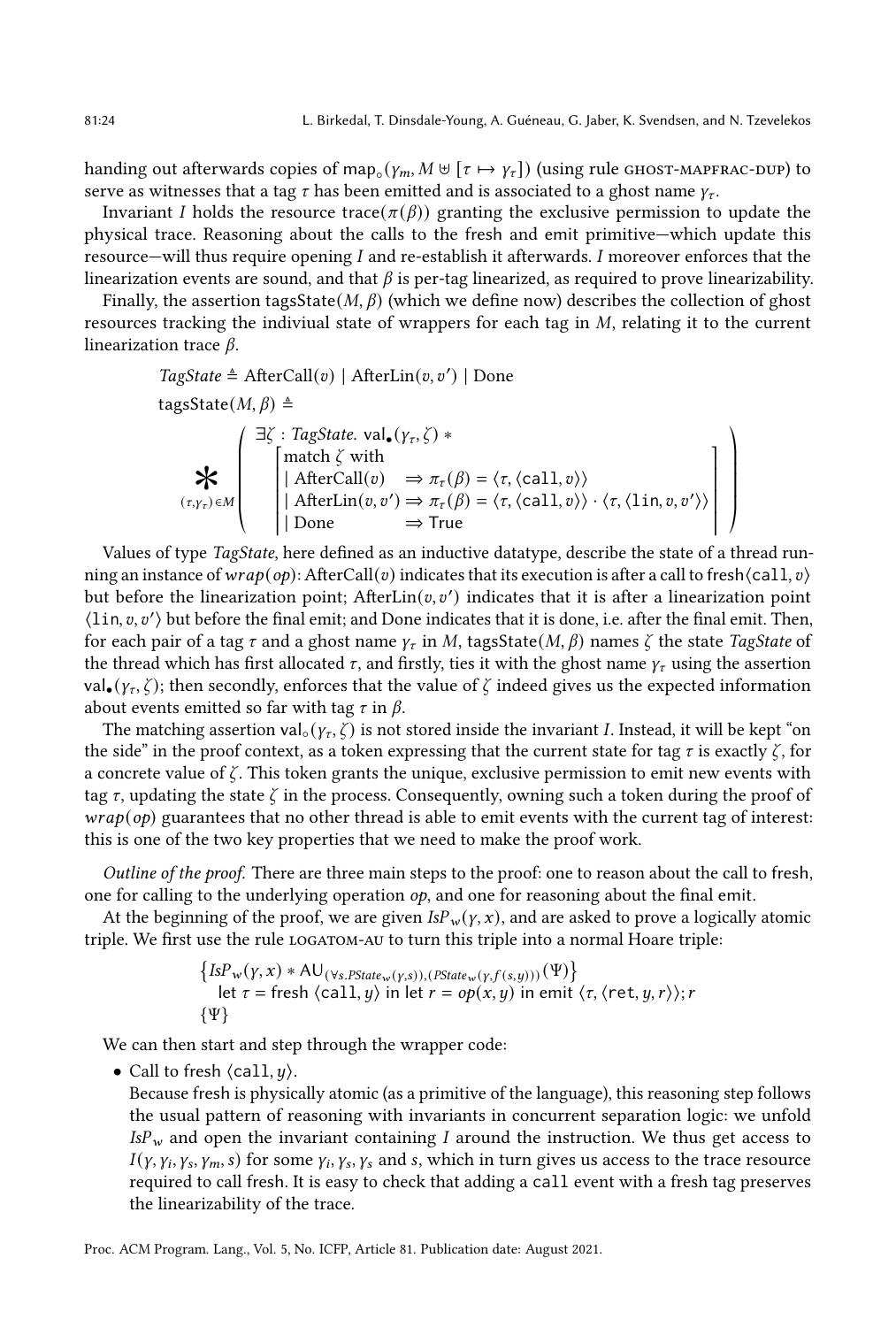Afterwards we need to close the invariant. Because we added a new tag to the trace, we need to extend the tagsState resource it contains to account for the new tag. We thus allocate a new pair val<sub>•</sub> ( $\gamma_{\tau}$ , AfterCall(*y*)), val<sub>○</sub> ( $\gamma_{\tau}$ , AfterCall(*y*)) for a fresh  $\gamma_{\tau}$ .

After closing the invariant, we obtain the following extra resources as witnesses of the operation, to keep around in our proof context for later:

$$
\exists M, \gamma_{\tau}.\, \text{map}_{\circ}(\gamma_m, M) * \lceil M(\tau) = \gamma_{\tau} \rceil * \text{val}_{\circ}(\gamma_{\tau}, \text{AfterCall}(y))
$$

• Call to  $op(x, y)$ .

Since  $op$  is logically atomic, we can again open the invariant containing  $I$ . Then, we need to establish the atomic update from the specification of  $op(AU_{(\forall s.PState(y_i,s)),(PState(y_i,f(s,y)))})$ using the one we have in the context  $(AU_{(\forall s.PState_w(y,s)),(PState_w(y,f(s,y)))}).$ 

This is the linearization point. Given a way of updating in one step the state of the unwrapped operation  $\mathit{PState}(y_i, s)$ , we need to show that we can similarly update the state of the wrapped operation  $PState_w(y, s)$ , while preserving our invariants.

Updating  $PState_w(y, s)$  to  $PState_w(y, f(s, y))$  requires updating the val $_\circ(y_s, s)$  resource it contains. This is easy: we have the corresponding val<sub>•</sub> resource available as part of the opened invariant.

Then, thanks to the val<sub>○</sub> $(y_7,$  AfterCall $(y)$ ) resource that we have in the context, we can deduce that the current trace only contains one call event with tag  $\tau$ . We can then show that  $I(y, \gamma_i, \gamma_s, \gamma_m, s)$  can be reformulated into  $I(y, \gamma_i, \gamma_s, \gamma_m, f(s, y))$  by recording a  $\langle \text{lin}, y, r(s, y) \rangle$ event in the linearization trace, and that linearizability is preserved.

In the process, the state associated with  $\gamma_{\tau}$  has to be updated, which means that we now hold val<sub>∘</sub>( $\gamma_{\tau}$ , AfterLin( $\psi$ ,  $r(s, \psi)$ )) in the context.

• Call to emit  $\langle \tau, \langle \text{ret}, y, r \rangle \rangle$ .

As with the call to fresh, this is a call to a physically atomic operation, so we can reason as usual by opening then closing the main invariant. Because we hold val<sub>○</sub> ( $\gamma$ <sub>r</sub>, AfterLin( $y$ ,  $r$ (s,  $y$ ))), we deduce that the current linearization trace contains a call event followed by a lin event. This is enough to show that emitting a corresponding ret event preserves both the invariant I and the linearizability of the trace, thus completing the proof.

# 6.6 Related Work

Our key contribution is a technique for deriving free theorems from Separation Logic specifications, by formally relating separation logic specifications with the temporal properties they enforce, through wrapping of abstract resources with assertions about traces. As alluded to in the introduction, the idea of deriving free theorems from specifications is akin to the idea of deriving free theorems from polymorphic types [\[Reynolds and Plotkin 1993;](#page-28-3) [Reynolds 1983;](#page-28-4) [Wadler 1989\]](#page-28-5). In both cases, the term "free theoremž is used to highlight that a theorem is obtained from the specification / type; in particular, it holds for all programs satisfying the specification / type. In both cases, a "free theoremž needs proof. In the case of polymorphic types, one often uses a relationally parametric model of types (often formulated using logical relations) and the key point in the proof is then to pick a suitable relation for the quantified type variable. In our case, the key point in the proof is to wrap the assumed library implementation with operations that generate a suitable trace of the interactions between a library and a client and then show that the wrapped library satisfies the specification.

We now discuss some further related work not already discussed earlier in the paper.

Approaches based on type systems. Static analyses based on type systems have been widely used to check resource usage, like our file example, and more generally enforce interaction protocols.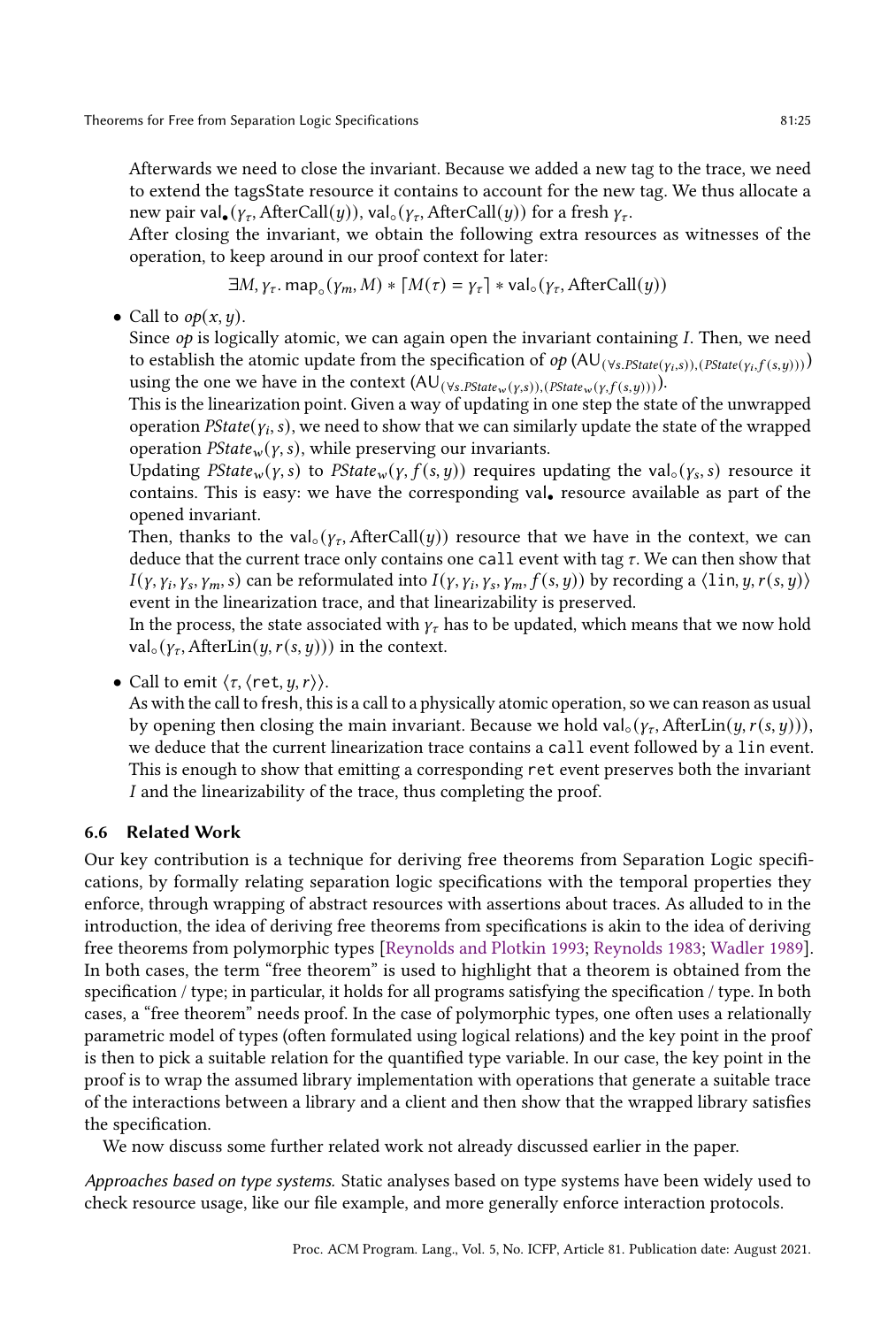A particularly influential approach has been Typestates [\[DeLine and Fähndrich 2004;](#page-27-9) [Strom and](#page-28-9) [Yemini 1986\]](#page-28-9). These can be seen as specifying trace properties using pre/post-conditions. They have been used to check safety temporal properties of programs, by associating abstract states to objects, then specifying which methods can be called at each state and how they make the state evolve. In [\[Bierhoff and Aldrich 2007;](#page-27-10) [Bierhoff et al.](#page-27-11) [2009\]](#page-27-11) they are combined with aliasing information to give a sound and modular analysis of API usage protocols, and to check a specification for the iterator module similar to ours, yet based on a single object. Multi-object properties, like the iterator one, can be captured by an extension of typestates using tracematches to specify intensional properties [\[Naeem and Lhoták 2008\]](#page-28-10).

Session types [\[Honda et al.](#page-27-12) [1998;](#page-27-12) [Vasconcelos 2012\]](#page-28-11) are another way of enforcing interaction patterns between interacting program components. Contracts have also been studied in the context of session types to check for safety trace-like properties [\[Gommerstadt et al.](#page-27-13) [2018\]](#page-27-13). Properties of interest are then checked by monitors—wrappers that run alongside the code—reminiscent of our wrappers emitting events. The main difference being then that monitors run dynamic checks (without changing the results of the instrumented program), while our wrappers only expose the interactions between library and context by emitting events, the trace properties of interest being proved statically.

Linear types are used in [\[DeLine and Fähndrich 2001\]](#page-27-14) to develop Vault, a programming language used to design device drivers, where resource management protocols can be specified explicitly using annotations in the source code. An automatic analysis has then been developed in [\[Igarashi](#page-27-15) [and Kobayashi 2002\]](#page-27-15). One a more foundational level, core calculus based on linear types have been studied to support language features related to resource management, such as strong updates [\[Mor](#page-28-12)[risett et al.](#page-28-12) [2005\]](#page-28-12) or the mechanisms for safe memory management in low-level systems code used in the Cyclone language [\[Fluet et al. 2006\]](#page-27-16).

System F° [\[Mazurak et al.](#page-28-13) [2010\]](#page-28-13), an extension of System F with linear types, is shown to be expressive enough to encode as a  $F^{\circ}$  type any protocol representable as a DFA. The authors show a parametricity result for the language, and show in particular the example of a file interface similar to ours. The operational semantics of the language also uses traces to track the flow of values through the program (when they are passed to a function, and when they are used). The authors show that their system can encode typestate-like properties, by proving (on paper) that any context using a value of a type encoding a protocol (as a DFA) will indeed always use it in a way that satisfies the corresponding DFA. They however do not exhibit a systematic proof method for establishing results similar to our "free theorems", and the expressivity of their type system is limited compared to the expressive separation logic that we consider in this work.

Type and effect systems have been used in [\[Skalka et al.](#page-28-14) [2008\]](#page-28-14) to infer resource usage, represented by an LTS, and combined with model checking to verify trace properties of programs. Such systems have been applied to Featherweight Java in [\[Skalka 2008\]](#page-28-15), where challenges coming from object orientation like inheritance and dynamic dispatch are tackled.

Higher-order model checking was used to provide a sound and complete resource analysis, using higher-order recursion scheme model checking for a fragment of the  $\mu$ -calculus [\[Kobayashi 2009\]](#page-28-16).

The Mezzo programming language [\[Balabonski et al.](#page-27-17) [2016;](#page-27-17) [Pottier and Protzenko 2015\]](#page-28-17) uses a type system based on ideas from Separation Logic, and as such is able to express library specifications in a style similar to ours. The work on Mezzo however focuses on the design and expressivity of its type system, and does not study which "free theorems" could be deduced from its types.

Such approaches based on type systems have been typically designed to support automated static verification and thus trade off expressiveness for automation. In this work we have made the opposite trade-off and focused on being able to capture expressive trace properties. As seen, we can specify non-regular properties ([ğ5.3,](#page-12-0) the language is visibly pushdown [\[Alur and Madhusudan](#page-27-18)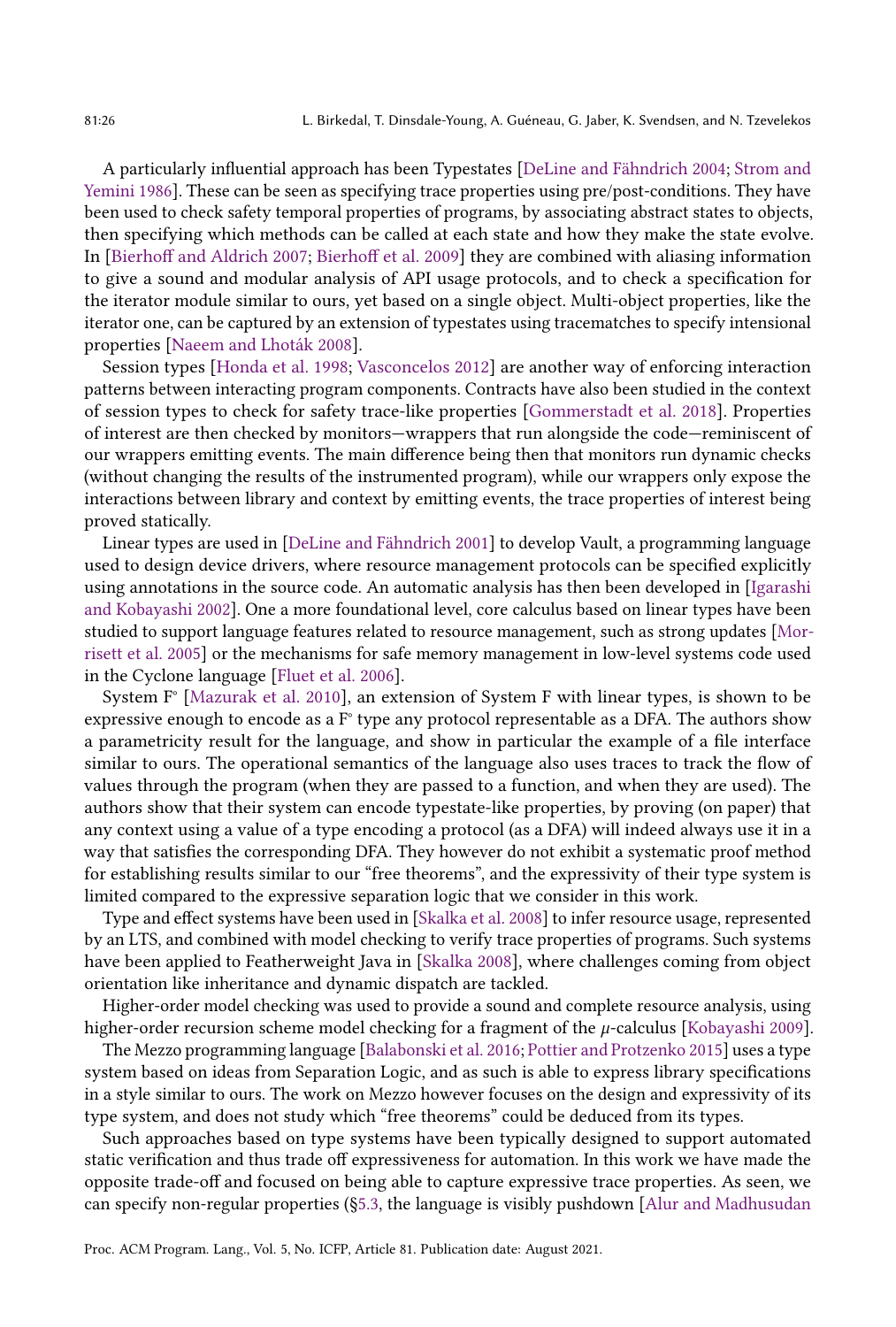[2004\]](#page-27-18)), others that rely on tracking an unbounded number of objects ([ğ5.2,](#page-10-0) where we need to track all valid iterators), and we can even go beyond context-free languages ([ğ5.4,](#page-15-0) the language requires an order-2 pushdown automaton [\[Maslov 1976\]](#page-28-18)). In an orthogonal direction, working with a logic with quantification we can specify traces from infinite alphabets of events ([ğ5.2,](#page-10-0) [ğ5.3,](#page-12-0) and [ğ5.4\)](#page-15-0).

Approaches based on program logics. We have mentionned in the introduction a number of approaches relying on program logics to establish temporal trace properties. These approaches typically verify trace-oriented specifications for library implementations; in contrast, our work establishes temporal trace properties from separation logic specifications that are not inherently temporal.

We additionally mention here the F7 and F<sup>∗</sup> programming languages, which provide another technique for reasoning about trace properties [\[Bengtson et al.](#page-27-19) [2011;](#page-27-19) [Swamy et al.](#page-28-19) [2013\]](#page-28-19). The technique is primarily aimed at verifying cryptographic primitives, but has also been applied to access control policies about interactions between a client and resources managed through libraries [\[Borgström et al.](#page-27-20) [2011\]](#page-27-20). It is based on extending the base programming language with a primitive for assuming that a given formula holds and an assert primitive that fails if a given formula does not follow from all previously assumed formulas. Access control policies are encoded by inserting appropriate assume and assert statements and proving that no assert can fail. In contrast to our work, the F7 and F<sup>∗</sup> approach does not establish a formal connection between the inserted assume/assert statements and the property enforced on the execution. It is also non-local in that any assume statement can introduce a contradiction and break adequacy.

Finally, we mention the more recent work on using interaction trees [\[Xia et al.](#page-28-20) [2019\]](#page-28-20) in combination with the VST framework [\[Cao et al.](#page-27-21) [2018\]](#page-27-21) to verify the trace behavior of a networked server [\[Koh et al.](#page-28-21) [2019\]](#page-28-21). In that work, interaction trees are used to specify traces of behaviors for C programs, verified using Separation Logic, where the trace of a given program records external calls made by that program. Similarly to our traceInv predicate (parameterized by a set of traces), the authors rely on an ITree Separation Logic predicate (parameterized by an interaction tree) to specify the trace behavior of a given program. The authors also establish a form of linearizability property, as a refinement between interaction trees specifying the network behavior of the web server. The concrete interaction tree specifying a network behavior with possibly interleaved events is shown to refine a simpler interaction tree where network events have been linearized. However, since this connection is made purely at the level of interaction trees, it is only superficially related to our result of Section [6,](#page-17-0) where we relate linearizability as a trace property and logically atomic triples which do not involve traces.

## 7 CONCLUSION

We have presented a formal approach for deriving free theorems from Separation Logic specifications. We have focused on free thorems expressing trace properties on the interaction between clients verified against the specified library and the library itself. Since our main goal has been to establish a theoretical foundation relating specifications and trace properties, we focused on expressiveness rather than automation.

# ACKNOWLEDGMENTS

We thank the anonymous reviewers for their helpful comments and suggestions. We also thank Jérémy Ledent for answering the third author's questions regarding linearizability. This work was supported in part by a Villum Investigator grant (no. 25804), Center for Basic Research in Program Verification (CPV), from the VILLUM Foundation. Guilhem Jaber was supported by the EPSRC grant EP/L022478/1. Nikos Tzevelekos was supported by the RAEng Research Fellowship 10216/111.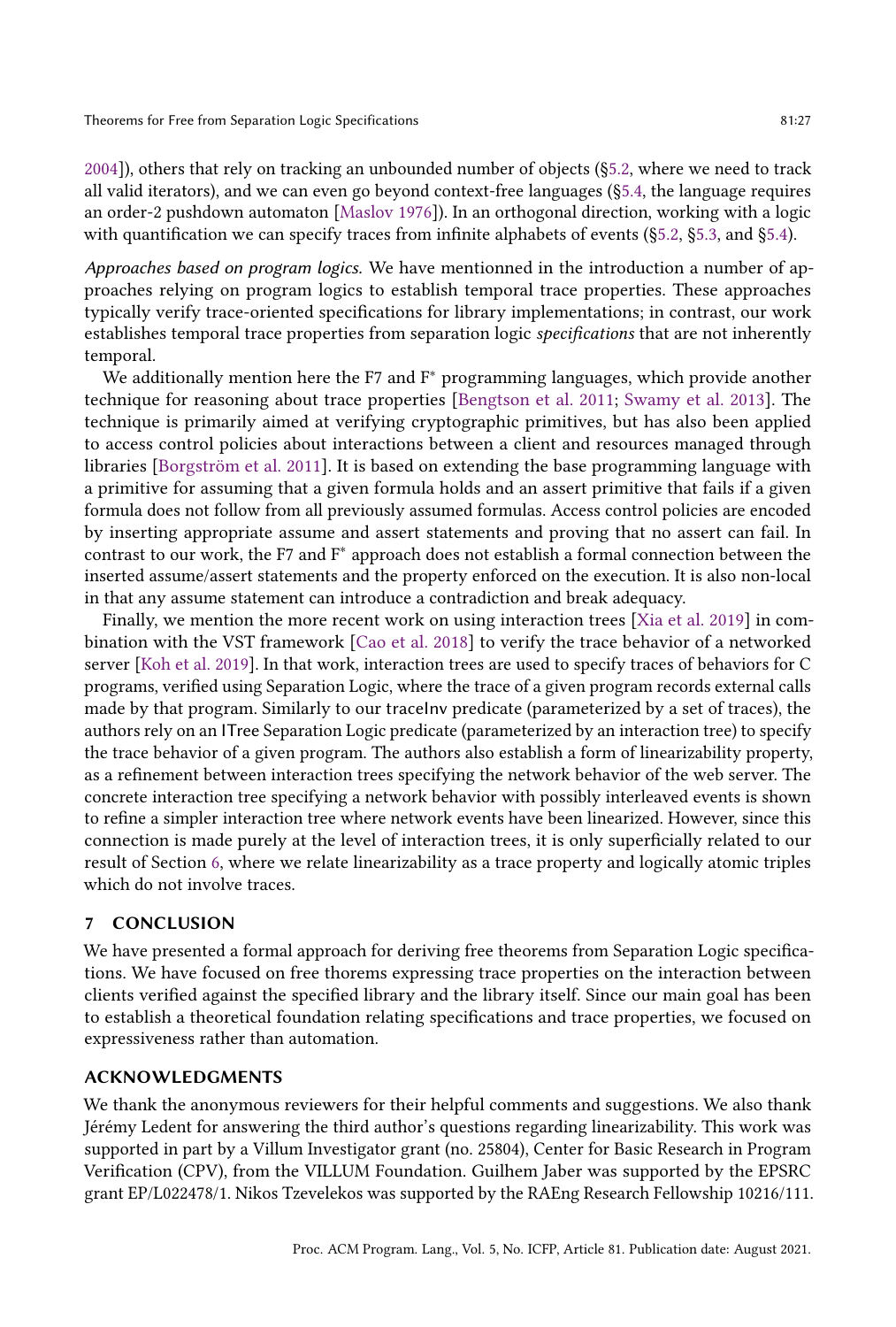## REFERENCES

- <span id="page-27-18"></span>Rajeev Alur and P. Madhusudan. 2004. Visibly pushdown languages. In Proceedings of the 36th Annual ACM Symposium on Theory of Computing, Chicago, IL, USA, June 13-16, 2004. 202-211. <https://doi.org/10.1145/1007352.1007390>
- <span id="page-27-17"></span>Thibaut Balabonski, François Pottier, and Jonathan Protzenko. 2016. The Design and Formalization of Mezzo, a Permission-Based Programming Language. ACM Trans. Program. Lang. Syst. 38, 4, Article 14 (Aug. 2016), 94 pages. [https://doi.org/](https://doi.org/10.1145/2837022) [10.1145/2837022](https://doi.org/10.1145/2837022)
- <span id="page-27-19"></span>Jesper Bengtson, Karthikeyan Bhargavan, Cédric Fournet, Andrew D. Gordon, and Sergio Maffeis. 2011. Refinement Types for Secure Implementations. ACM Trans. Program. Lang. Syst. 33, 2 (Feb. 2011), 8:1-8:45. [https://doi.org/10.1145/1890028.](https://doi.org/10.1145/1890028.1890031) [1890031](https://doi.org/10.1145/1890028.1890031)
- <span id="page-27-10"></span>Kevin Bierhoff and Jonathan Aldrich. 2007. Modular Typestate Checking of Aliased Objects. In Proceedings of the 22nd Annual ACM SIGPLAN Conference on Object-oriented Programming Systems and Applications (OOPSLA'07). ACM, 301-320. <https://doi.org/10.1145/1297027.1297050>
- <span id="page-27-11"></span>Kevin Bierhoff, Nels E Beckman, and Jonathan Aldrich. 2009. Practical API Protocol Checking with Access Permissions. In Proceedings of the 23rd European Conference on Object-Oriented Programming (ECOOP'09). Springer-Verlag, 195-219. [https://doi.org/10.1007/978-3-642-03013-0\\_10](https://doi.org/10.1007/978-3-642-03013-0_10)
- <span id="page-27-1"></span>Bodil Biering, Lars Birkedal, and Noah Torp-Smith. 2007. BI-hyperdoctrines, Higher-order Separation Logic, and Abstraction. ACM Trans. Program. Lang. Syst. 29, 5, Article 24 (Aug. 2007). <https://doi.org/10.1145/1275497.1275499>
- <span id="page-27-8"></span>Lars Birkedal and Aleš Bizjak. 2020. Lecture Notes on Iris: Higher-Order Concurrent Separation Log. (2020). [http://iris](http://iris-project.org/tutorial-pdfs/iris-lecture-notes.pdf)[project.org/tutorial-pdfs/iris-lecture-notes.pdf](http://iris-project.org/tutorial-pdfs/iris-lecture-notes.pdf)
- <span id="page-27-20"></span>Johannes Borgström, Andrew D. Gordon, and Riccardo Pucella. 2011. Roles, Stacks, Histories: A Triple for Hoare. Journal of Functional Programming 21 (2011), 159-207. Issue 02. <https://doi.org/10.1017/S0956796810000134>
- <span id="page-27-21"></span>Qinxiang Cao, Lennart Beringer, Samuel Gruetter, Josiah Dodds, and Andrew W. Appel. 2018. VST-Floyd: A Separation Logic Tool to Verify Correctness of C Programs. Journal of Automated Reasoning 61, 1-4 (2018), 367-422. [https:](https://doi.org/10.1007/s10817-018-9457-5) [//doi.org/10.1007/s10817-018-9457-5](https://doi.org/10.1007/s10817-018-9457-5)
- <span id="page-27-2"></span>Pedro da Rocha Pinto, Thomas Dinsdale-Young, and Philippa Gardner. 2014. TaDA: A Logic for Time and Data Abstraction. In Proceedings of ECOOP. [https://doi.org/10.1007/978-3-662-44202-9\\_9](https://doi.org/10.1007/978-3-662-44202-9_9)
- <span id="page-27-14"></span>Robert DeLine and Manuel Fähndrich. 2001. Enforcing High-level Protocols in Low-level Software. In Proceedings of the ACM SIGPLAN 2001 Conference on Programming Language Design and Implementation (PLDI '01). ACM, 59-69. <https://doi.org/10.1145/381694.378811>
- <span id="page-27-9"></span>Robert DeLine and Manuel Fähndrich. 2004. Typestates for Objects. In Object-Oriented Programming: Proceedings of the 18th European Conference on Object-Oriented Programming (ECOOP'04). Springer-Verlag, 465. [https://doi.org/10.1007/978-3-](https://doi.org/10.1007/978-3-540-24851-4_21) [540-24851-4\\_21](https://doi.org/10.1007/978-3-540-24851-4_21)
- <span id="page-27-16"></span>Matthew Fluet, Greg Morrisett, and Amal Ahmed. 2006. Linear Regions Are All You Need. In Programming Languages and Systems, Peter Sestoft (Ed.). Springer Berlin Heidelberg, Berlin, Heidelberg, 7-21. [https://doi.org/10.1007/11693024\\_2](https://doi.org/10.1007/11693024_2)
- <span id="page-27-3"></span>Ming Fu, Yong Li, Xinyu Feng, Zhong Shao, and Yu Zhang. 2010. Reasoning about Optimistic Concurrency Using a Program Logic for History. In In Proceedings of CONCUR. [https://doi.org/10.1007/978-3-642-15375-4\\_27](https://doi.org/10.1007/978-3-642-15375-4_27)
- <span id="page-27-5"></span>Philippa Gardner, Gian Ntzik, and Adam Wright. 2014. Local Reasoning for the POSIX File System. In ESOP. 169-188. [https://doi.org/10.1007/978-3-642-54833-8\\_10](https://doi.org/10.1007/978-3-642-54833-8_10)
- <span id="page-27-13"></span>Hannah Gommerstadt, Limin Jia, and Frank Pfenning. 2018. Session-Typed Concurrent Contracts. In Programming Languages and Systems, Amal Ahmed (Ed.). Springer International Publishing, Cham, 771-798. [https://doi.org/10.1007/978-3-319-](https://doi.org/10.1007/978-3-319-89884-1_27) [89884-1\\_27](https://doi.org/10.1007/978-3-319-89884-1_27)
- <span id="page-27-4"></span>Alexey Gotsman, Noam Rinetzky, and Hongseok Yang. 2013. Verifying Concurrent Memory Reclamation Algorithms with Grace. In Proceedings of ESOP. [https://doi.org/10.1007/978-3-642-37036-6\\_15](https://doi.org/10.1007/978-3-642-37036-6_15)
- <span id="page-27-7"></span>Maurice P. Herlihy and Jeannette M. Wing. 1990. Linearizability: a correctness condition for concurrent objects. ACM Trans. Program. Lang. Syst. 12, 3 (July 1990), 463-492. <https://doi.org/10.1145/78969.78972>
- <span id="page-27-12"></span>Kohei Honda, Vasco T. Vasconcelos, and Makoto Kubo. 1998. Language primitives and type discipline for structured communication-based programming. In Programming Languages and Systems, Chris Hankin (Ed.). Springer Berlin Heidelberg, Berlin, Heidelberg, 122-138. <https://doi.org/10.1007/BFb0053567>
- <span id="page-27-15"></span>Atsushi Igarashi and Naoki Kobayashi. 2002. Resource Usage Analysis. In Proceedings of the 29th ACM SIGPLAN-SIGACT Symposium on Principles of Programming Languages (POPL '02). ACM, 331-342. <https://doi.org/10.1145/503272.503303>
- <span id="page-27-0"></span>Samin S. Ishtiaq and Peter W. O'Hearn. 2001. BI As an Assertion Language for Mutable Data Structures. In Proceedings of the 28th ACM SIGPLAN-SIGACT Symposium on Principles of Programming Languages (POPL'01). ACM, 14-26. [https:](https://doi.org/10.1145/360204.375719) [//doi.org/10.1145/360204.375719](https://doi.org/10.1145/360204.375719)
- <span id="page-27-6"></span>Ralf Jung, David Swasey, Filip Sieczkowski, Kasper Svendsen, Aaron Turon, Lars Birkedal, and Derek Dreyer. 2015a. Iris: Monoids and Invariants as an Orthogonal Basis for Concurrent Reasoning. In Proceedings of the 42nd Annual ACM SIGPLAN-SIGACT Symposium on Principles of Programming Languages, POPL 2015, Mumbai, India, January 15-17, 2015. 637-650. <https://doi.org/10.1145/2676726.2676980>

Proc. ACM Program. Lang., Vol. 5, No. ICFP, Article 81. Publication date: August 2021.